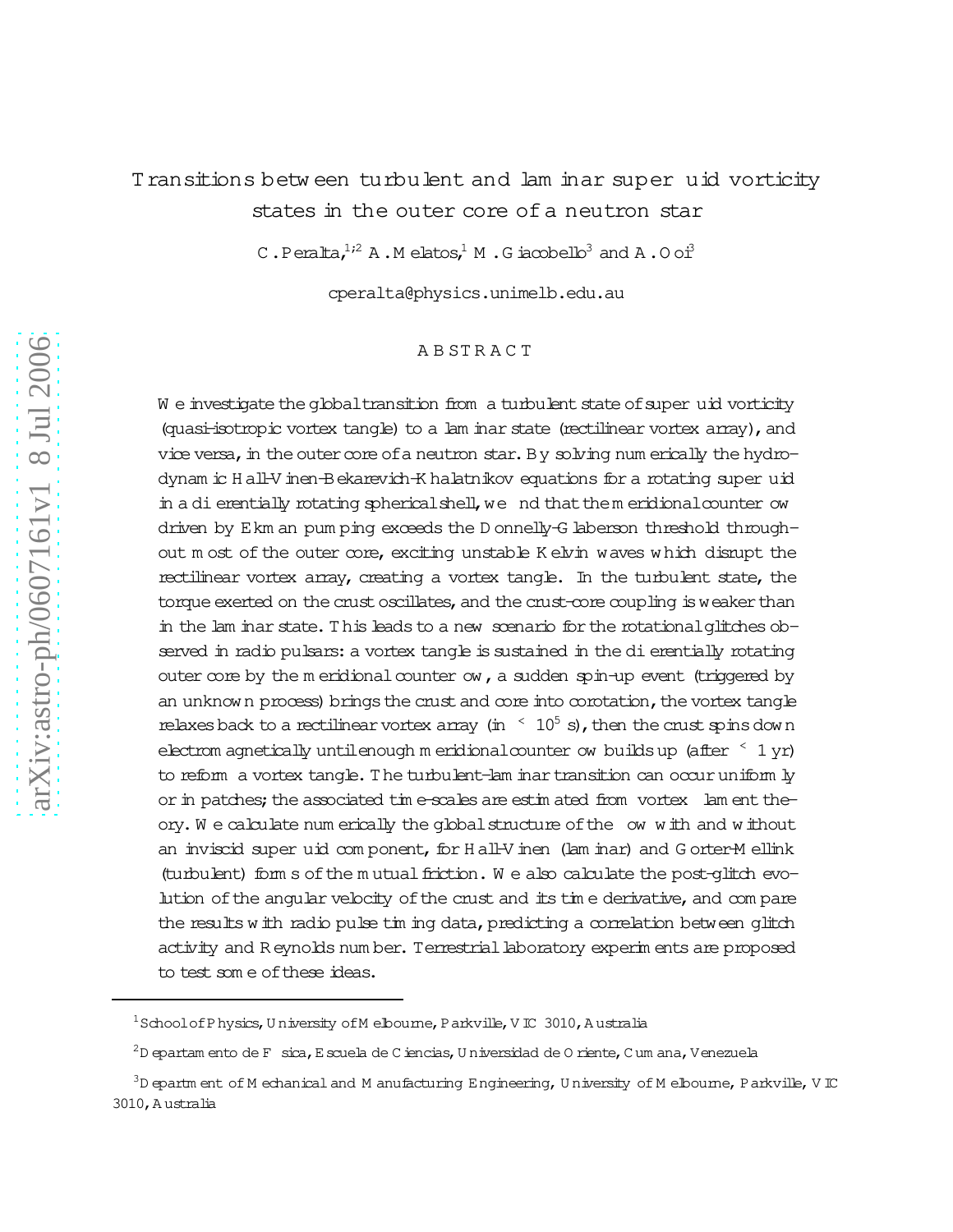Subject headings: dense m atter | hydrodynam ics | stars: interior | stars: neutron | stars: rotation

## 1. Introduction

T in ing irregularities in a rotation-powered pulsar, such as discontinuous glitches (Lyne et al. 2000; Zou et al. 2004; Shabanova 2005) and stochastic tim ing noise (H obbs 2002; Scott et al. 2003), provide an indirect probe of the internal structure of the star. The physical processesusually invoked to explain these phenom ena are (un)pinning ofFeynm an-O nsager vortices in the crystalline inner crust (A nderson & Itoh 1975), starquakes (R uderm an 1976), and them ally driven vortex creep (A lpar et al. 1984b; Link et al. 1993). Less attention has been directed at the global hydrodynam ics of the super uid, except within the context of the spin-up problem in cylindrical geom etry (Anderson et al. 1978; Reisenegger 1993; Carter et al. 2000). The importance of the global hydrodynam ics was demonstrated by T sakadze & T sakadze (1980), who sim ulated pulsar rotational irregularities in the laboratory by in pulsively accelerating rotating containers of  $H \in \Pi$ , obtaining qualitative agreem entwith radio tim ing data (e.g. glitch am plitudes and post-glitch relaxation tim es).

In this paper, we exam ine how the global ow pattern of super uid in the outer core of a neutron star a ects the rotation of the star. W e focus on the outer core for simplicity: vortex pinning is thought to be weak or non-existent there (A lparet al. 1984a; D onati & P izzochero 2003, 2004), and the uid is m ainly isotropic  $({}^{1}S_{0}$  Cooper pairing) (Sedrakian & Sedrakian 1995; Yakovlev et al. 1999), reducing the problem to a hydrodynam ic one in a spherical shell. Even with this simplication, the calculation rem ains num erically challenging: the spherical Couette problem for a super uid was solved for the rst time only recently (Peralta et al. 2005), generalizing previous work on the cylindrical Taylor-Couette problem for a super uid (H enderson et al. 1995; H enderson & B arenghi 2004) and the spherical Couette problem for a classicalviscous 
uid (M arcus& Tuckerm an 1987a;D um as& Leonard 1994).

An isotropic  $(^1S_0$ -paired) neutron super uid is described by the two- uid Hall-V inen-Bekarevich-K halatnikov (HVBK) m odel. In thism odel, the viscous norm al uid and inviscid super uid com ponents feel a m utual friction force whose m agnitude and direction depends on the distribution of Feynm an-O nsager vortices (H all & V inen 1956a; Bekarevich & K halatnikov 1961). The vortices are organized in a rectilinear array if the ow is strictly toroidal, but they evolve into a tangle of reconnecting loops when the counter ow along the rotation axis exceeds a threshold, exciting the D onnelly-G laberson instability (D G I) (G laberson et al. 1974; Swanson et al. 1983; T subota et al. 2003). Peralta et al. (2005) showed that the D G I is excited in a neutron star under a wide range of conditions, driven by the m eridional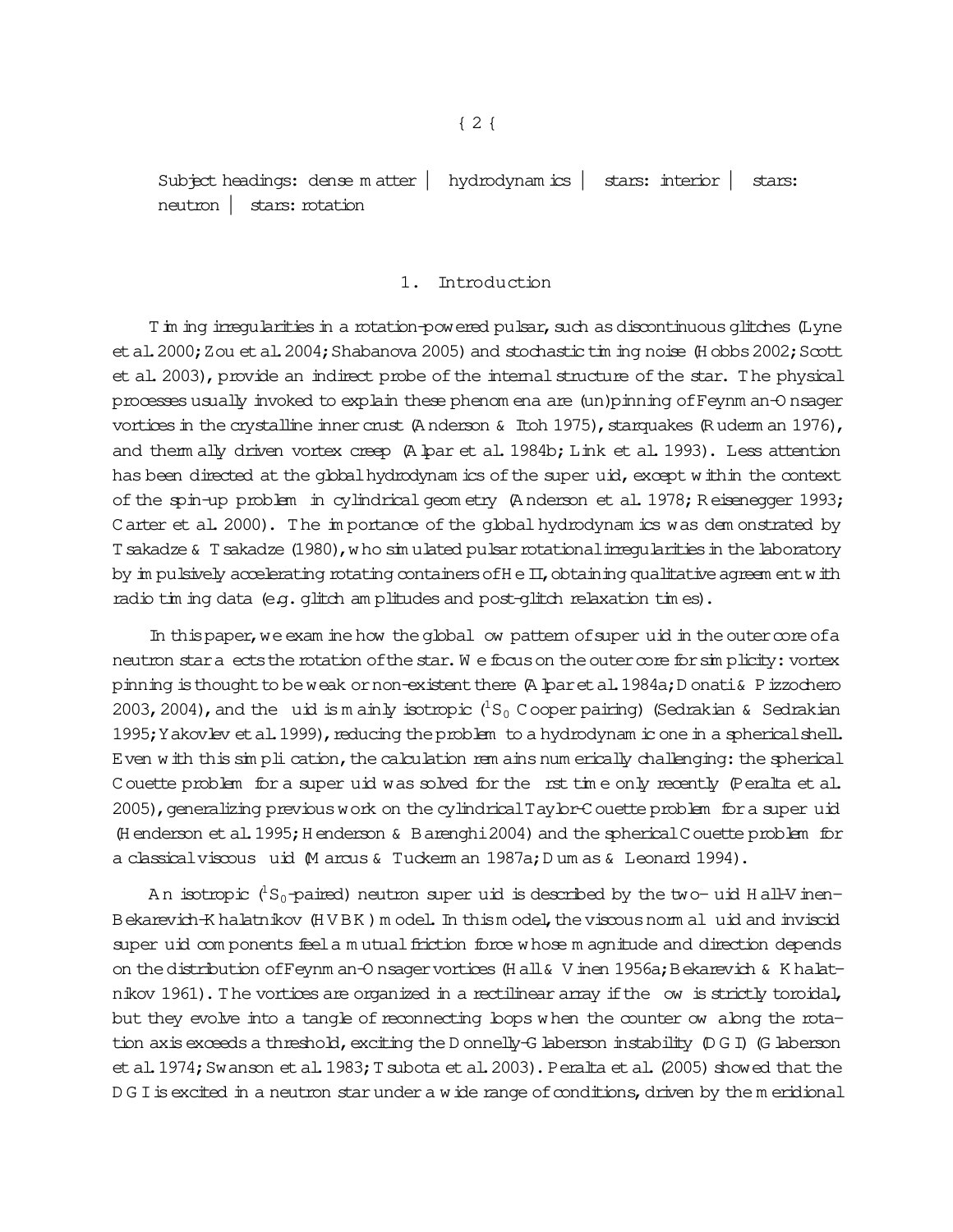com ponent of the spherical Couette ow (SCF) in the interior. The mutual friction force changesdram atically during transitionsbetween a vortex array and a vortex tangle (G orter & M ellink 1949; V inen 1957; Swanson et al. 1983; Schwarz 1985), a ecting the rotational evolution ofthe star.

In this paper, we propose a phenom enological model for tim ing irregularities in radio pulsars based on the creation and destruction of a vortex tangle | super
uid turbulence (Barenghi et al. 1995; V inen 2003)  $|$  in the outer core of a rotating neutron star. In our scenario, a glitch com prises the following sequence of events. (i)  $D$  i erential rotation between the outer core and crust of the star, built up over time through electrom agnetic spin down, generates a m eridional E km an counter ow in the outer core. We show that the axial counter ow exceeds the D G I threshold, creating a vortex tangle throughout the outer  $\text{cone}$ . The m utual friction in this turbulent state takes the isotropic G orter-M ellink (GM) form and ism uch weaker than the m utual friction associated with a rectilinear vortex array. (ii) W hen the glitch occurs, triggered by an unknown m echanism, the outer core and inner crust suddenly com e into corotation and the vortex tangle decays, ultim ately converting into a rectilinear vortex array. The decay process lasts  $\leq 10^5$  s, depending on the drag force acting on the vortex rings, after which the m utual friction takes the anisotropic H all-V inen  $(HV)$  form  $(H all & V$  inen 1956a,b) and increases by 5 orders of m agnitude, precipitating a \torque crisis". (iii) A fter the glitch, di erential rotation builds up again between the outer core and the crust due to electrom agnetic spin down. W hen the axial counter ow exceeds the D G I threshold, after  $\leq 1$  yr, the vortex array breaks up again into a tangle and the mutual friction drops sharply. Sim ilar transitions from turbulent to lam inar ow in a super uid have been observed in laboratory experim ents where  $H e I I$ , cooled to a few  $m K$ , ows around an oscillating m icrosphere (N iem etz et al. 2002; Schoepe 2004).

The paper is organized as follows. HVBK theory is brie y reviewed in x2, together with the pseudospectralnum ericalm ethod which we use to solve the HVBK equations in a di erentially rotating spherical shell. The physics of the turbulent-lam inar transition in a generic glitch scenario is elaborated in x3. The response of the stellar crust to a turbulentlam inar transition in the outer core is calculated num erically in x4. Finally, the results are sum m arized and applied to observational data in  $x5$ ; a fuller observational analysis will be carried out in a future paper.

# 2. H V B K m odel of the outer core

The neutron super uid in the outer core exists in an isotropic  $(^1S_0)$  phase for densities in the range  $0.6 <$  =  $<$  1.0 (where is the nuclear saturation density) and an anisotropic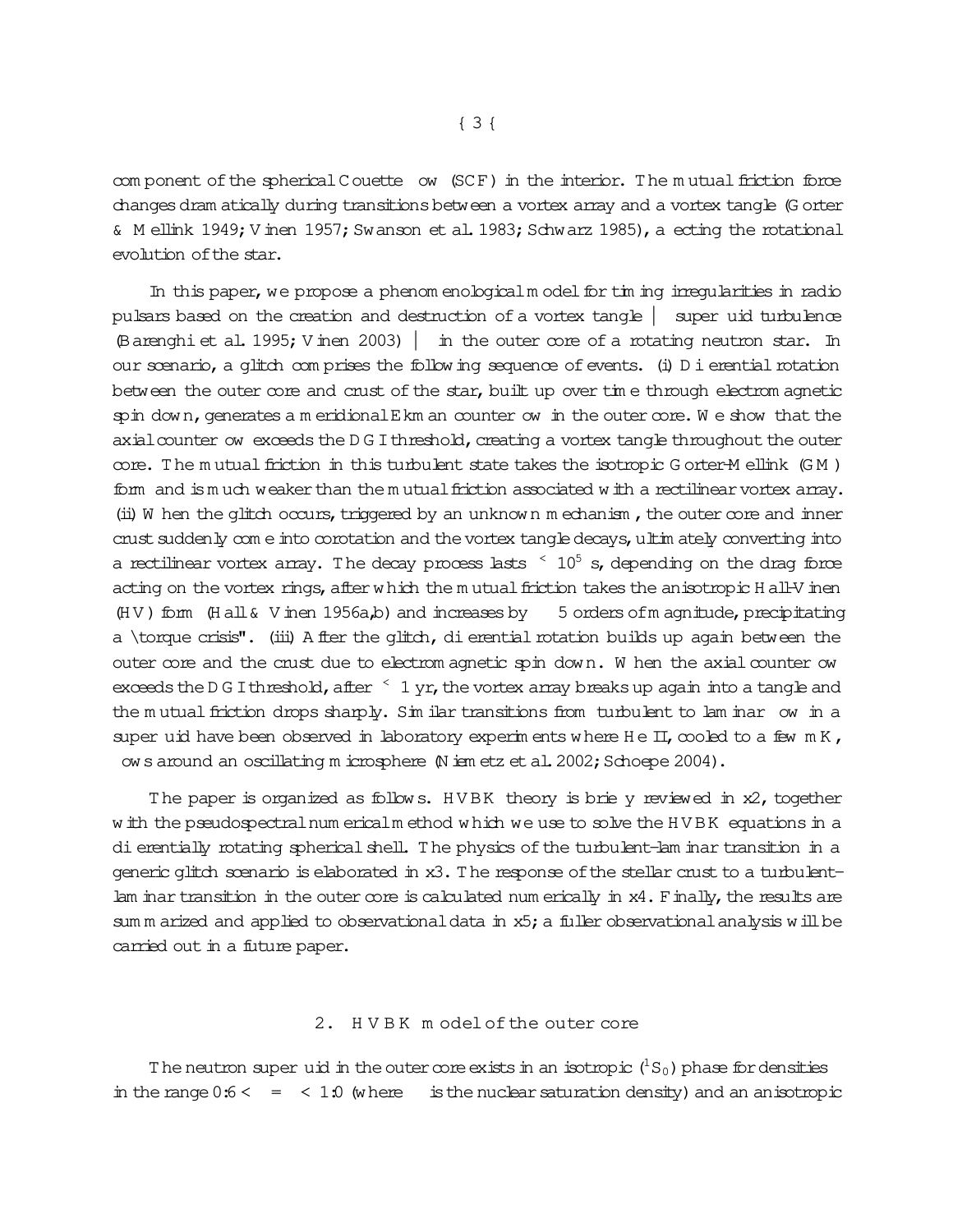$(^{3}P_2)$  phase for 1.0 < = < 1.6 (Yakovlev et al. 1999); the depth at which the  $^{1}S_0{}^{3}P_2$ transition occurs is not known precisely (Epstein 1988). As the hydrodynam ic equations for the  ${}^{3}P_{2}$  phase M astrano & M elatos 2005) are complicated and hard to handle num erically, we construct our model around the  ${}^{1}S_{0}$  phase, described by HVBK theory in this paper. We plan to extend the model to the  ${}^{3}P_{2}$  phase in the future.

The protons in the outer core are probably in a type II superconducting state, where the m agnetic eld is quantized into uxoids (Sauls 1989). P rotons inside m agnetic uxoids interact with neutrons in Feynm an-O nsager vortices (Sauls 1989; Ruderm an 1991; Link 2003). If vortex pinning occurs, and if the core m agnetic eld has comparable poloidal and toroidal com ponents (Thom pson  $\&$  D uncan 1993), the geometry of the neutron-uxoid interaction can be complicated (Rudem an et al. 1998). To avoid these di culties, we incorporate the protons (and other charged species) into the norm alcom ponent of the super uid, a common approximation (Comer & Joynt 2003; Prix et al. 2004). We neglect proton-neutron entrainm ent  $M$  endell 1991; Sedrakian & Sedrakian 1995), which is observed in terrestrial<sup>3</sup>H e<sup>4</sup>H e m ixtures (Andreev & Bashkin 1976; Andersson & Com er 2001) and is an important mechanism modifying the mutual friction for rectilinear vortices in a neutron star M endell 1991; Andersson et al. 2006). We neglect hydrodynam ic forces arising from entropy gradients and angularm om entum textures M astrano & M elatos 2005). Finally, we neglect vortex pinning for sin plicity, except at the inner and outer boundaries, even though it seem s likely that pinning plays an important role in glitch dynam ics (Epstein & Baym 1988; Baym et al. 1992; H irasawa & Shibazaki 2001; Link & Cutler 2002).<sup>1</sup>

# 2.1. HVBK theory

The HVBK model for a rotating super uid is a generalization of the Landau-T isza twouid model that includes the hydrodynam ic forces exerted by quantized vortices in He II (Hall & V inen 1956a; Bekarevich & K halatnikov 1961) and  ${}^{1}S_{0}$ -paired neutron m atter (T illey & Tilley 1986; Prix et al. 2004). Fluid particles in the theory are assumed to be threaded by m any coaligned vortices, a valid assumption over length-scales longer than the average inter-vortex separation (and shorter than the average radius of curvature). In the continuum lim it, the vorticity of the super uid component satises!  $s = r - v_s \div 0$  m acroscopically  $v_s = 0$  m icroscopically). The norm aloom ponent com prises charged species (protons (cf. r and electrons, locked together by the externalm agnetic eld) plus them alexcitations and

 $1$ Three- uid models analyzing post-glitch relaxation favor pinning at the core boundary (Sedrakian & Sedrakian 1995), e.g. due to vortex cluster-M eissner current interactions (Sedrakian & Cordes 1999).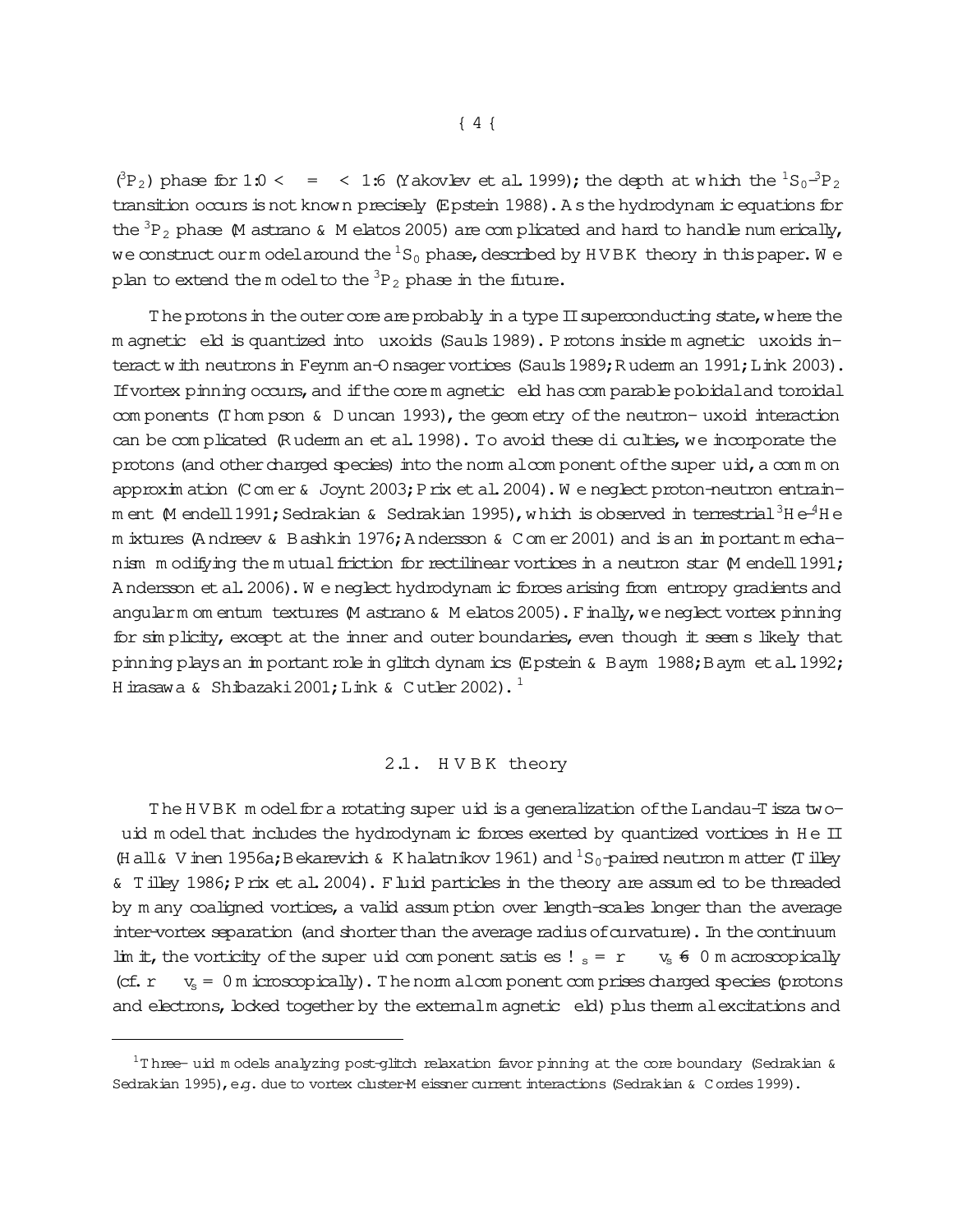behaves like a classical, viscous, N avier-Stokes uid (kinem atic viscosity  $_n$ ). The isotherm al,  $s = 0$ ) HVBK equations of motion take the form (Barenghi & incompressible (r  $N = r$ Jones 1988; Henderson & Barenghi 2000)

$$
\frac{d_n v_n}{dt} = \frac{r p_n}{t} + n r^2 v_n + \frac{s}{r} = \frac{s}{t} \mathbf{i} \mathbf{j} \mathbf{j} \mathbf{k}
$$
 (1)

$$
\frac{d_s v_s}{dt} = \frac{r p_s}{t} + r_s T - \frac{r}{t} F - \frac{r}{t} r j l_s j
$$
 (2)

with  $d_{n,s}$ =dt =  $\theta$ = $\theta$ t +  $v_{n,s}$  r, where  $N(v_s)$  and  $n(s)$  are the normal uid (super uid) velocities and densities respectively. E ective pressures  $p_s$  and  $p_n$  are de ned by r  $p_s$  =  $r p \frac{1}{2} r p$   $\frac{1}{2} r (v_{ns}^2)$  and  $r p_n = r p + \frac{1}{2} s r (v_{ns}^2)$ , with  $v_{ns} = v_n$   $v_s$ . Note that, in neutron star applications, the gravitational potential can be subsum ed into p without loss of generality, in the incompressible lim it.

The vortex tension force per unit m ass, which arises from local circulation around quantized vortices (Andronikashvili & M am aladze 1966), is de ned as

$$
{}_{s}T = !_{s} \t(r * \dot{r}_{s}); \t(3)
$$

with  $\dot{r}_s = l_s = j_s$ ; Here,  $s = (n_0 + 4)$  in  $\phi = a_0$  is the stiness parameter,  $s = h = 2m$ , is the quantum of circulation,  $m_n$  is the m ass of the neutron,  $a_0$  is the radius of the vortex core, and  $b_0$  is the intervortex spacing. Note that  $s$ , which has the dimensions of a kinem atic viscosity, controls the oscillation frequency of K elvin waves excited on vortex lines (H enderson et al.  $1995$ ).

The mutual friction force per unit mass, F, arises from the interaction between the quantized vortex lines and the norm al uid (via roton scattering in He II and electron scattering in a neutron star) (Hall & V inen 1956a,b). The structure of this force depends on the global con quration of the vortices. If the vortices form a rectilinear array, the friction takes the anisotropic HV form  $(Hall & V$  inen 1956a,b)

$$
F = \frac{1}{2} B \cdot S \qquad (I_s \qquad V_{ns} \qquad _s T) + \frac{1}{2} B^0 (I_s \qquad V_{ns} \qquad _s T) \qquad (4)
$$

where B and  $B^0$  are temperature-dependent mutual friction coe cients (Barenghi et al. 1983). If the vortices form a vortex tangle, the friction takes the isotropic GM form (G orter & M ellink 1949)

$$
F = A^0 \quad \frac{\text{m s}V_{\text{ns}}^2}{2} \quad v_{\text{ns}};
$$
 (5)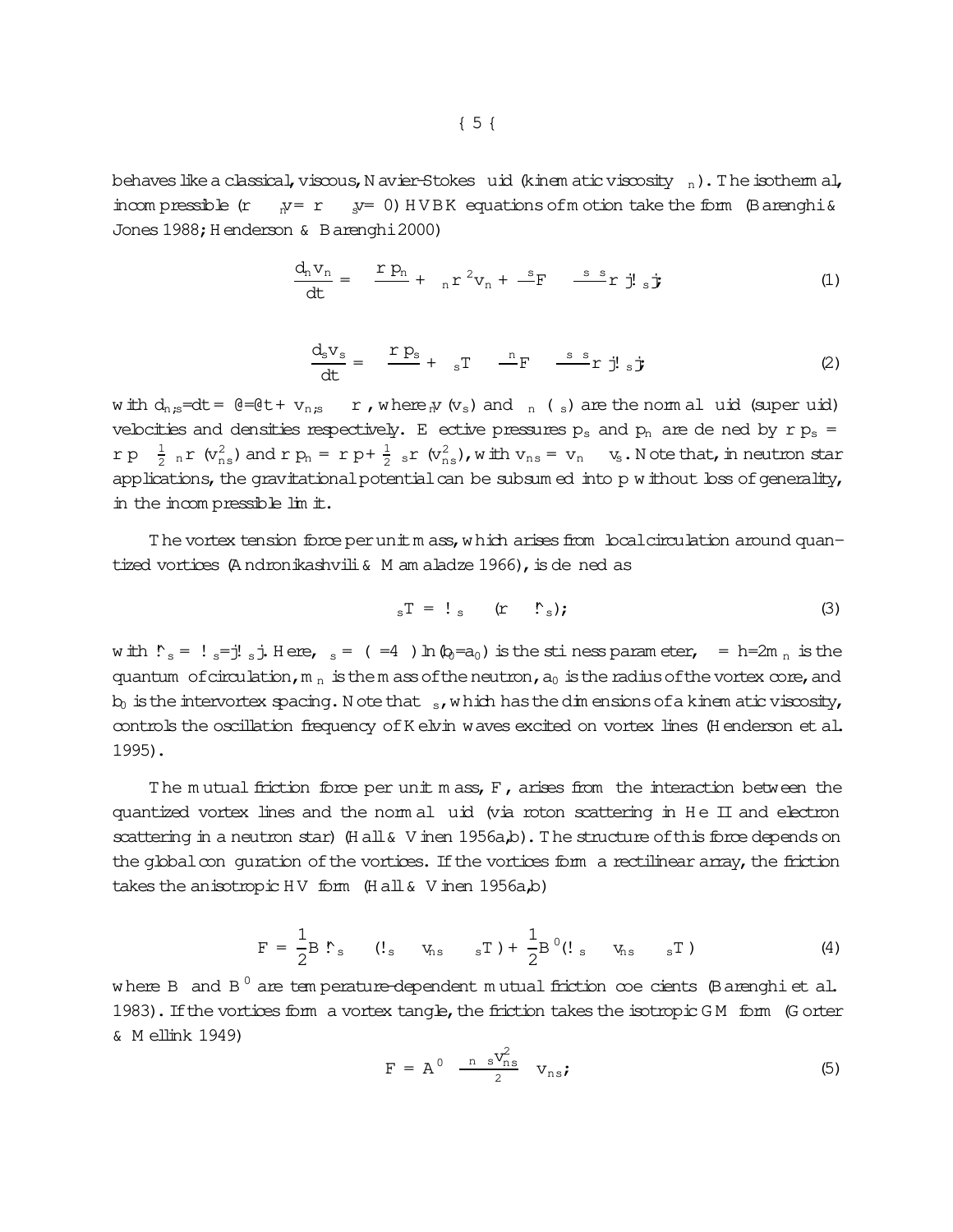where  $A^0 = B^3 \frac{2}{n} \frac{2}{n} \frac{2}{n} = 3 \frac{2}{n} \frac{2}{n}$  is a dimensionless temperature-dependent coe cient, related to the original GM constant (usually denoted by A in the literature) by  $A^0 = A$  . Here,  $_1$  and  $_2$  are dim ensionless constants of order unity (V inen 1957). The HV and GM forces are in the ratio  $10^{\circ}$  under the physical conditions prevailing in the outer core of a neutron star (Peralta et al. 2005). This in plies that the norm al and super uid components of the star (and hence the crust and core, through viscous torques) are e ectively uncoupled most of the time (when enough di erential rotation has built up), but become tightly coupled in the inmediate aftermath of a glitch when a turbulent-to-lam inar transition occurs (Peralta et al. 2005). It is important to bear this in m ind when reading  $x3$ .

#### 2.2. Spherical Couette ow

We model the global hydrodynam ics of the outer core by considering an HVBK superuid enclosed in a dierentially rotating spherical shell, i.e. super uid spherical Couette ow. The inner (radius  $R_1$ ) and outer (radius  $R_2$ ) surfaces of the shell rotate at angular velocities  $_1$  and  $_2$ , respectively, about a common axis. All quantities are expressed in dim ensionless form using R<sub>2</sub> as the unit of length and  $\frac{1}{1}$  as the unit of time. We adopt spherical polar coordinates  $(r; ; ;)$ , with the z direction along the axis of rotation.

The boundary conditions satis ed by the norm al and super uid components are subtle. Neither component can penetrate the boundaries, implying  $(v_n)_r = (v_s)_r = 0$ . The tangential nom al uid velocity satis es the no-slip D irichlet condition, viz.  $(v_n) = 0$ ,  $(v_n) = R_{1,2,1,2} \sin$ . The behavior of the super uid at the boundaries is in uenced by the quantized vortices, which can either slide past, or pin to, irregularities on the boundaries. The form er scenario implies  $(l_s) = (l_s) = 0$ , while the latter implies  $(l_s)_r!$ ,  $V_L = 0$ and requires a know ledge of the vortex line velocity  $v_L$  locally. As the HVBK model provides no information about  $v_L$ , we adopt the widely used no-slip compromise  $(v_s) = 0$ ,  $(v_s)$  = R<sub>1,2</sub> <sub>1,2</sub> sin, which in the spherical case does not restrict the orientation of the vortex lines at the surface (H enderson et al. 1995; H enderson & B arenghi 1995, 2004). Note that, initially,  $v_n$  and  $v_s$  must be divergence-free, with  $r$   $v_s \neq 0$ ; the Stokes solution w ith  $v_s = v_n$  satis es this constraint (Landau & Lifshitz 1959). However, the num erical results presented in x3 and x4 are obtained after several E km an times (and hence rotation periods) have elapsed, by which time the ow has forgotten its initial conditions, as in most astrophysical applications.

M any existing glitch models are based on cylindrical geom etries (Anderson et al. 1978; A par et al. 1984b; Abney & Epstein 1996; Larson & Link 2002), except for a few experim ents with spheres (T sakadze & T sakadze 1973, 1980). However, the global ow pattern in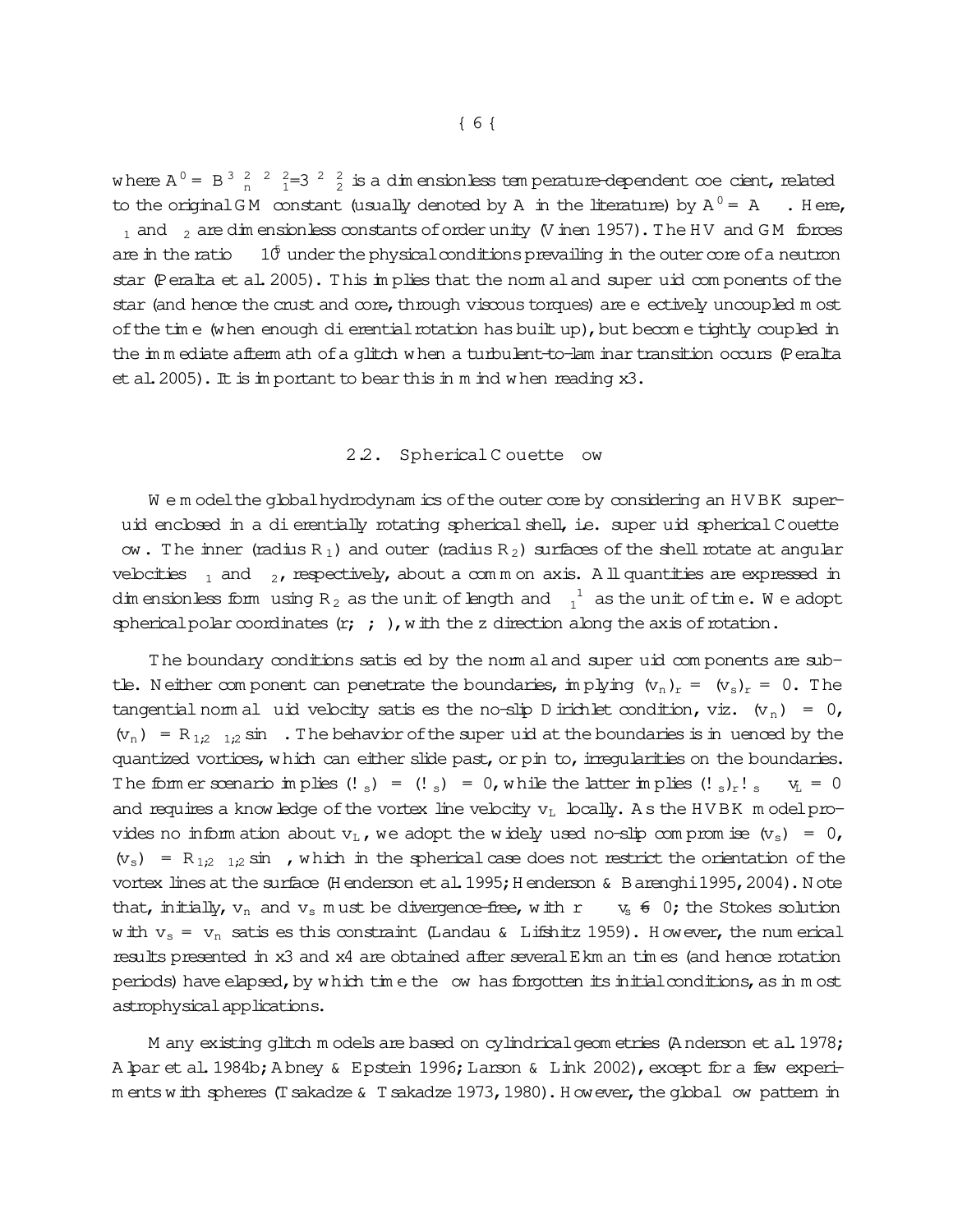spherical Couette ow diers from its cylindrical counterpart in two important ways. First, in a cylinder, the principal ow is toroidal, whereas, in a sphere, the principal ow is an axisym m etric com bination of toroidal ow and m eridional circulation for all Re (Tuckerm an 1983). <sup>2</sup> Second, it is m is leading to approxim ate the equatorial region of a sphere by a cylinder, even for  $R_1$  R<sub>2</sub>; the curvature, although slight, causes signi cant dierences in the critical Taylor num ber at which vortices appear (Soward  $\&$  Jones 1983; Stuart 1986). The dierences between cylindrical and spherical Couette ow are equally prominent in classical uids and super
uids (Peralta etal.2005).

SphericalCouette ow of a viscous uid is controlled by three param eters: the R eynolds num berRe =  ${}_{1}R_{2}^{2}$  =  ${}_{n}$ , the dim ensionless gap width =  $(R_{2} \ R_{1})=R_{2}$ , and the angular shear  $=$  $2 - 1$ . If a super uid is also introduced, s em erges as an additional parameter. In the lam inarregime  $\Re(e^2 10^4)$ , the global ow can be classied according to the num ber of cells of m eridional circulation in each hem isphere. In a narrow gap  $($  < 0.11), the m eridional circulation is slow and can be approximated by  $(w_n) = (R_2)$  10<sup>2</sup>  $(R_2=R_1)Re$ (Yavorskaya et al. 1986). A s Re increases, a centrifugal instability generates toroidal Taylor vortices near the equator until, at the onset of turbulence  $\Re$  e  $> 10^4$ ), a helical traveling wave develops. In a wide gap  $( > 0.4)$ , by contrast, all secondary ows are nonaxisymmetric, and they oscillate when Re exceeds a threshold (Y avorskaya et al. 1986). In classical uids, these 
ows have been thoroughly investigated num erically and experim entally (Yavorskaya et al. 1975, 1977; Belayev et al. 1978; Yavorskaya et al. 1986; M arcus & Tuckerm an 1987a, b; Junk & Egbers 2000).

Recently, high-resolution num erical simulations of super uid sphericalCouette ow were perform ed successfully for the rst time  $\varphi$  eralta et al. 2005). <sup>3</sup> Figures 1a and 1b display stream lines of the norm al uid and super uid components for Re =  $3 \times 10^4$ , =  $0:3$ ,

 $= 0.1$ , and HV m utual friction. Both components exhibit a similar structure in each hem isphere:  $a \square$ square" Ekm an cell near the pole, three to four secondary m eridional cells, a num ber of sm aller cells, and two equatorial vortices near the outer boundary which are created and destroyed interm ittently. We emphasize that the norm al component is not assum ed to be in uniform (solid body) rotation; it is a ected by the super uid (through m utual friction) and the boundary conditions (dierential rotation). Figures 1c and 1d display stream lines for a run with identical param eters and GM mutual friction, for which

<sup>&</sup>lt;sup>2</sup>Spherical C ouette ow is a com bination of quasi-parallel-plate E km an pum ping at the pole and quasicylindrical, centrifugally driven Taylor vortices at the equator (Junk  $\&$  E gbers 2000).

 $3V$  isualizing super uid spherical Couette ow experim entally is challenging. It has been attem pted successfully using glass m icrospheres in turbulent H e II (Bielert & Stam m 1993). The technique of particle im age velocim etry is currently being evaluated (Zhang etal.2004).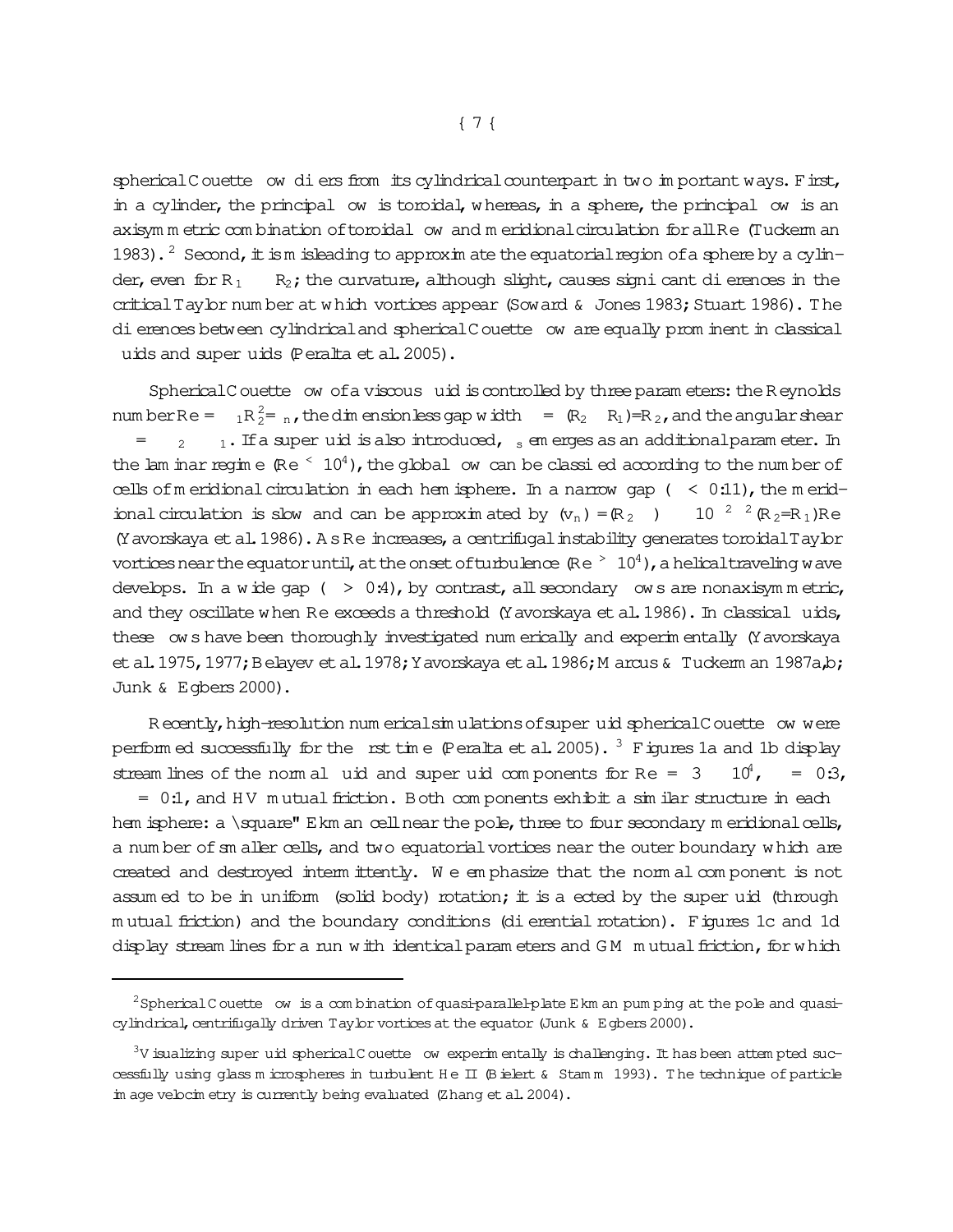the inter-uid coupling is  $10^6$  times sm aller, as noted in x2.1. We observe that the norm all uid exhibits a sim ilar number of vortical structures, which are better developed and more regular than in Figure 1a, and the super uid ow pattern is nearly unchanged from Figure 1b. M eridional circulation is apparent in all the results; we nd axial velocity components in the range 10<sup>5</sup>  $\langle v_n \rangle_z$ ;  $\langle v_s \rangle_z$ <sup>2</sup>.

The ow pattem in Figure 1 changes with temperature just like in cylindrical Couette ow. The super uid behaves like a classical, viscous uid near the critical tem perature. The Tay br vortices elongate axially, with a m ore complex pattern of eddies and counter-eddies em erging, as the tem perature is lowered (Henderson et al. 1995; Henderson & Barenghi 1995). For Re  $\leq$  268, anom alous m odes em erge in the norm al component, as in classical axisymmetric ow (Lorenzen & Mullin 1985), characterized by Ekm an cells rotating in the opposite sense to the classical ow (Henderson & Barenghi 2000) except near the critical tem perature. For  $Re^{-}$  268, the tension becom es less in portant than the mutual friction and the super uid com ponent com es to resemble the norm alcom ponent (Henderson & Barenghi 1995).

# 3. G litch-induced turbulent-lam inar transition

In this section, we investigate how the vorticity state of the outer core changes before, during, and after a glitch, in the context of a generic glitch scenario where the trigger mechanism of the glitch is unspecied.

#### 3.1. Before a glitch: vortex tangle

Laboratory experiments on the attenuation of second sound in narrow channels (V inen 1957; Swanson et al. 1983), and num erical simulations based on the vortex lam ent method (T subota et al. 2003), show that, in a rotating container of He II, an axial (along z) counter ow  $v_{ns} > v_{DS} = 2(2 \t{2} s)^{1-2}$  excites grow ing K elvin waves which destabilize a rectilinear vortex array (G laberson et al. 1974). The K elvin waves grow exponentially until reconnection between adjacent vortices occurs, generating a dense tangle.<sup>4</sup> For typical neutron star

 $4$ The K elvin w aves excited by the D G I are unrelated to the K elvin w aves generated by oscillations of the nuclear lattice in the inner crust (Epstein & Baym 1992).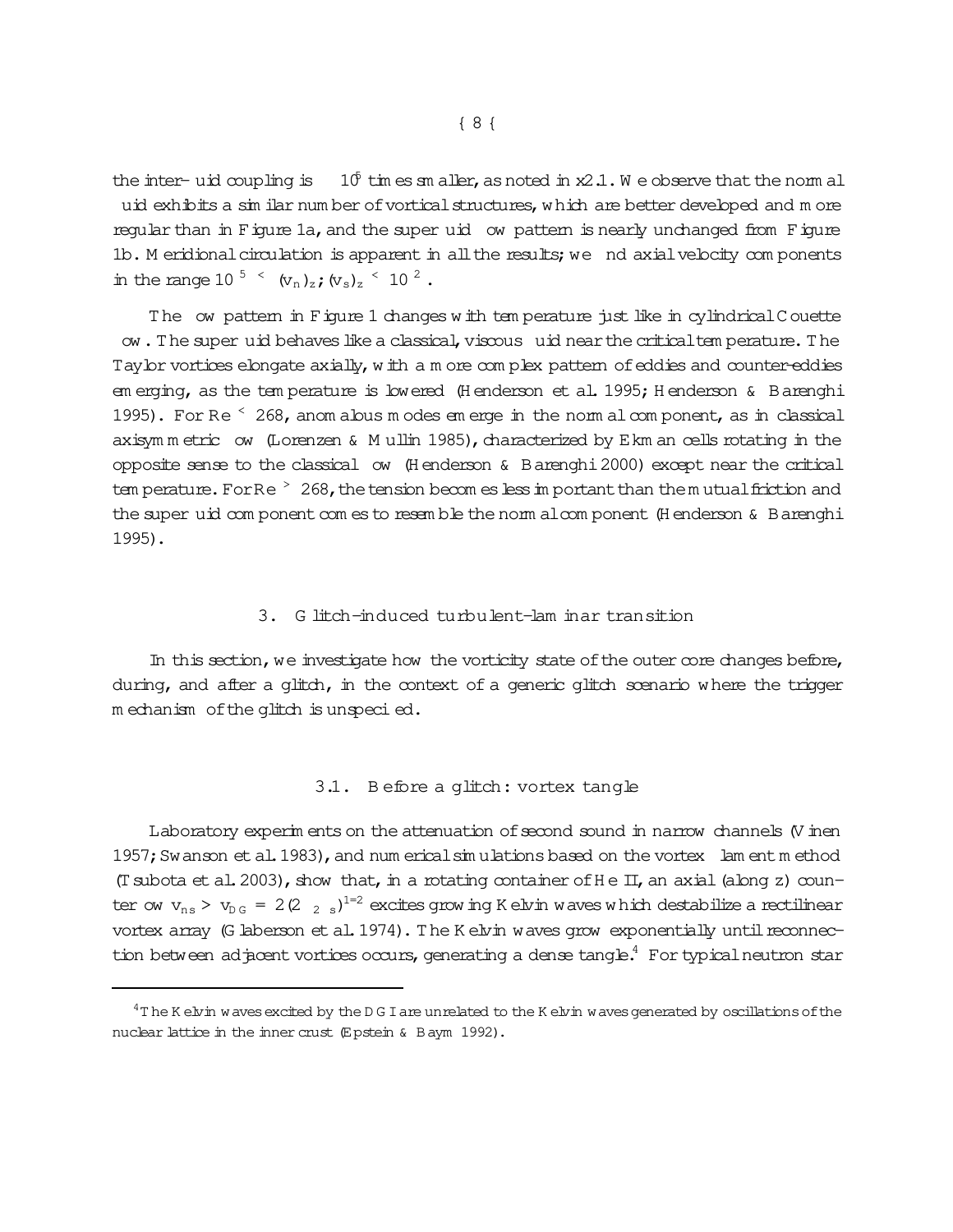param eters, one nds

$$
v_{DG} = 1.56 \frac{1}{10^2 \text{ rad s}^1} \text{ cm s}^1 ; \qquad (6)
$$

 $1 - 2$ 

taking  $\ln (b_0 = a_0) = 20$ .

The axial component of the Ekm an counter ow in the outer core of a typical neutron star generally exceeds the instability threshold (6). This is illustrated by Figure 2, a greyscale plot of  $(v_{ns})_z = v_{0}$ ; the DG I is active in regions with  $(v_{ns})_z = v_{0}$  (and 1. Figure 2a corresponds) to HV mutual friction (initially rectilinear vortex array); Figure 2b corresponds to GM mutual friction (after a tangle forms). In both gures, the DGI is active in most of the computational dom ain, in plying that an initially rectilinear array is disrupted and, once disrupted, stays that way. This result is extracted empirically from the simulations. The inclusion of compressibility and hence strati cation (Abney & Epstein 1996) restricts the DGI region to a thin boundary layer, but the overall conclusion is the same  $(see x4.5)$ .

The axial counter ow that excites the D G I is driven by E km an pum ping. A s the crust spins down electrom agnetically at a rate  $-$ , dierential rotation builds up between the crust and outer core, with

$$
_{em} = 3.16 \t 10^{6} \t \frac{-}{10^{13} \text{ rad s}^2} \t \frac{t}{1 yr} \t rad s^1; \t (7)
$$

 $\mathbf{I}$ 

where t is the time elapsed since the last glitch (Lyne  $\&$  G raham -Sm ith 2006; Lyne et al. 2000). The di erential rotation induces m eridional circulation (G reenspan 1968; R eisenegger 1993): an Ekm an boundary layer, with  $(v_n)$  R, develops on a time-scale  $2 = r$ and grows radially to a thickness  $d_E$  Re<sup>1=2</sup> R cm on a time scale  $t_E$  $Re^{1=2}$  ( )  $^{1}$ , spinning up the interior uid (Andersson 2003; Andersson et al. 2005). Only the norm al uid is Ekm an pum ped directly; the super uid is spun up by the norm all uid through the mutual friction force (Adam s et al. 1985; Reisenegger 1993).

In order to estimate the counter ow velocity, we compute  $(v_{ns})_z$  empirically from num erical experim ents and scale up the results to neutron star param eters. For example, in a typical set of runs with  $= 0.3$  (HV mutual friction), 0.4 (HV mutual friction), and 0.5 (GM mutual friction), and Re = 3  $10^4$ , we nd  $(v_n)_z$   $3.15 (v_s)_z$ ,  $(v_n)_z$   $0.78 (v_s)_z$  and 0.06  $(v_s)_z$ , respectively, on average over the grid, in plying  $(v_{ns})_z$   $(v_n)_z$  $(V_n)_z$ R  $em$   $\prime$ as a general rule and hence

$$
(v_{ns})_z = 3:16 \frac{-}{10^{13} \text{ rad s}^2} \frac{t}{1 \text{ yr}} \text{ cm s}^1
$$
 (8)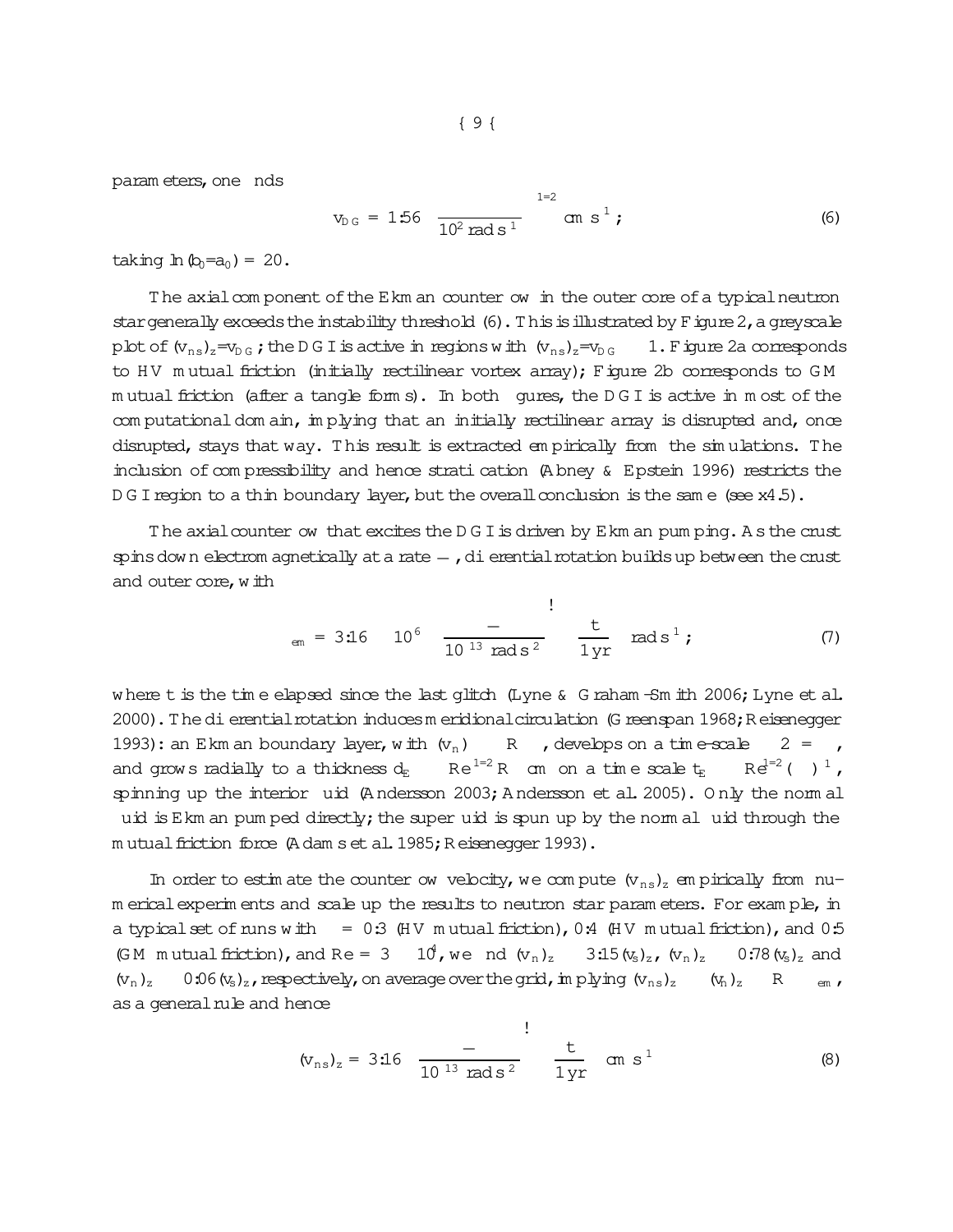In a typical neutron star, the R eynolds num ber in the outer core (tem perature T) is very large, viz.

Re = 1:67 
$$
10^8 \frac{n}{10^{15} \text{ g cm}^3}
$$
  $\frac{T}{10^8 \text{ K}}$   

$$
\frac{1}{10^2 \text{ rad s}^1}
$$
 (9)

given the standard viscosity  $n_{\text{in}}$  resulting from electron-electron scattering (Flowers & Itoh 1979; Cutler & Lindblom 1987; Andersson et al. 2005). Consequently, the ow is likely to be turbulent (A lpar 1978). O ur num erical sim ulations cannot access this regim e due to com putational lim itations (Peralta et al. 2005). H owever, we know from laboratory experim ents w ith H e II that the ow at R e  $>10^5$  closely resembles classical, N avier-Stokes turbulence: the super uid and norm al uid vorticity evolve in concert, because the vortex lines are boked to the norm al uid eddies by mutual friction (A shton & N orthby 1975; Barenghiet al. 1997). 5

For the DGI to be triggered in super uid turbulence, two conditions must be met. F irst, there m ust be vortex segm ents directed parallel to the counter ow, i.e.  $!$  s  $\pi$   $\#$  6 0 (Barenghiet al. 1997). A s the super uid is locked to the norm al uid, and the vortex density is high, the condition  $!_{s}$   $\pi_{\mathcal{R}}$   $\epsilon$  0 is satis ed locally throughout the core. Second, a vortex segm ent is locally unstable to (helical) K elvin wave perturbations of wavelength if the bcalcounter ow exceeds the critical speed  $v_{\text{DG}}^{\text{turb}} = \ln(-2 \text{ a}) = (2 \text{ )}$  (Barenghiet al. 1997). Large wavelengths (of the order of the size of the star) are m ost unstable, with  $10^6$ am giving v $_{\rm DG}^{\rm turb}$  $10<sup>2</sup>$  cm s<sup>1</sup>. In this regard, the D G I threshold (6) is conservative  $(v_{\text{DG}}^{\text{turb}} < v_{\text{DG}})$ .<sup>6</sup>

#### 3.2. G litch: decay of the tangle

D uring a glitch event, the dierential rotation instantaneously shuts o and the tangle starts to decay. In a self-sustaining vortex tangle, K elvin waves grow until their am plitude

 $^5$  In H e II experim ents, it is possible to reach a vortex density  $10^7$  cm  $^2$  (Skrbek et al. 2000), com parable to that in a neutron star, viz.  $10^5$  (  $\frac{10^2 \text{ rad s}^1}{\text{ rad s}^1}$  ) cm  $\frac{2}{3}$  (Baym et al. 1992; Lyne & G raham -Sm ith 2006).

 ${}^6A$  vacillating ow (Barenghiet al. 2004) can also trigger vortex oscillations by inducing an oscillating counter ow . A perturbation with wavelength grows if the vacillation frequency ! 0 is m antained over a  $\text{time-scale t}$   $v_{\text{ns}}=2s!0$  (Barenghiet al. 2004).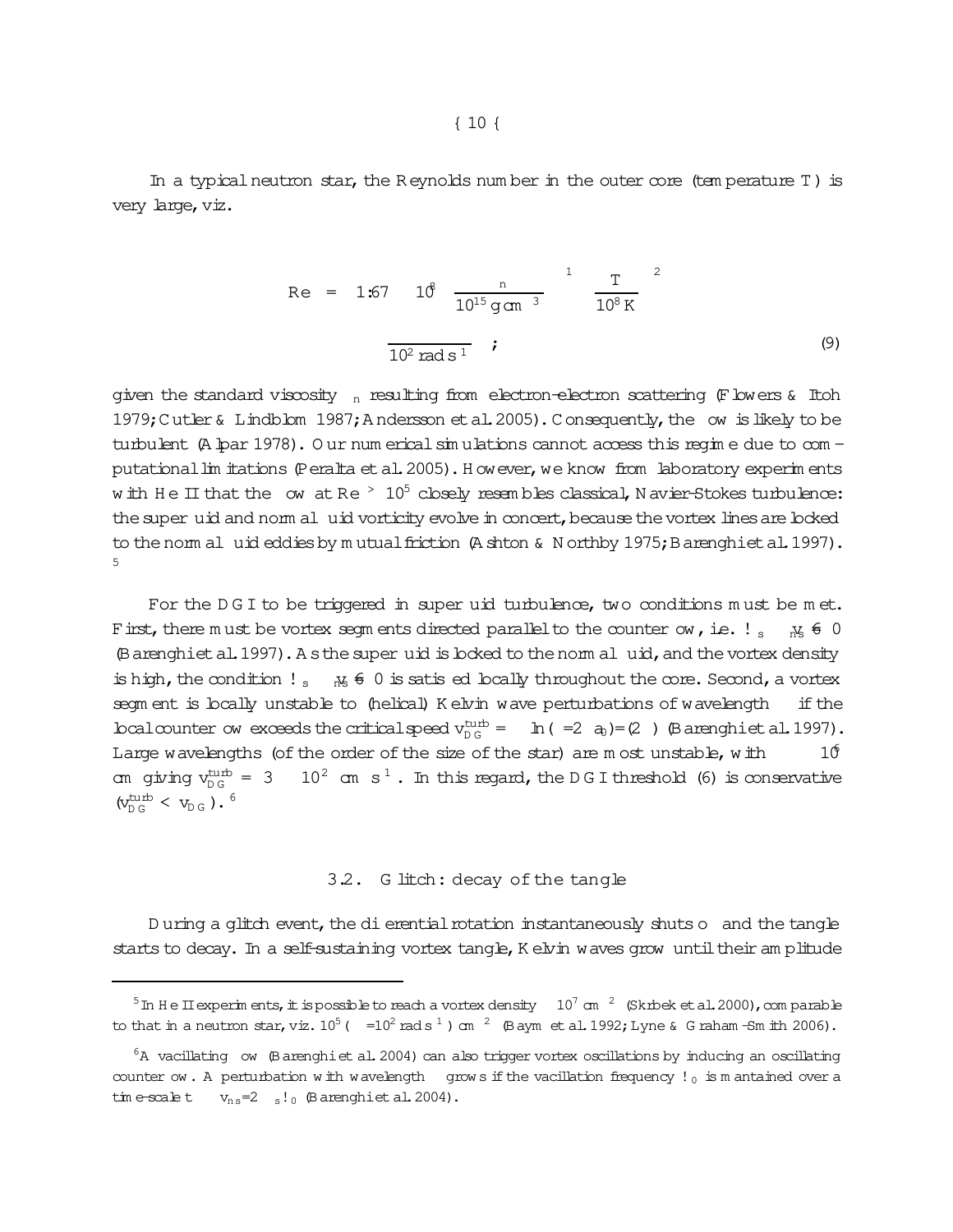approaches the average vortex separation, w hereupon the vortex lines continuously reconnect to form loops (Jou & M ongiov 2004). Reconnection stops once the counter ow ceases, as happens in m ediately after a glitch, when the outer core and inner crust come into corotation  $(1 - 2)$ . The decay time-scale dequals, to a good approximation, the reconnection timescale just before the counter ow ceases.

To estimate  $_{d}$ , we approximate the vortex loops by rings of radius R, whose characteristic lifetime is given by  $d = R^2 (2 s)^1$ , with  $= B_n=2$  (Barenghiet al. 1983; T subota et al. 2004). The radius of a ring can be estimated from the vortex line density L (length per unit volume), with  $R = 0.5L^{-1=2}$  in a steady-state tangle. The evolution of L is given by V inen's equation (V inen 1957), generalized by Jou & M ongiov (2004) to include rotation:

$$
\frac{1}{2}\frac{dX}{dt} = 3X^{2} + \frac{1V_{ns}}{(2)^{1=2}} + 2X^{3=2}
$$
\n
$$
1 + \frac{4V_{ns}}{(2)^{1=2}}X; \qquad (10)
$$

with  $X = L = 2$ , where  $i$ ,  $i$  are dimensionless friction coe cients, whose values depend on the tem perature M ongiovi & Jou 2005). By tting to experimental data, one nds  $_3$  = 20:0  $_1$ ,  $_1$  = 35:6  $_1$ ,  $_2$  = 53:6  $_1$ , and  $_4$  = 1:43  $_1$  (Swanson et al. 1983; Jou & M ongiov 2004). From experiments, we also have  $=$   $\frac{1}{1}$  and  $\frac{1}{1}$ 1 (V inen 1957), so we take =  $_1$  below. Setting dX = dt = 0 in (10) and solving for L in the steady state, we nd that the tangle decays on a time-scale

$$
_{d} = \frac{25}{v_{ns}^{2} \ln \theta_{0} = a_{0}} \qquad (11)
$$
\n
$$
7.6 \quad 1\overset{5}{\cancel{0}} \frac{1}{10^{-7}} \qquad \qquad 12
$$
\n
$$
\frac{-}{10^{-13} \text{ rad s}^{2}} \qquad \frac{t}{1 \text{ yr}} \qquad \qquad 2 \qquad (12)
$$

where  $v_{ns}$  is the counter ow speed in mediately before the di erential rotation shuts o, given by (8).

Estin ates for the friction parameter are uncertain (Sonin 1987), but calculations based on electron scattering by proton vortex clusters and m agnetized vortex cores give B  $10<sup>4</sup>$ (Sauls et al. 1982; Sedrakian & Cordes 1998).<sup>7</sup> This implies  $\leq 10^7$  for  $=$   $\frac{10^2}{3}$  in

 ${}^{7}$ An absolute lower lim it is B = 10<sup>18</sup>, calculated from electron scattering o vortex clusters in the high-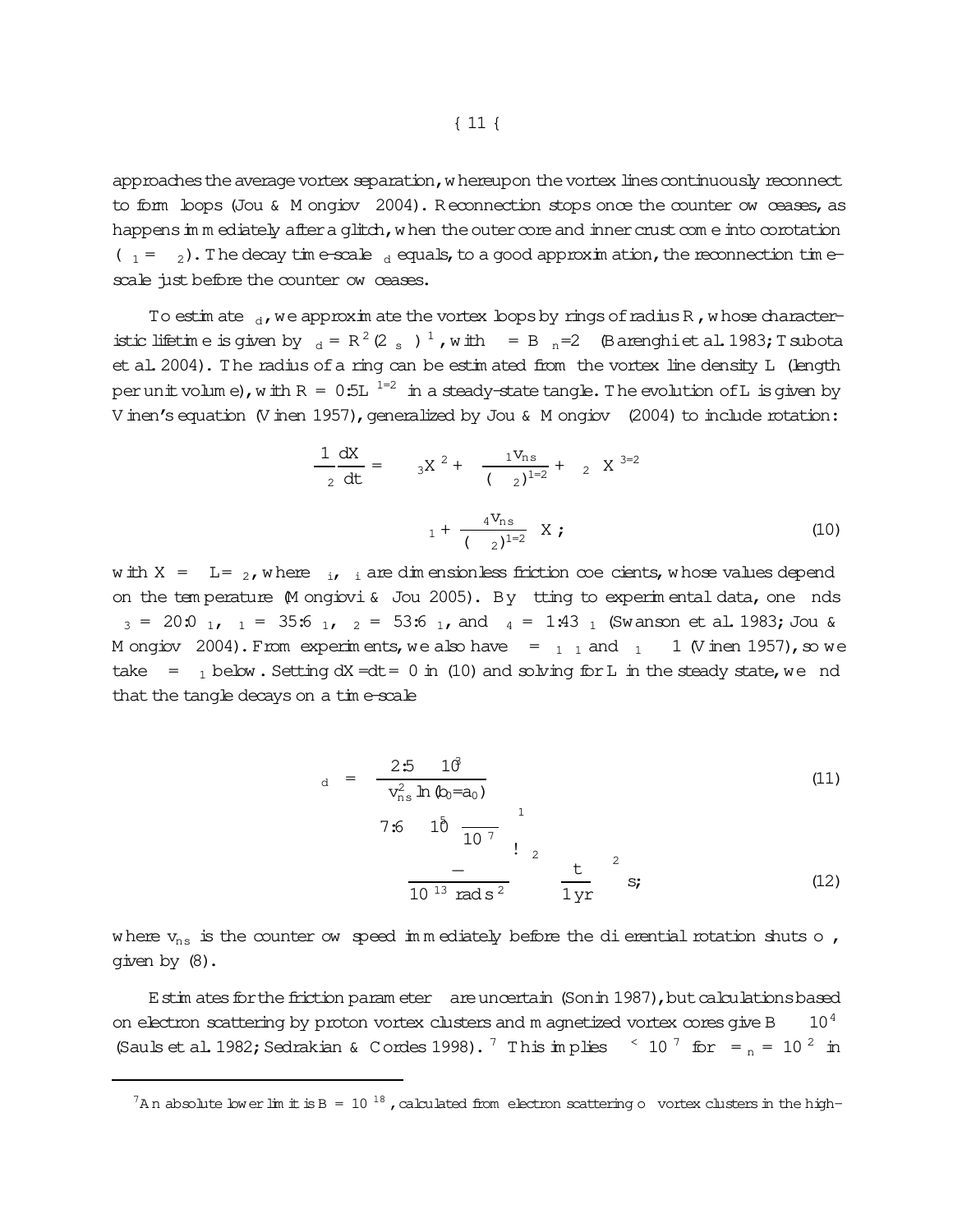the outer core (Sedrakian & Sedrakian 1995). Therefore  $\frac{1}{d}$  is greater than the glitch trigger tim e-scale, as assum ed a priori. N ote that the B and B  $^0$  param eters were also calculated by M endell (1991) and A ndersson et al. (2006), who found B  $^0$  = B  $^2$  and

B 
$$
4 \t 10^4 \t \frac{m_p}{m_p} \t m_p^2 \t \frac{m_p}{m_p} \t 1=2 \t \frac{x_p}{0.05} \t 7=6
$$
  

$$
\frac{1}{10^{14} \text{ gcm}^3} \t (13)
$$

where  $x_p = -p$  is the proton fraction, and  $m_p$  and  $m_p$  are the bare and eective m asses of the proton respectively (A ndersson et al. 2006). Equation (13) includes m odi cations from entrainm ent  $\beta$ M endell 1991; A ndersson et al. 2006). In the outer core, with = 2:8 10<sup>4</sup> g cm  $3$  and  $x_p = 0.038$  M endell 1991), we obtain B = 2:7 10<sup>4</sup>, approximately the value quoted by Saulset al. (1982) and Sedrakian & Cordes (1998).

In laboratory and num erical experim ents, it is observed that the vortex tangle is polarized; the average vorticity projected along the rotation axis is not zero  $(F \text{ in } e \text{ et } a1.2003;$ T subota et al. 2004; T subota & K asam atsu 2005). This is because, under these experim entalconditions, one has  $_1$   $^>$   $_4$  v<sub>ns</sub>=(  $_2$ )<sup>1=2</sup> in equation (10), where  $_1$  is the polarizationinducing term . N aively, one m ight expect the tangle to be even m ore polarized in a rapidly rotating neutron star, but in fact the opposite is true: the tangle is less polarized, because we have  $\,$   $_{1}$   $\,$   $\,$   $_{4}$  v $_{\rm ns}$  = (  $\,$   $_{2}$  )  $^{1=2}$  from Figure 2. A thorough study of this issue, including whether the large-  $_2$  lim it considered by Jou & M ongiov (2004) in deriving equation (10) is applicable for  $v_{ns}$  (  $_{2}$ )<sup>1=2</sup>, lies outside the scope of this paper.

## 3.3. A fter a glitch: reform ation of the tangle

A fter the tangle decays to a rectilinear array, dierential rotation due to electrom agnetic spin down between the inner and outer shells begins to grow until  $(v_{ns})_z$  exceeds  $v_{\text{D G}}$ . From equations (6) and  $(8)$ , this occurs after a time

$$
t_{tan} = 0.49 \frac{1}{10^2 \text{ rad s}^1}
$$
  $\frac{1}{10^{13} \text{ rad s}^2}$   $\frac{1}{10^2}$  (14)

density regim e, w here the relaxation tim e-scale equals the age of the pulsar [Sedrakian & C ordes (1998); A. Sedrakian 2006, private com m unication].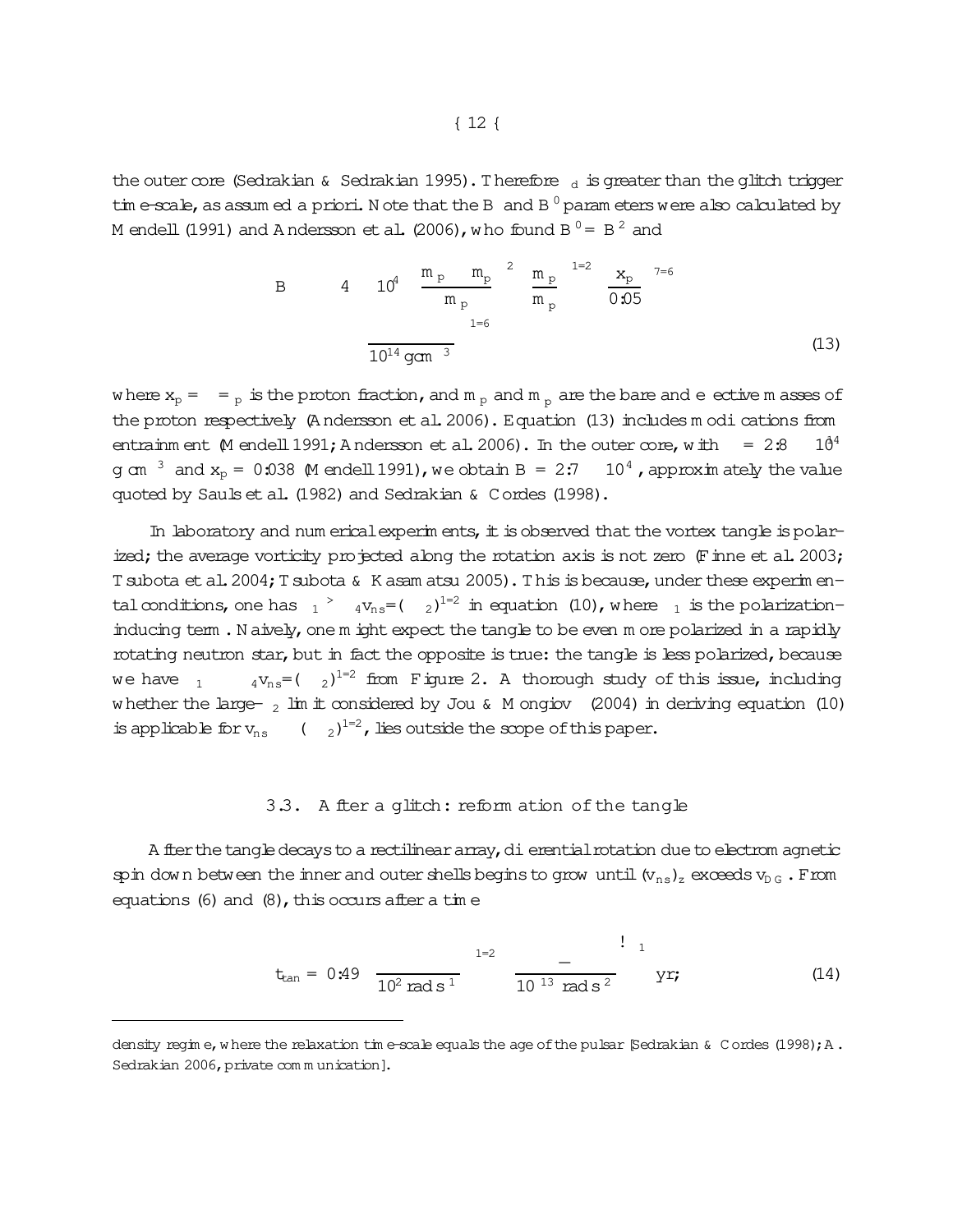whereupon a vortex tangle develops again in the outer  $\infty$ re, via the D G I. This triggers a switch from HV to GM mutual friction, weakening the coupling between the normal uid and super
uid com ponents.

The characteristic tim e-scale for the tangle to develop equals the growth rate of helical vortex perturbations (K elvin waves) via the D G I.B y linearizing Schwarz's equation (Schwarz 1985, 1988), in the vortex lam ent m odel, one nds that the fastest grow th occurs at a wavenum berk =  $v_{ns}$ =2  $s$ , with (T subota et al. 2004)

$$
_{g} = \frac{\ln \left( b_{0} = a_{0} \right)}{v_{\text{ns}}^{2}} \tag{15}
$$

4.9 1
$$
\theta
$$
  $\frac{1}{10^7}$   $\frac{1}{10^2 \text{ rad s}^1}$   $\frac{1}{10^2}$  (16)

where  $(16)$  follows from  $(15)$  by substituting  $(6)$ . H ence, for typical neutron star param eters, the tangle is reestablished over  $1 d$  after  $1 yr$  elapses following a glitch, less than the inter-glitch intervalobserved in m ost pulsars (Shem ar & Lyne 1996; Lyne et al. 2000). N ote that  $q$  does not equal  $d$ ; the time required for a tangle to grow from a rectilinear array is shorter than the time required for an existing tangle to decay back to a rectilinear array, provided that  $t < 8.0t_{tan}$  (and longer otherwise). Note also that  $v_{ns}$  just before the glitch ( R ), which appears in (11), is typically greater than v  $_{\text{ns}}$  at  $_{\text{tan}}$  (  $_{\text{y}_\text{G}}$ ), which appears in (15), provided that  $t > t_{tan}$ .

Equation (16) gives the m inimum time for a tangle to reform, assuming it does so  $\sin u$  theously everywhere in the outer core of the star. In practice,  $v_{ns}$  does not exceed  $v_{\text{DG}}$  everywhere simultaneously. Regions where the DGI is activated are interspersed with regions where it is not, even at  $r = R_1$  and  $R_2$ , so that the transition from HV to GM friction is m ore gradual than equation  $(16)$  suggests. This im portant issue, which is also relevant to the interpretation of the laboratory experim ents perform ed by T sakadze  $\&$  T sakadze (1980), is explored brie y in x5. H ow ever, a thorough num erical study lies outside the scope of this paper.

#### 4. R otationalevolution of the crust

In this section, we calculate num erically the torque acting on the stellar crust during a transition from a state of turbulent vorticity (tangle) to lam inar vorticity (rectilinear array), by solving the hydrodynam ic HVBK equations in a dierentially rotating spherical shell. G lobal simulations of this type are necessary to calculate the observable response of a neutron star, e.g.  $(t)$  and  $-(t)$ , to the internal physics elaborated in  $x3$ .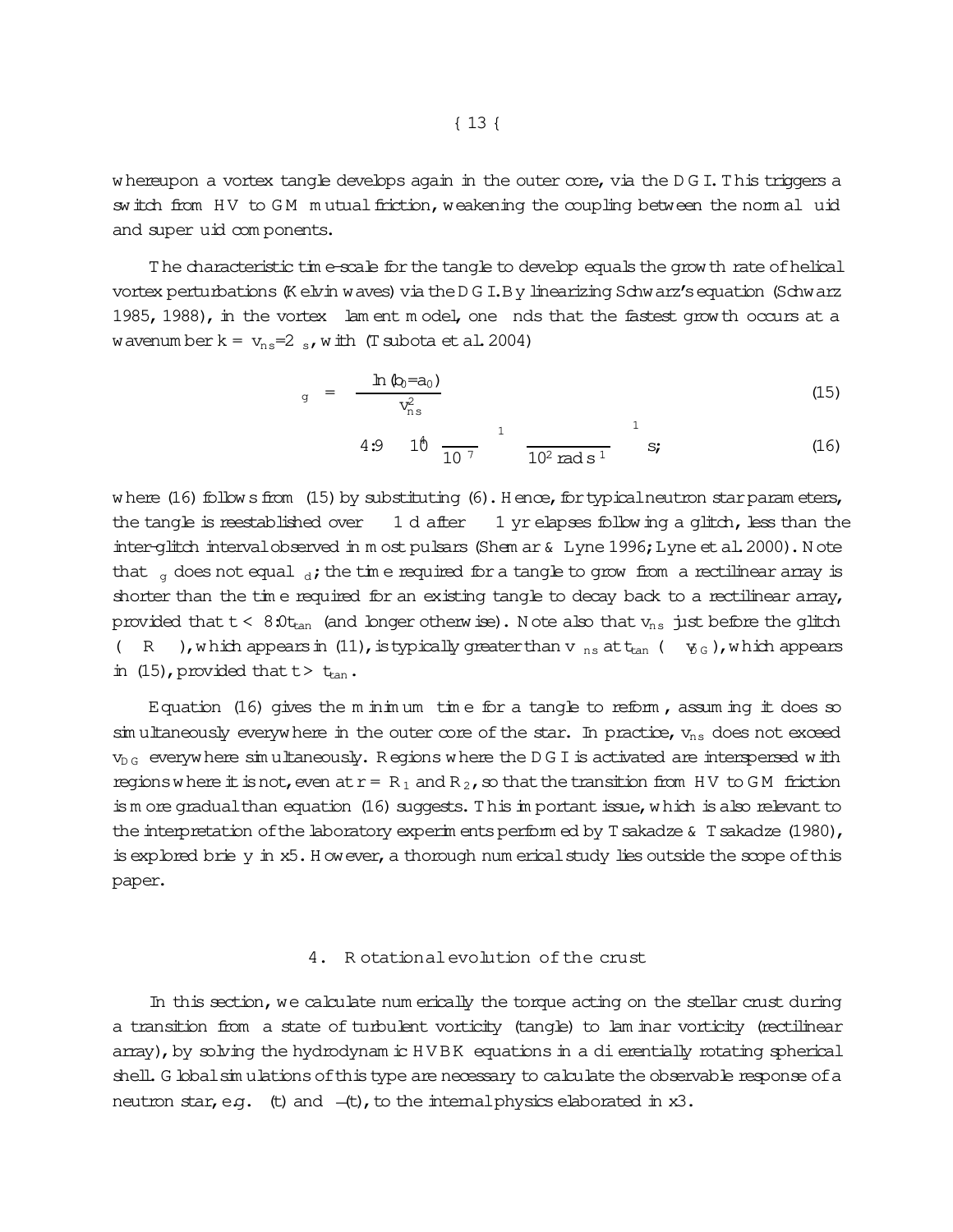#### 4.1. Num ericalm ethod and param eters

 $W$  e solve equations (1) and (2) using a pseudospectral collocation m ethod to discretize the problem (Boyd 2001; Canuto et al. 1988) and a time-split algorithm to step forward in time (Canuto et al. 1988), as described by Peralta et al. (2005). The velocity elds are expanded in a restricted Fourier series in and a Chebyshev series in r (O rszag and 1974; Boyd 2001), with  $(N_r; N; N) = (120; 250; 4)$  m odes required to fully resolve the ow. The initial time-step t = 10  $^4$  is lowered to t = 10  $^5$  during the GM ! HV transition to prevent spurious oscillations in the torque (Peralta et al. 2005). Instabilities arising from the sensitivity of spectral methods to the boundary conditions (Peralta et al. 2005), and oscillations due to the G ibbs phenom enon (G ottlieb et al. 1984; C anuto et al. 1988), are sm oothed using a low-pass spectral liter  $(D \text{ on } 1994)$ , a comm on practice  $(D \text{ sher } 1984)$ ; M ittal 1999).

We adopt parameters as close to those of a realistic neutron star as our computational resources perm it. In the outer core, we take  $s = 0.99$  and  $n = 0.01$  (B aym et al. 1992), and hence B = 1.5, B<sup>0</sup> = 0.9, and A<sup>0</sup> = 1.0 10<sup>4</sup> at the corresponding scaled tem perature  $T=T_c$  in  $H \in \Pi$  (B arenghiet al. 1983; D onnelly & B arenghi 1998). These friction  $10<sup>4</sup>$  times greater than those used in the analytic estimates in Section coe cients are 3. We adopt the higher values deliberately. O therwise, the e ects introduced by B and  $B<sup>0</sup>$  would take too long to build up; computational limitations prevent us from simulating m ore than 10 rotation periods. (For the same reason, our = is unrealistically large.) Realistic Reynolds numbers, estimated from equation (9), are too high to be simulated directly, so we restrict ourselves to the range  $10^3 \text{ }^{\circ}$  Re  $\text{ }^{\circ}$  10<sup>5</sup>; the most stable evolution occurs for Re  $\,$  3  $\,$  10, corresponding to an E km an number (Re)  $\,$   $\,$   $\,$  3  $\,$  10<sup>5</sup> that is two orders of m agnitude sm aller than in a typical neutron star (Abney & Epstein 1996). The tension force is dom inated by mutual friction, except in relatively old  $(> 10^4 \text{ yr})$  neutron stars (G reenstein 1970), with  $\frac{10^{18}}{10^{18}}$  in our dimensionless units. For 10  $\mathbb{A}$  $10,$  we nd em pirically that the torque depends weakly on the GM force, so we use 10  $\, {\bf A}$ 1Ô to obtain identical results at lower computational cost.

#### 4.2. Turbulent-lam inar transition

We consider a turbulent initial state with  $_1$  >  $_2$  and  $(v_{ns})_z$  >  $v_{DS}$  everywhere, such that the norm al and super uid components are coupled by GM mutual friction. The transition from a vortex tangle to a rectilinear vortex array is simulated by changing the mutual friction suddenly, from GM to HV, and simultaneously spinning up the outer shell, such that  $_2 = 1$ . This occurs at t = 20 in all the gures to follow. The angular shear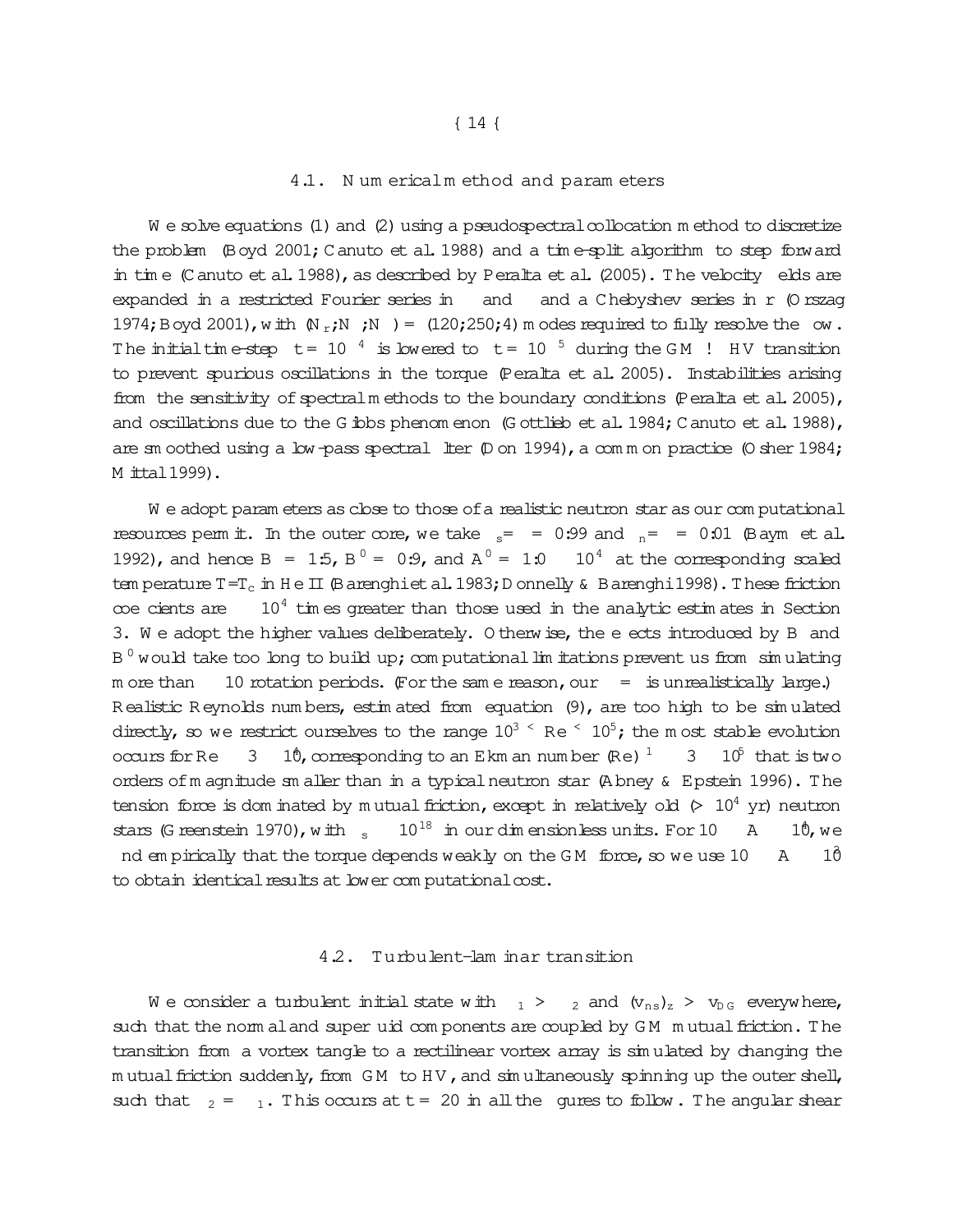before the transition lies in the range 0:1  $0.3$ , for gaps in the range  $0.2$  0:5. N ote that we are forced to choose unrealistically large, compared to typical neutron star values, in order to allow the inner and outer surfaces of the shell to  $\lambda$  ap" each other within a reasonable run time.<sup>8</sup> Various com binations of and a ect the viscous torque on the inner and outer surfaces during steady dierential rotation in dierent ways, as discussed below.

Stream line snapshots for a run with  $= 0.5$  and  $= 0.2$  are presented in Figures 3a{3f, w ith the turbulent-lam inartransition GM ! HV,  $_2$ !  $_1$  occurring at t= 20. The HV mutualfriction, with  $f_{HV}$  j= $f_{GM}$  j 10<sup>6</sup>, couples the norm aland super uid components strongly.  $9$  Both com ponents exhibit a quasi-periodic m otion, with a secondary circulation cell lling m ost of the shell, and two or three sm aller vortices em erging interm ittently. An oscillatory polar Ekm an cell also exists initially, disappearing at  $t= 140$ .

We can compare this behaviour to the ow without a turbulent-lam inar transition. Figures  $4a\{4f\}$  display a sequence of stream line snapshots for  $= 0.5$  and  $= 0.2$ , with  $GM$  m utual friction at all times.  $Att = 18$ , three polar cells are observed in both com ponents, together with a secondary cellat m id-latitudes. The latter cell elongates after  $t= 20$  and is present only in the super uid com ponent at later times. At the equator, the ow switches between one and three cells, but this behavior persists after  $t = 100$  only in the super uid com ponent, while the norm al uid decouples increasingly.

The axialcounter ow is signi cant at all times in Figures 4 and 5. Scaling to neutron starparam eters, we nd  $v_{ns}=v_{DS}$  10<sup>3</sup> ( $=10^{-4}$  rads<sup>1</sup>) ( $=10^{2}$  rads<sup>1</sup>) near the equator, and  $v_{ns} = v_{DS}$  $=10^{-4}$  rads<sup>1</sup>)(  $=10^2$  rads<sup>1</sup>) near the poles, at t = 200.

Figures 5a{5d display = as a function of time after the turbulent-lam inartransition for = 02,0:3,0:4, and 0:5, respectively. <sup>10</sup> The evolution is qualitatively similar in all the cases considered. There is an initial transient, in which the ow adjusts to the initial spin up on a tim e-scalet 6, just like in the classical (viscous) spin-up problem (G reenspan 1968). The fractional torque deviation,  $\overline{a}$  =  $\overline{a}$  is plotted as a function of time in Figures  $6a{6d}$ . An initial jum p, coinciding with the sudden spin up, is observed in all the panels,

 ${}^{8}$ F low structures associated with dierential rotation develop on the tim e-scale ()  $^{-1}$  .

<sup>&</sup>lt;sup>9</sup>T he em pirical result  $f_{HV}$  j=j<sub>GM</sub> j 10<sup>5</sup> is supported by order-of-m agnitude estim ates (Peralta et al. 2005) but should be treated w ith caution, because the m icrophysics of the GM friction force (and hence the value of A  $^0$ ) has not yet been worked out rigorously in a neutron super  $\mathrm{u\dot{u}.}$ 

 $^{10}$ N ote that  $=$ is not calculated self-consistently: it is obtained by num erically integrating the viscous torque on the outer sphere, after solving (1) and (2) subject to the boundary condition  $_2$  (t) = constant, ie. we do not include the (slight) evolution of  $_2$  (t) when com puting the uid ow.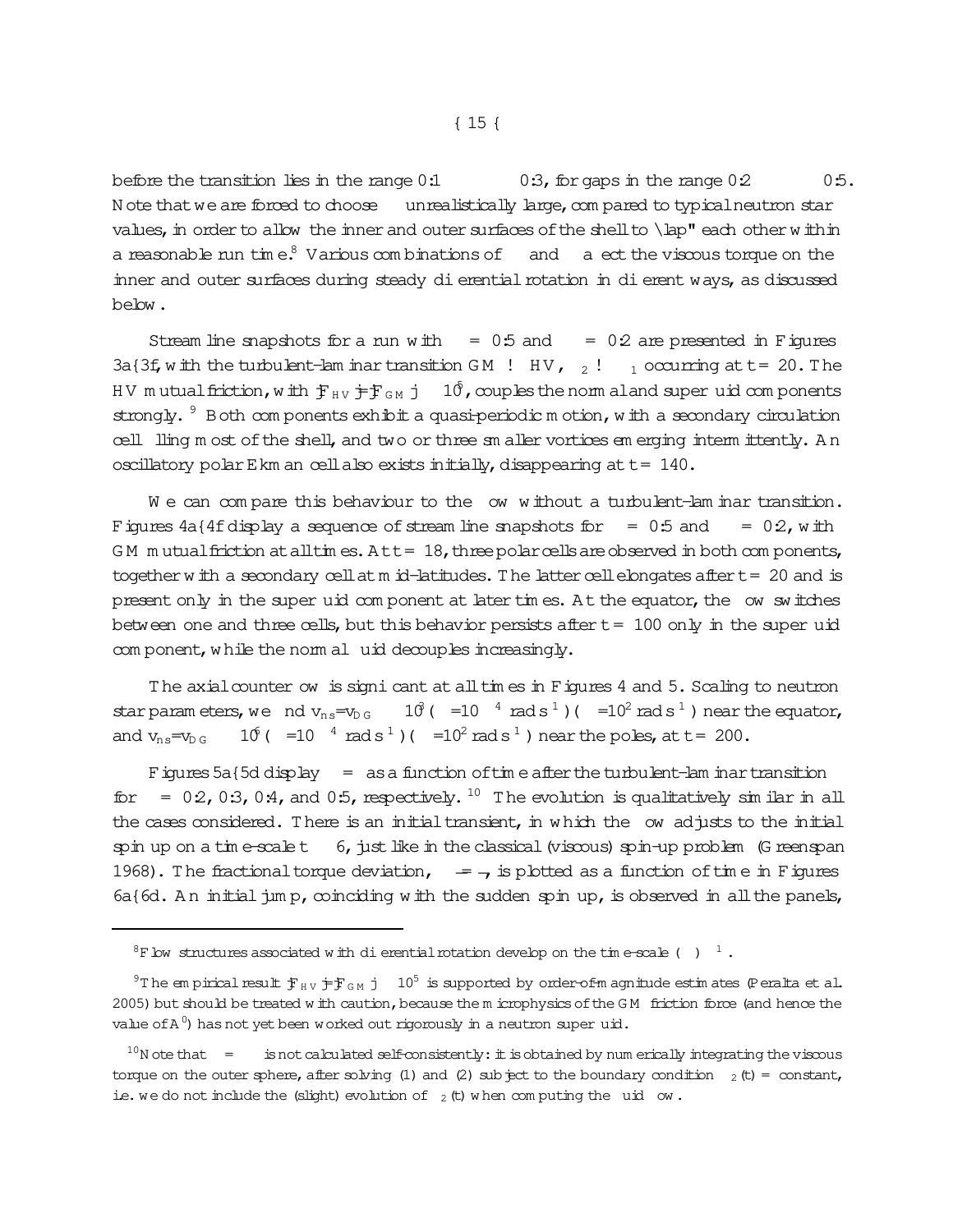followed by a rapid exponential decay and persistent, sm all-am plitude oscillations. We nd an  $e^1$  relaxation time of 2, 1.6, and 1.6 for =  $0.1$ , 0.2, and 0.3 respectively, with essentially independent of . In contrast, in the inverse experiment, where the mutual friction changes from HV to GM, Peralta et al. (2005) observed that  $-$  is alm ost constant after the post-glitch transient. The period of the oscillations does not change with t for  $t^*$  100.

# 4.3. E ect of the super uid

The e ect of the super uid on the evolution can be analyzed with the help of Figure 7a, which plots the torque on the outer sphere as a function of time (solid curve) in the absence of spin up  $($  =  $0.5$ , Re = 3  $10$ , =  $0.1$ , GM friction). For comparison, the dashed curve plots the torque for a classical viscous uid with the same parameters m entioned above. The evolution is qualitatively sim ilar in both cases, displaying oscillations w ith the same periodicity and similar amplitude, but the curves diverge for  $t > 20$  as the viscous uid evolves m ore rapidly to a stationary state, driven by classical E km an pum ping. C lassical theory predicts a time-scale  $t_E$ 173 in the lim it where the Rossby number vanishes; an exponential t to the dashed curve gives  $t_{\rm E}$ 243, which agrees well given that we have  $= 0.1$  in our num erical experiments. In a super uid, on the other hand, the torque decays faster initially, with time constant  $50$ , then starts to increase again for 240, as part of a long-period oscillation whose ultimate fate is unknown as it occurs over t. a time-scale beyond our computational limit.

Figure 7b shows the evolution of the fractional change in angular velocity after spin up ( $_2$  = 0.9! 1.0 at t = 20) in three scenarios: instantaneous change in mutual friction, GM ! HV (solid curve); constant GM friction (dashed curve); and a classical viscous uid (dashed dotted curve). The classical viscous uid and constant GM friction evolve similarly. The torque decays exponentially on a time-scale  $2.15$ , then decays alm ost linearly with t. By contrast, in the GM  $\,$ ! HV transition, the torque decays exponentially, on a time-scale

2.20, then oscillates with peak-to-peak am plitude 0.4 (in units of  $\beta$ <sup>2</sup>) and period

6. In other words, the oscillations are sustained by the HV friction, which is much weaker than its GM counterpart. Note that the oscillations do not correspond to T kachenko waves, since the HVBK equations assume that the free energy of the vortex array depends only on the vortex line density, not on vortex lattice deformations (Chandler & Baym 1983, 1986; D onnelly 1991).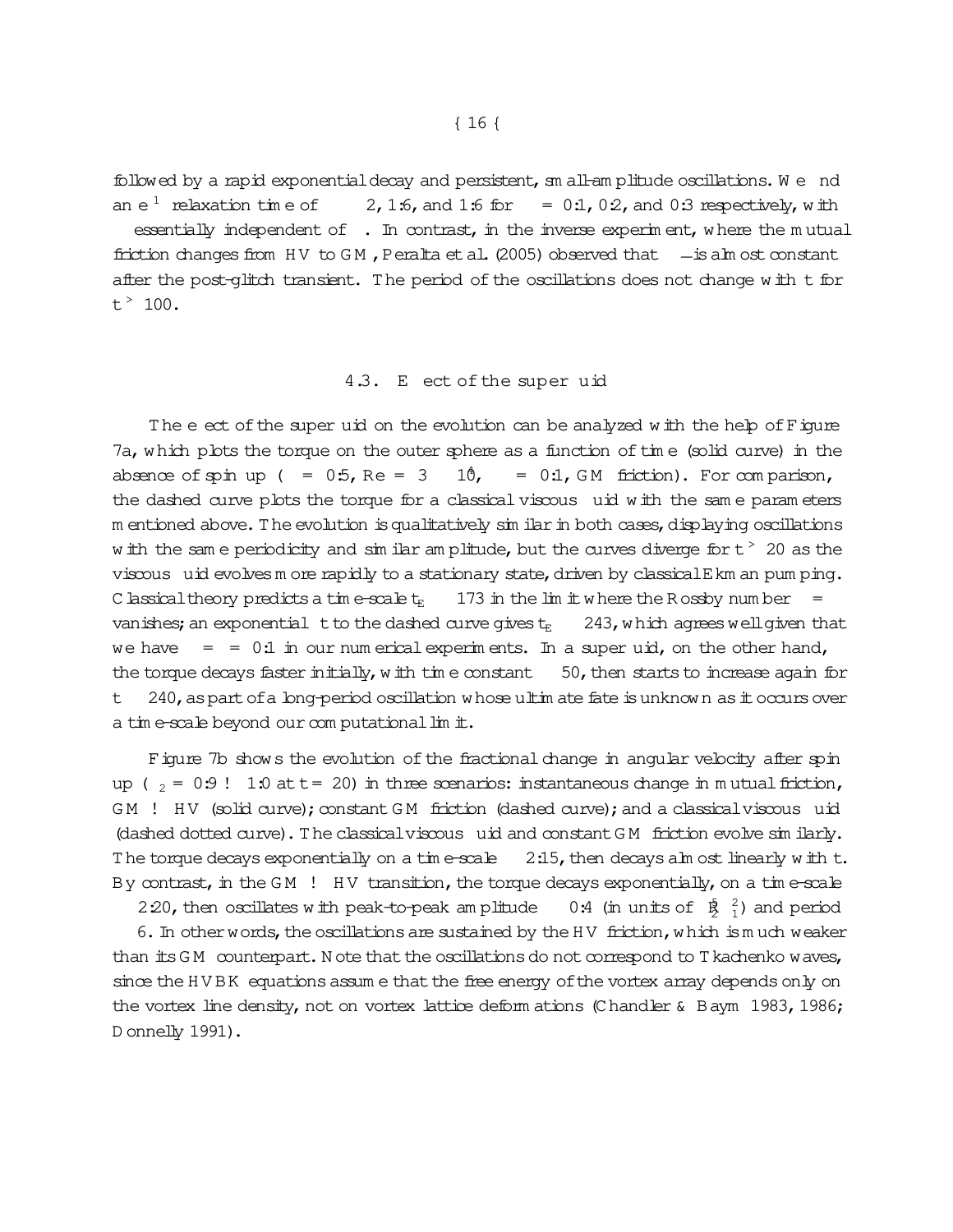## 4.4. Stream lines

Them eridionalstream lines for the transitions described in the previous paragraph evolve as in Figure 8. Figures  $8a$ {8b show the stream lines for a classic viscous uid before (t= 20) and after  $(t = 22)$  the glitch. There is a rapid redistribution of vorticity near the outer sphere, with two circulation cells replaced by one elongated m eridional shell, while the ow near the inner sphere hardly changes, with one circulation cell near the equator and one near the pole. Figures 8c{8d show the m eridional stream lines for the norm alcom ponent of the super uid. The ow resembles a classical viscous uid (cf. Figure 8a), although it does becom e m ore com plex after the spin up. A s shown in Figure 8d, the large cell near the outer sphere is replaced by one prim ary circulation celland three secondary cells (including one near the poles). N ote that the greatest contributions to the torque com e from the m idlatitude regions where the structure of eddies and counter-eddies is richer, as in Figure 8d. Finally, in Figures 8e{8f, we see them eridional stream lines for the inviscid com ponent of the super  $uid.$  The pattern before the  $\lim_{n \to \infty}$  (Figure 8e) diers from the norm al uid; the GM friction creates additional eddies near the outer sphere and closer to the poles. However, after the transition to HV friction, the inviscid com ponent com es to resemble the norm al com ponent, as can be seen by com paring Figure 8fwith Figure 8d. This occurs because the two com ponents are coupled m ore strongly by HV friction  $(F_{HV} \dagger F_{GM} \dagger 10^6)$ , so that the super uid is dragged along by the norm al uid.

#### 4.5. Stratication

G ravitational strati cation can strongly suppress E km an pum ping, as the E km an layer is squashed close to the outer sphere (C lark et al.  $1971;$  A bney & Epstein 1996). N evertheless, the Ekm an layer, however thin, always exists, in order to satisfy the boundary conditions at  $r = R_2$ . It contains a m eridional counter ow given by equation (8). Consequently, the transition from turbulent to lam inar vorticity (and vice versa), which relies on such a m eridional counter ow, still occurs in a strati ed star, and its dram atic e ect on the torque is the same. The Ekm an layer, no m atter how thin, acts like a  $\ln$  of \oil" between two sliding surfaces (here, the outer core and inner crust), whose coupling strength  $(\exists x \in S)$ changes abruptly when them eridionalspeed of the \oil" exceeds a threshold. In other words, equations  $(8)$ ,  $(12)$ ,  $(14)$ , and  $(16)$ , and the conclusions that follow from them, are unaltered by strati cation; even though the volum e of the outer core occupied by the vortex tangle (which does not a ect the torque on the crust directly) does change.

The Ekm an layer thickness decreases as e  $Y d_E$ , where  $d_E$  is the thickness without strati cation and  $_Y$  is the compressibility of the uid. The Ekm an time-scale increases as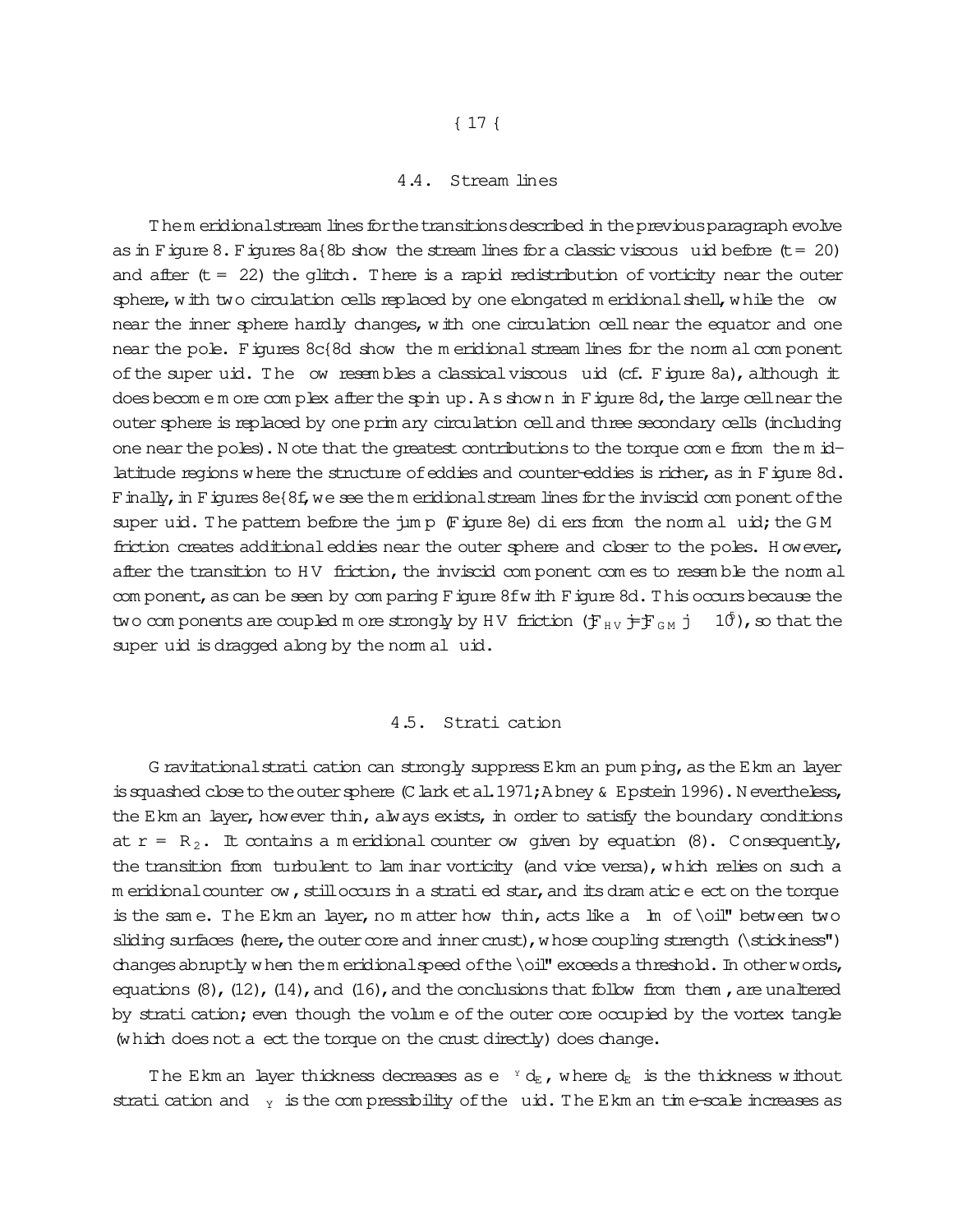$(e<sup>Y</sup>)$ 1)  $\frac{1}{v}$  t<sub>E</sub>, where t<sub>E</sub> is the time-scale without stration in the uid is restricted to m ove on concentric spherical shells (Levin & D 'Angelo 2004). Importantly, (e  $Y$ 1)  $v^1$  to is the time for the Ekm an layer to extend throughout the outer core, not the time required to establish the meridional ow at r R<sub>2</sub> ( $\frac{1}{1}$ ), which controls the onset of the DGI.

It is conceivable that the D G I is excited in shells at certain radiiw here  $v_{ns}$  peaks, so that we end up with a sequence of shells containing alternating lam inar and turbulent super uid vorticity. In this scenario, the detailed study of which lies outside the scope of this paper, the stability of the vorticity con quration is restricted by the R ichardson criterion, which states that the conquration is Kelvin-Helm holtz unstable for N  $^{2}$   $\frac{1}{2}v = e^{2}$  =  $4 \times 1 = 4$  M astrano & M elatos 2005). In a neutron star, the B runt-V aisala frequency is N 5  $10s<sup>1</sup>$  (Reisenegger & Goldreich 1992).

The e ects of strati cation are not considered in detail in this paper because they cannot be studied properly with our num ericalm ethod; the pressure projection step only works with divergence-free velocity elds (Bagchi & Balachandar 2002; Peralta et al. 2005). However, a crude approach to get a feel for the e ects is to num erically suppress  $v_r$  using a low-pass exponential liter  $(\mathbb{D})$  on 1994), viz.  $v_r$  ! exp[  $(k= N_r)$  ln  $\psi$ , with 0 トール 木 N, where  $10^{16}$  is the machine zero, and is the order of the liter. If we ramp up with r  $= 22$ as =  $r(n_2 n_1) = (R_2 R_1) + n_1 R_1(n_2 n_1) = (R_2 R_1)$ , with  $n_1 = 2$  and  $n_2 = 12$ , then  $v_r$  is weakly suppressed near R<sub>2</sub> ( = 12) and strongly suppressed near R<sub>1</sub> ( = 2), so that the ow is con ned approximately to concentric shells. Prelim inary results, for a viscous N avier-Stokes uid, show that the litering reduces the meridional circulation, attening the stream lines radially.

#### 5. Sum m ary and discussion

In this paper, we investigate how transitions between turbulent and lam inar states of super uid vorticity after the standard theoretical picture of pulsar rotational irreqularities like glitches and tim ing noise. (i) M ost of the time, except in the immediate afterm ath of a glitch, di erential rotation in the outer core drives a nonzero, pobidal counter ow which continuously excites the DGI.A vortex tangle is thereby m aintained in the outer core. The mutual friction in this regime, which is of GM form, couples the norm aland super uid components bosely. (ii) Imm ediately after a glitch, the di erential rotation ceases, as does the poloidal counter ow. The vortex tangle decays over the m ean life-time of its constituent vortex rings,  $_{d}$  = 7:6 10 ( = 10  $^{7}$  )  $^{1}$  ( - = 10  $^{13}$  rad s  $^{2}$  )  $^{2}$  (t=1 yr)  $^{2}$  s. A rectilinear vortex array develops, and the mutual friction switches to HV form, coupling the norm al and super uid components much more strongly. (iii) A fter  $t_{tan} = 0.49$  ( $= 10^2$  rad s<sup>1</sup>)<sup>1=2</sup> (-=10<sup>13</sup> rad s<sup>2</sup>)<sup>1</sup>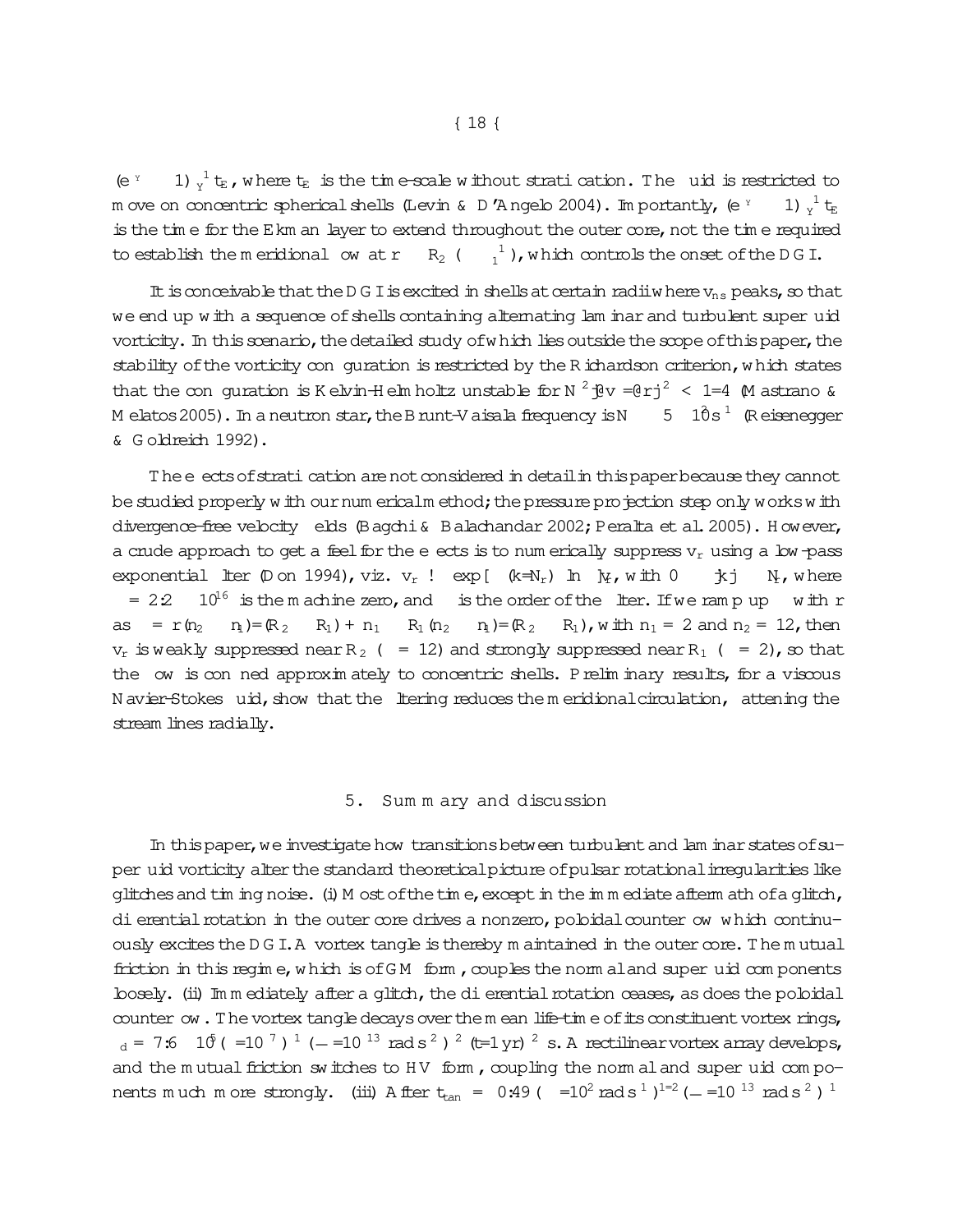yr, electrom agnetic spin down builds up the di erential rotation su ciently to drive a pobidal counter ow that exceeds the DGI threshold. A vortex tangle form s again in a time  $\sigma = 4.9$  10<sup>4</sup> (=10<sup>-7</sup>)<sup>1</sup> (-=10<sup>-13</sup> rads<sup>2</sup>)<sup>1</sup> s, and the mutual friction reverts to GM form. Note that vortex pinning provides the boundary conditions for the super uid SCF but does not occur within the outer core itself (D onati & P izzochero 2003). Therefore our new phenom enological picture is not a complete model for glitches. It merely clari es the vorticity state of the outer core before and after a glitch as an input into future models than incorporate the full glitch dynamics, including trigger mechanisms related to pinning in the inner crust.

We draw together the strands of the model in Figure 9, which displays the evolution of the torque and the regions where the D G I is active during the follow ing num erical experiment:  $= 0.1$  until t = 20, accelerate the outer sphere instantaneously to corotation at we x t = 20, then decelerate the outer sphere according to  $_2$  (t) = 1  $0:001$  (t 20) for t > 20. This m im ics the situation in a real pulsar, where we have the  $t_{tan}$ , i.e. Ekm an pum ping brings the uid into corotation before the DGI gradually starts being reexcited throughout the outer core. To m ake the experim ent as realistic as possible, we do not assume that the mutual friction takes the same form everywhere in the outer core, but rather choose GM or HV friction at each point according to whether  $(v_{ns})_z$  is greater or less than  $v_{DS}$  locally. In this comparison, we approximate  $v_{ns}$  by  $v_n$ , as in equation (8), because  $v_s$  can become very complicated (e.g. Figure 1), creating num ericaldi culties. In order to satisfy  $t_E$  $t_{\sf ran}$ while keeping large enough so that the spheres \lap" each other several times, we are forced by computational exigencies to adopt a relatively low Reynolds number  $Re = 100$ , shortening the Ekm an time  $(t_E$  $10^{-1}$  $t_{tan}$ ), and to articially boost  $v_{DG}$ , so that  $j(v_n)_z = v_{D,G}$  jdoes not exceed 3 throughout the computational dom ain.

The results of the above num erical experim ent are presented in Figure 9. Contours of  $j(v_n)_z = v_{n}$  ; before and after the spin up at  $t = 20$ , are plotted in Figures 9a{9e. Shaded regions indicate where the DGI is active, i.e.  $j(v_n)_z = v_{0.6}$  j > 1. Just before the glitch (Figure 9a), 32 % of the super uid is in a turbulent state, with the DGI active close to the inner sphere and at interm ediate latitudes where meridional circulation is signi cant. A fler the dierential rotation shuts o  $at = 20$ , the DGI initially spreads through the shell as transient axial ows increase, occupying 39  $%$  of the volume at  $t = 22$ . However, the ow quickly settles down to a state of near-corotation during the time interval 24  $\leq$  t  $\leq$  50, HV friction dom inates, and the torque decays exponentially, with time constant 10 (followed by a linear decay). At  $t = 50$ , the DG I slow ly begins to assert itself again, starting from the inner sphere. As for a classical viscous uid, when the outer sphere spins down, it pumps uid radially inward and along the axis of rotation (Vanyo 1993), so the axial ow speed is queatest near the inner sphere. By  $t = 120$ , when  $= 0.1$ , the vorticity state is simular to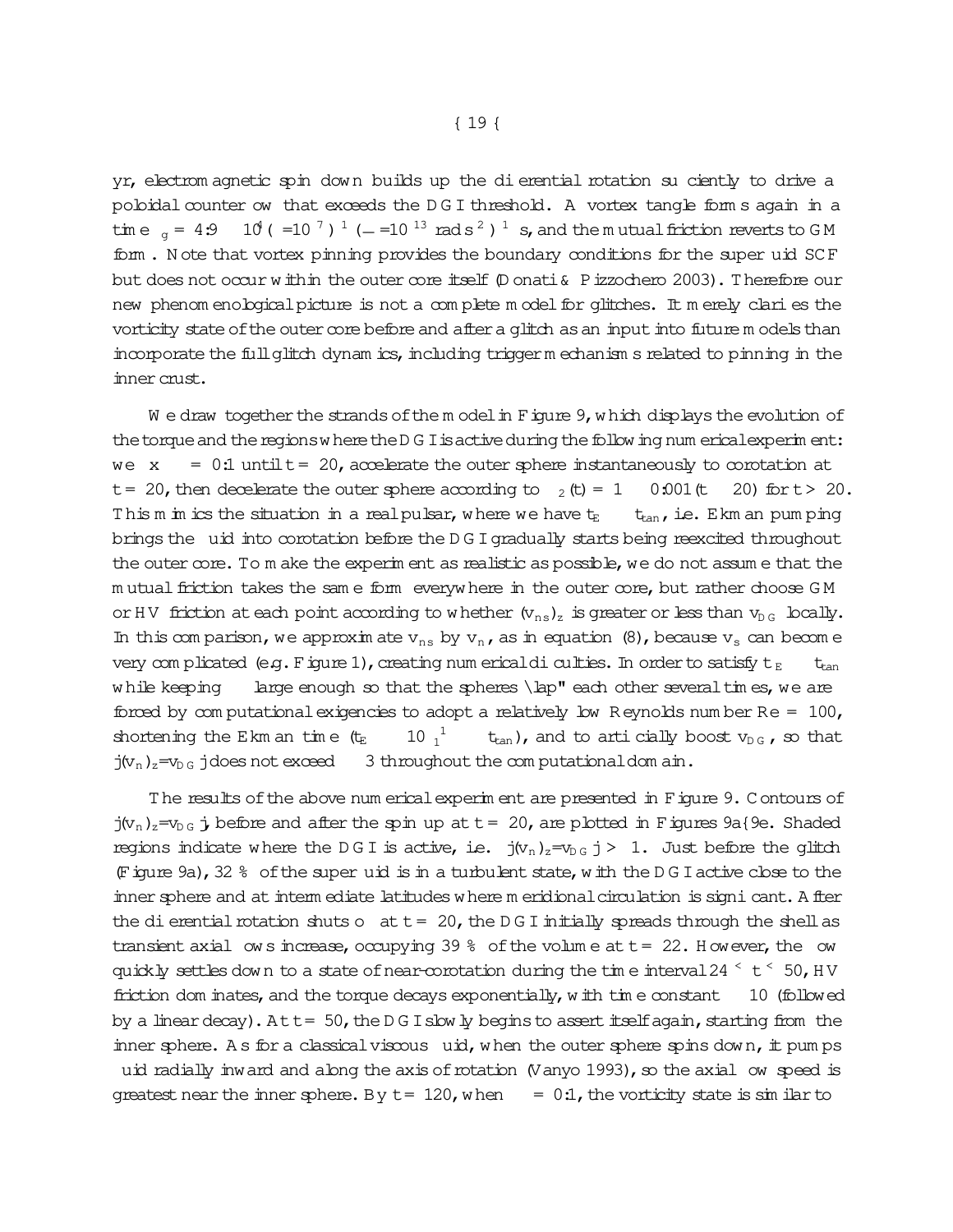O ne m ight wonder if, in a realistic neutron star, the super uid ever exits the turbulent state and becomes lam inar. For the simulations in this paper, which have Re  $3 \quad 10$ , the answer is yes. Figure 9 shows that, when the glitch occurs and the spheres come into corotation,  $j(v_n)_z$  is all below the D G I threshold after a time t tet . The vortex tangle is then guaranteed to decay on a tim e-scale given by  $(11)$  and  $(12)$ , as observed in terrestrial experim ents. H owever, form ore realistic neutron star R eynolds numbers (Re  $10^{\circ}$ ), which are too challenging to simulate at present, the turbulent eddies in the norm al uid decay m ore slowly when the spheres com e into corotation, so that  $j(v_n)_z$  jrem ains above the D G I threshold for longer. If this happens, the vortex tangle m ay persist until the next glitch occurs, so that the super uid never exits the turbulent state.

W hat are the implications of Figure 9 and the results in x3 and x4 for observations of glitches? Before considering this question, we em phasize again that the results in this paper do not constitute a theory of glitches, because im portant questions regarding the glitch trigger rem ain unresolved. N evertheless, som e general rem arks can be m ade. First of all, it is clear that transitions between ow (and vorticity) states in super uid SCF are caused by changes in Re, and that such transitions becom e m ore frequent and com plicated as Re increases (Y avorskaya et al. 1977; Junk  $\&$  E gbers 2000). This is compatible with the observation that adolescent pulsars (  $10<sup>4</sup>$  yrold, like Vela) glitch m ost actively (Lyne et al. 2000). In younger pulsars (age  $\leq 10^4$  yr), T and hence  $\frac{1}{n}$  are relatively high, so Re is low. In older pulsars (age  $\geq 10^4$  yr), and hence Re are low following electrom agnetic spin down [although this trend is not straightforward and can be m asked by localized heating from dierential rotation between the super uid and the crust (G reenstein 1975; Larson & Link 1999) or crust cracking (Link et al. 1998; Franco et al. 2000)]. A system atic statistical study of glitch activity versus Re will be published elsewhere (M elatos et al. 2006), but prelim inary estim ates of T and hence Re from cooling curves (T suruta 1974, 1998; Page et al. 2004) including super uidity (F lowers & Itoh 1976, 1979; A ndersson et al. 2005) give R eynolds num bers in the range  $10^{8}$   $\leq$  Re  $\leq$  10<sup>12</sup> for glitching pulsars. Two of the m ost active glitchers, the Crab and Vela, have Re  $10^9$  and Re  $10^{10}$  respectively. O ne expects that, at such high Re, the uid is turbulent, with the kinetic energy concentrated at large scales (Yavorskaya et al. 1978, 1986), as for a classical viscous uid (Sm ith et al. 1993; Barenghi et al.1997). This suggests that super
uid turbulence in pulsar interiors is an im portant factor in glitch dynam ics.

If  $\pm$  is true that the vorticity in the outer core exists in a turbulent state before a glitch, as postulated in our m odel, then  $t_{tan}$  represents a lower bound on the tim e between glitches. In testing whether this bound is respected by the glitching pulsars currently known, we are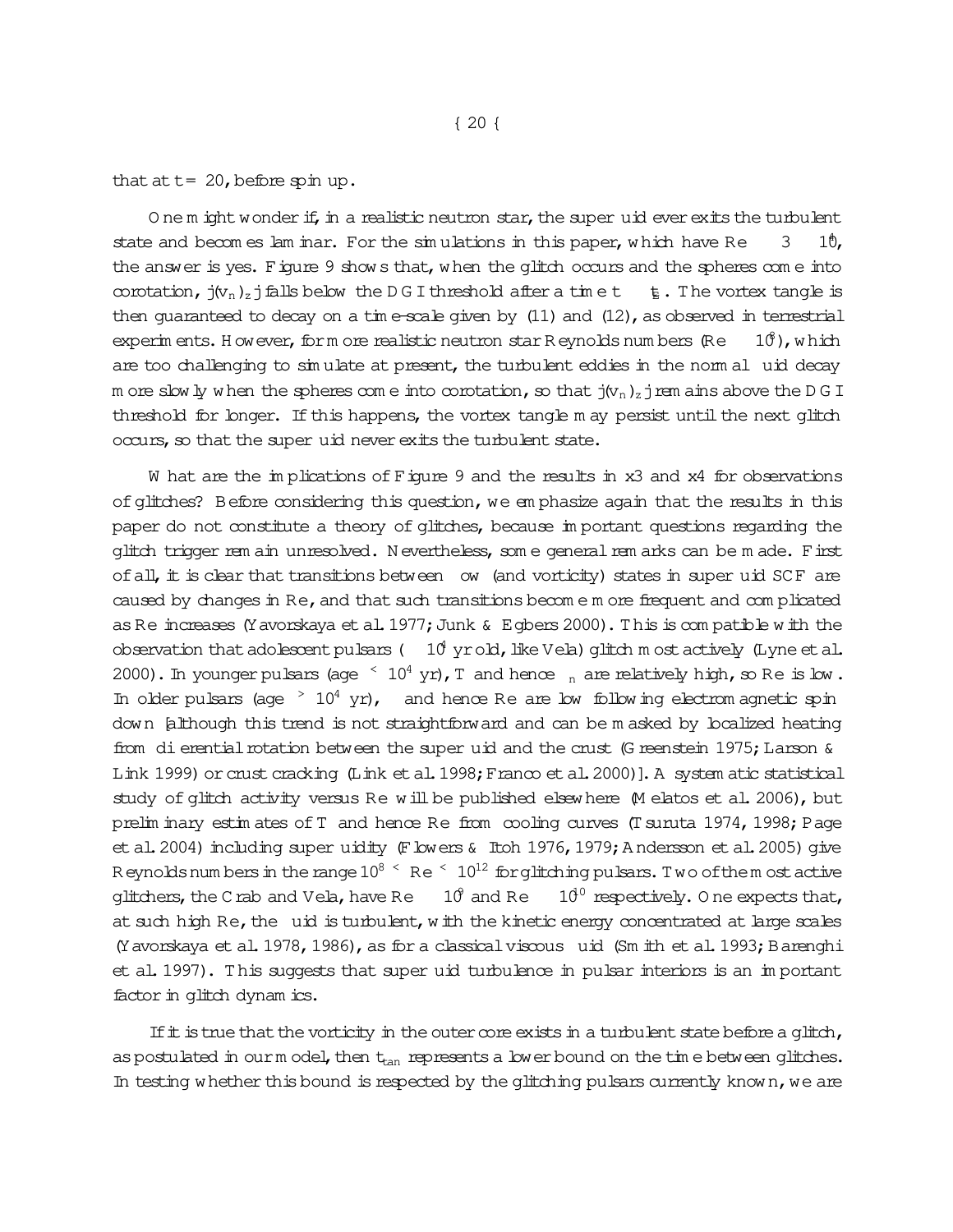ham pered by the fact that m ost of these objects have only glitched once. N evertheless, for all the 28 pulsars that have glitched repeteadly, we nd that the m inim um inter-glitch time intervalt<sub>m in</sub> is greater than  $t_{tan}$ , as the theory predicts (M elatos et al. 2006). The object PSR 2116 + 1414 approaches the bound m ost closely, with  $t_{m in} = 3.9$  yr and  $t_{tan} = 2.0$  yr. This is encouraging, because the 28 objects cover ve decades in  $t_{tan}$  and three decades in  $t_{\min}$ , and the theoretical expression (14) for  $t_{\text{tan}}$  contains zero free param eters. N ote that  $t_{\rm tan}$  is proportionalto the characteristic age (=  $\quad$  =2  $\!$  ) divided by  $\quad$   $^{1=2}$  . N ote also that the activity param eter de ned by M cK enna & Lyne (1990) involves glitch am plitudes (which are highly variable) as well as mean recurrence tim es, so we do not predict a correlation between the activity param eter and  $t_{tan}$ .

It is harder to test the theoretical decay time-scale of the vortex tangle, as predicted by  $(12)$ , because it rem ains unclear what observable features are engendered by the decay process. The observed exponential post-glitch relaxation is of viscous origin and occurs on a tim e-scale m uch larger than  $_{\rm d}$ . On the other hand, the decay of the tangle is accompanied by a large increase in mutual friction (GM ! HV), which m ay be connected with the rapid jum p in during a glitch. The jum p in has never been resolved in time, in pulsars which are nearly constantly m onitored, consistent with the predictions of  $(12)$  for the Crab  $\mu_{d}$  = 3 10<sup>4</sup> s) and Vela ( $\mu_{d}$  = 02 s). However, equation (12) predicts that it m ay be possible to resolve the jum p in older pulsars, provided that the tim e between glitches does not increase faster than  $-$ . In m aking these estim ates we assum e the canonical value = 10<sup>7</sup> for every object, in the absence of a m icroscopic theory, yet this is clearly an oversim pli cation because is sensitively tem perature dependent.

O scillations in  $-$  were observed before (period 10 d) and after (period 25 d) the Vela Christm as glitch, with  $\epsilon = -0.17$  (M cCulloch et al. 1990). In our num erical sim ulations, persistent torque oscillations are always observed when the outer core rotates dierentially, as occurs before a glitch. They are also observed after a switch from GM to HV friction, as occurs after a glitch. By comparing the dashed and solid curves in Figure 7b, we see that the oscillations are sustained by HV mutual friction. The oscillation period in our  $\sin u$  lations is much shorter than in pulsar data, because we are restricted to Re  $3$  10. An alternative explanation is that vortices in the inner crust oscillate relative to the norm al uid in the core (Sedrakian et al. 1995).

Several of the e ects explored in this paper have been studied in terrestrial laboratories. O ur results will motivate new experim ents of this sort, cf. A lpar (1978) and A nderson et al. (1978). A lthough it is hard to access the neutron star regime  $n_{\text{max}}$  in He II, where interatom ic forces are appreciable, transitions between turbulent and lam inar super uid vorticiy have been observed in experim ents with m icrospheres in m ersed in  ${}^{4}$ H e atm K tem peratures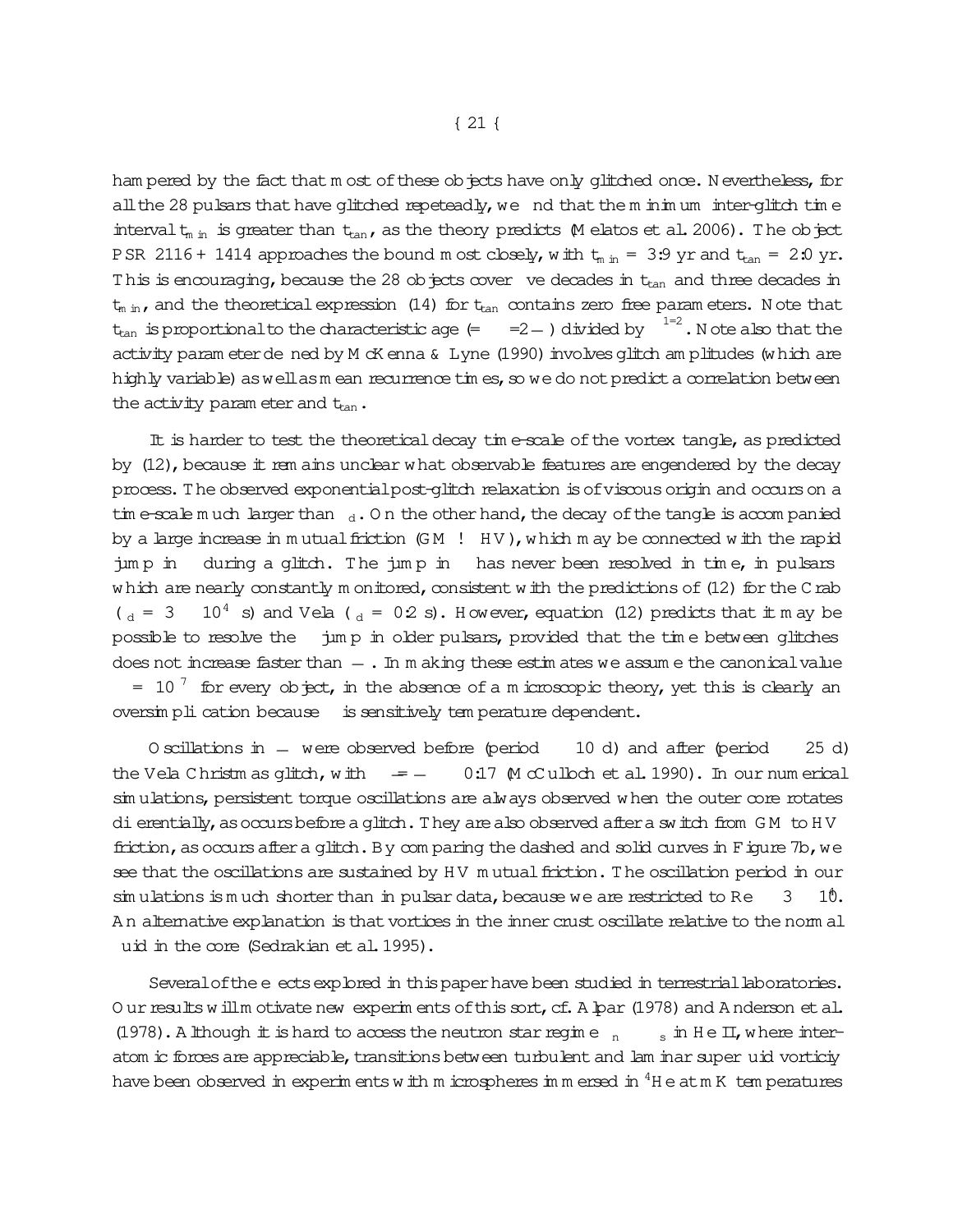$\emptyset$  iem etz et al. 2002). Prom ising results on the relaxation of rotating H e II were obtained by Tsakadze & Tsakadze (1980), but again these results are for  $\,$   $_{\textrm{n}}$   $\,^{\textrm{c}}$   $\,$   $\,$  and hollow spheres rather than a dierentially rotating shell. We propose to extend these experiments in two directions: (i) by investigating  $\text{Low-R}$  ossby-num ber ( = = 1), high-R eynolds-num ber (Re 10<sup>5</sup>) SCF with H e II at the tem perature which m in initias  $n = s$ ; and (ii) by repeating (i) with a nonideal dilute-gas  $B$  ose-E instein condensate con ned in a dierentially rotating m agneto-optical trap, in order to probe the stability of a vortex lattice to K elvin wave excitations in the regime  $n_s$  (Parker & A dam s 2005). The presence of a vortex tangle in He II can be detected by standard second-sound absorption techniques (Hall  $\&$  V inen 1956a; Swanson et al. 1983), and the torque in experim ent (i) can be m onitored to look for oscillations when a change from HV to GM friction (or vice versa) is triggered by the D G I.

In classical N avier-Stokes uids, injection of vorticity into a m etastable lam inar state can trigger turbulence, e.g. seed vortices in jected into a cylindrical vessel containing  ${}^{3}$ H e-B (w ith  $T = 0:6T_c$ ) generate a vortex tangle that eventually decays into a rectilinear vortex array (Finne et al. 2003). Unlike H e II, the norm alcom ponent in  $3H e-B$  is lam inar in these experim ents and does not participate in the turbulent dynam ics, due to its com paratively high viscosity  $[ \; ]_n$  $1 \text{ cm}^2 \text{ s}^1$ s, cf.  $n = s$  in He II; see F inne et al. (2004)]. Standard glitch theories assum e that the norm alcom ponent is tightly coupled to the crust by the external m agnetic eld (A lpar & Sauls 1988; Jahan M iri 1998). This suggest a second possible SCF experim ent with  ${}^{3}$ H e-B (at T  $-$  0:6T<sub>c</sub>) in a hollow spherical container in which the norm al uid corotates with the container, and therefore does not participate in the D G I, while the super uid is free to become turbulent. Such an experiment can probe what aspects of the turbulent-lam inar transition are caused by the norm al and super uid com ponents respectively. Transitions between a vortex tangle and a rectilinear array can be detected using non-invasive nuclearm agnetic resonance techniques (Finne et al. 2003).

W e gratefully acknow ledge the com puter tim e supplied by the A ustralian Partnership for A dvanced Com putation (A PAC) and the V ictorian Partnership for A dvanced Com putation (VPAC). We also thank S. Balachandar, from the University of Illinois at U rbana-Cham paign, for supplying us with his original pseudo-spectral solver, designed for a single N avier-Stokes uid, from which our two-uid, HVBK solver was developed. This research was supported by a postgraduate scholarship from the U niversity of M elbourne.

#### R E FE R E N C E S

A bney, M., & Epstein, R.I. 1996, J.F luid Mech., 312, 327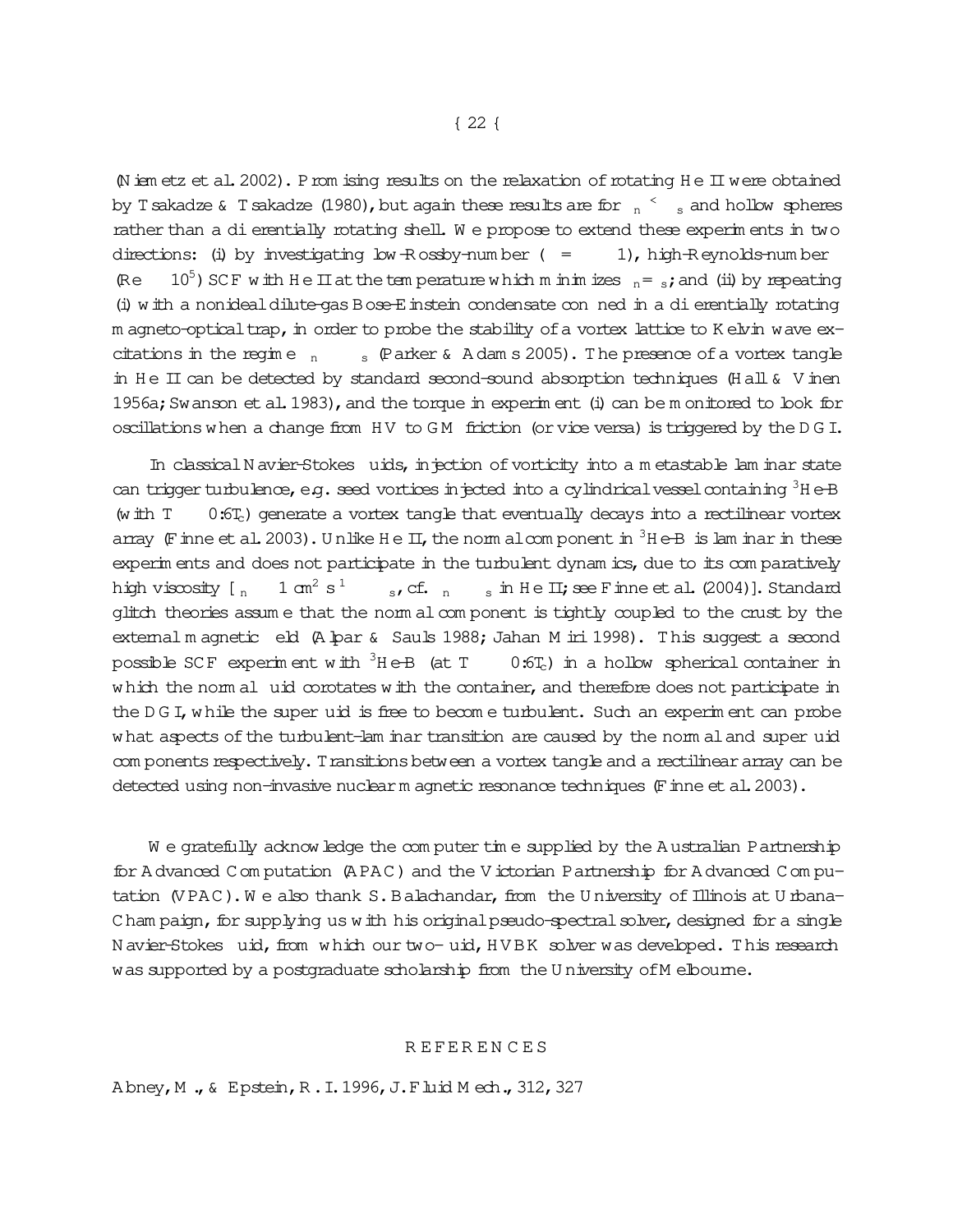- A dam s, P.W., Cieplak, M., & G laberson, W.I.1985, Phys. Rev. B, 32, 171
- A bar, M.A.1978, J.Low Temp. Phys., 31, 803
- A bar, M.A., Langer, S.A., & Sauls, J.A. 1984a, ApJ, 282, 533
- A par, M . A ., P ines, D ., Anderson, P . W ., & Shaham, J. 1984b, A pJ, 276, 325
- A bar, M.A., & Sauls, J.A. 1988, ApJ, 327, 723
- Anderson, P.W., & Itoh, N.1975, Nature, 256, 25
- Anderson, P.W., Pines, D., Rudem an, M., & Shaham, J. 1978, J. Low Temp. Phys., 30, 839
- Andersson, N.2003, Classical Quant. Grav., 20, 105
- Andersson, N., & Comer, G.L.2001, Phys. Rev. Lett., 87, 241101
- Andersson, N., Comer, G.L., & Glampedakis, K.2005, Nucl. Phys. A, 763, 212
- Andersson, N., Sidery, T., & Comer, G.L.2006, MNRAS, 368, 162
- Andreev, A.F., & Bashkin, E.P. 1976, Sov. Phys. JETP, 42, 164
- Andronikashvili, E.L., & M am aladze, Y.G. 1966, Rev. M od. Phys., 38, 567
- A shton, R.A., & Northby, J.A. 1975, Phys. Rev. Lett., 35, 1714
- Bagchi, B., & Balachandar, S. 2002, J. Fluid. Mech., 466, 365
- Barenghi, C.F., Donnelly, R.J., & Vinen, W.F.1983, J.Low Temp.Phys., 52, 189
- Barenghi, C.F., & Jones, C.A.1988, J.Fluid Mech., 197, 551
- Barenghi, C.F., Samuels, D.C., Bauer, G.H., & Donnelly, R.J.1997, Phys. Fluids, 9, 2631
- Barenghi, C.F., Swanson, C.J., & Donnelly, R.J. 1995, J.Low Temp. Phys., 100, 385
- Barenghi, C.F., Tsubota, M., Mitani, A., & Araki, T. 2004, J. Low Temp. Phys., 134, 489
- Baym, G., Epstein, R., & Link, B. 1992, Physica B, 178, 1
- Bekarevich, I.L., & Khalatnikov, I.M. 1961, Sov. Phys. JETP, 13, 643
- Belayev, Y.N., Monakhov, A.A., & Yavorskaya, I.M. 1978, Fluid Dyn., 2, 162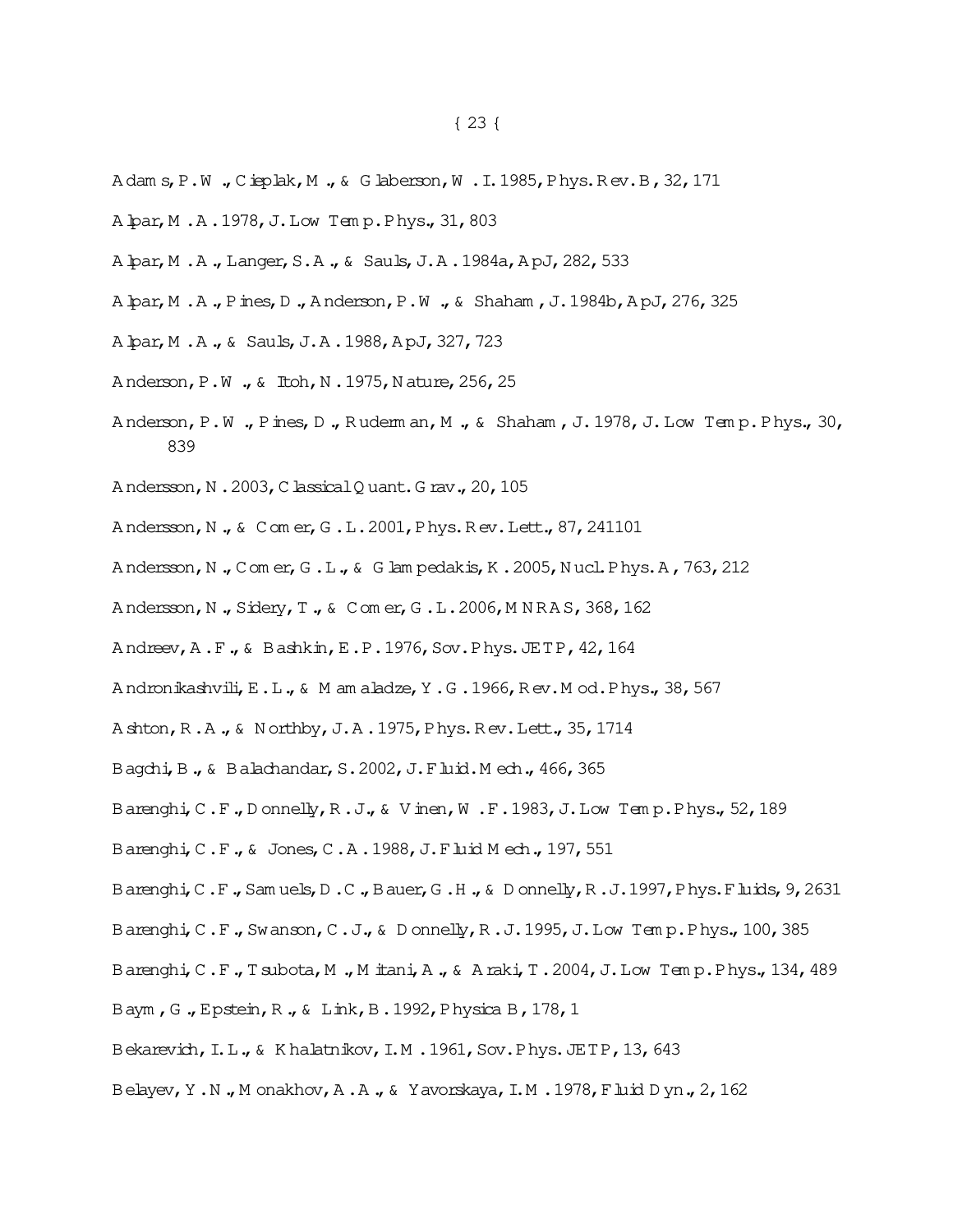- Bielert, F., & Stamm, G. 1993, Cryogenics, 33, 938
- Boyd, J.P.2001, Chebyshev and Fourier Spectral Methods (Dover Publications, New York)
- Canuto, C., Hussaini, M., Quarteroni, A., & Zang, T. 1988, Spectral Methods in Fluid D ynam ics (Springer-Verlag, New York)
- Carter, B., Langlois, D., & Sedrakian, D.M. 2000, A& A, 361, 795
- Chandler, E., & Baym, G. 1983, J. Low Temp. Phys., 50, 57
- | .1986, J. Low Temp. Phys., 62, 119
- C lark, A., C lark, P.A., Thomas, J.H., & Lee, N.H. 1971, J.F luid Mech., 45, 131
- Comer, G.L., & Joynt, R.2003, Phys. Rev.D, 68, 023002
- Cutler, C., & Lindblom, L.1987, ApJ, 314, 234
- Don, W.S. 1994, J.Comput. Phys., 110, 103
- Donati, P., & Pizzochero, P.M. 2003, Phys. Rev. Lett., 90, 211101
- | .2004, Nucl. Phys. A, 742, 363
- D onnelly,  $R$ . J. 1991, Q uantized V ortices in  $H \in \Pi$  (C am bridge U niversity P ress, C am bridge)
- D onnelly,  $R.J.$ ,  $\&$  B arenghi,  $C.F.1998$ ,  $J.P$  hys. Chem. Ref. D ata, 27, 1217
- Dum as, G., & Leonard, A.1994, J.Comp. Phys., 111, 205
- Epstein, R.I.1988, ApJ, 333, 880
- Epstein, R.I., & Baym, G.1988, ApJ, 328, 680
- |  $.1992,$  ApJ, 387, 276
- Finne, A.P., Araki, T., Blaauw geers, R., Eltsov, V.B., Kopnin, N.B., Krusius, M., Skrbek, L., Tsubota, M., & Volovik, G.E. 2003, Nature, 424, 1022
- Finne, A.P., Boldarev, S., Eltsov, V.B., & Krusius, M.2004, J.Low Temp. Phys., 136, 249
- F Lowers, E., & Itoh, N.1976, ApJ, 206, 218
- |  $.1979$ , ApJ, 230, 847
- Franco, L.M., Link, B., & Epstein, R.I. 2000, ApJ, 543, 987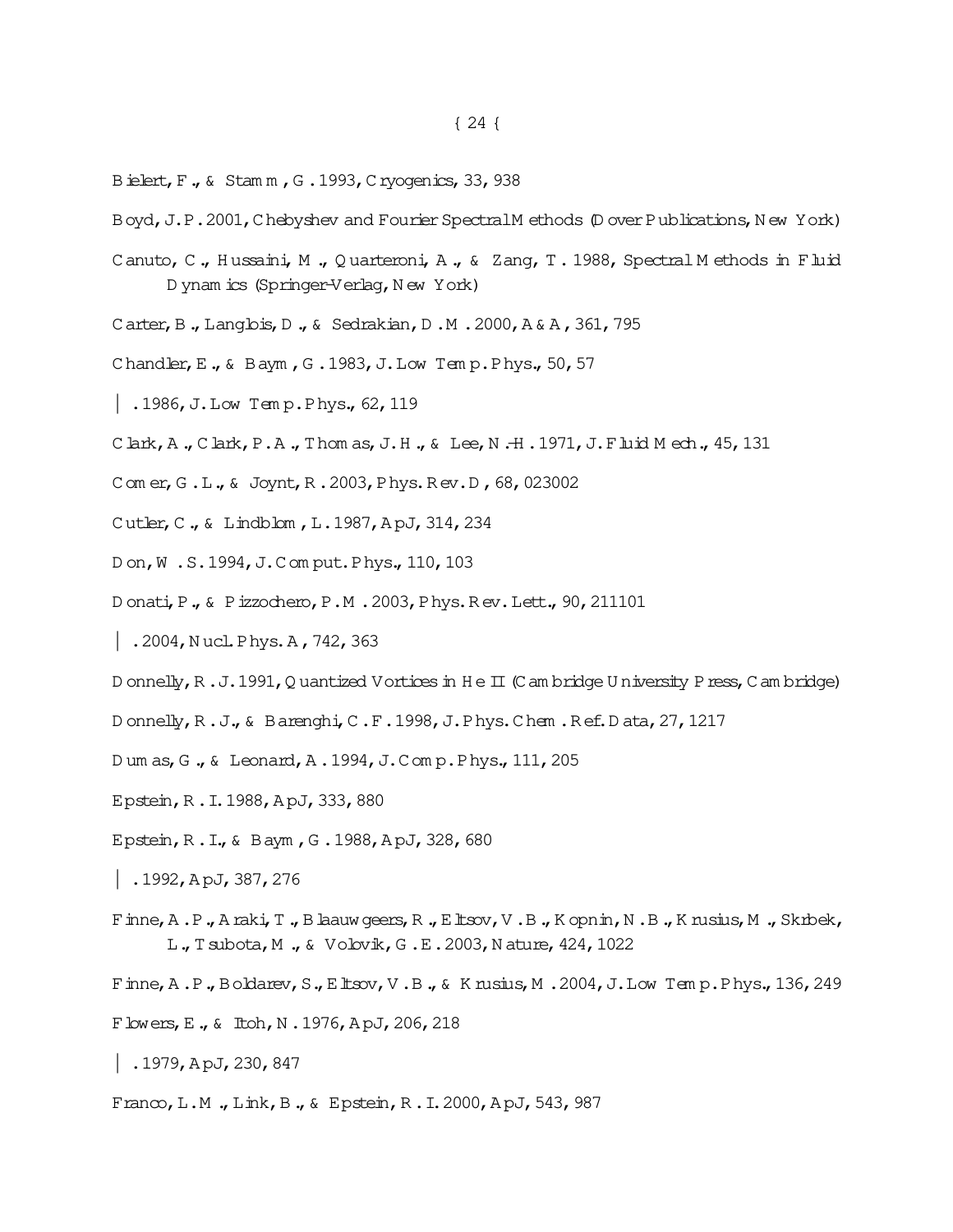- G laberson, W . I., Johnson, W . W ., & O sterm eier, R.M. 1974, Phys. Rev. Lett., 33, 1197
- Gorter, C.J., & Mellink, J.H.1949, Physica, 85, 285
- Gottlieb, D., Hussaini, M.Y., & Orszag, S.A. 1984, in Spectral Methods for P.D.E., R.G. Voigt, D.Gottleib and M.Y.Gottleib (eds.). SIAM, 1984, 1
- Greenspan, H.P.1968, The Theory of Rotating Fluids (Cambridge University Press, London)
- G reenstein, G.1970, Nature, 227, 791
- |  $.1975,$  ApJ, 200, 281
- Hall, H.E., & Vinen, W.F.1956a, Proc.R.Soc.Lond., A238, 204
- $|$ . 1956b, Proc. R. Soc. Lond., A 238, 215
- Henderson, K.L., & Barenghi, C.F.1995, J.Low Temp. Phys., 98, 351
- | .2000, J. F luid M ech., 406, 199
- | .2004, Theor. Comp. F  $\mu$ id D yn., 18, 183
- Henderson, K.L., Barenghi, C.F., & Jones, C.A.1995, J.Fluid Mech., 283, 329
- H irasawa, M., & Shibazaki, N.2001, ApJ, 563, 267
- Hobbs, G. 2002, PhD thesis, University of M anchester
- Jahan M iri, M . 1998, ApJ, 501, L185+
- Jou, D., & M ongiov, M.S. 2004, Phys. Rev. B, 69, 094513
- Junk, M., & Egbers, C. 2000, LNP Vol. 549: Physics of Rotating Fluids, 549, 215
- Landau, L.D., & Lifshitz, E.M. 1959, Fluid mechanics (Course of theoretical physics, Oxford: Pergam on Press, 1959)
- Larson, M., & Link, B.2002, MNRAS, 333, 613
- Larson, M.B., & Link, B.1999, ApJ, 521, 271
- Levin, Y., & D'Angeb, C.2004, ApJ, 613, 1157
- Link, B.2003, Phys. Rev. Lett., 91, 101101
- Link, B., & Cutler, C. 2002, MNRAS, 336, 211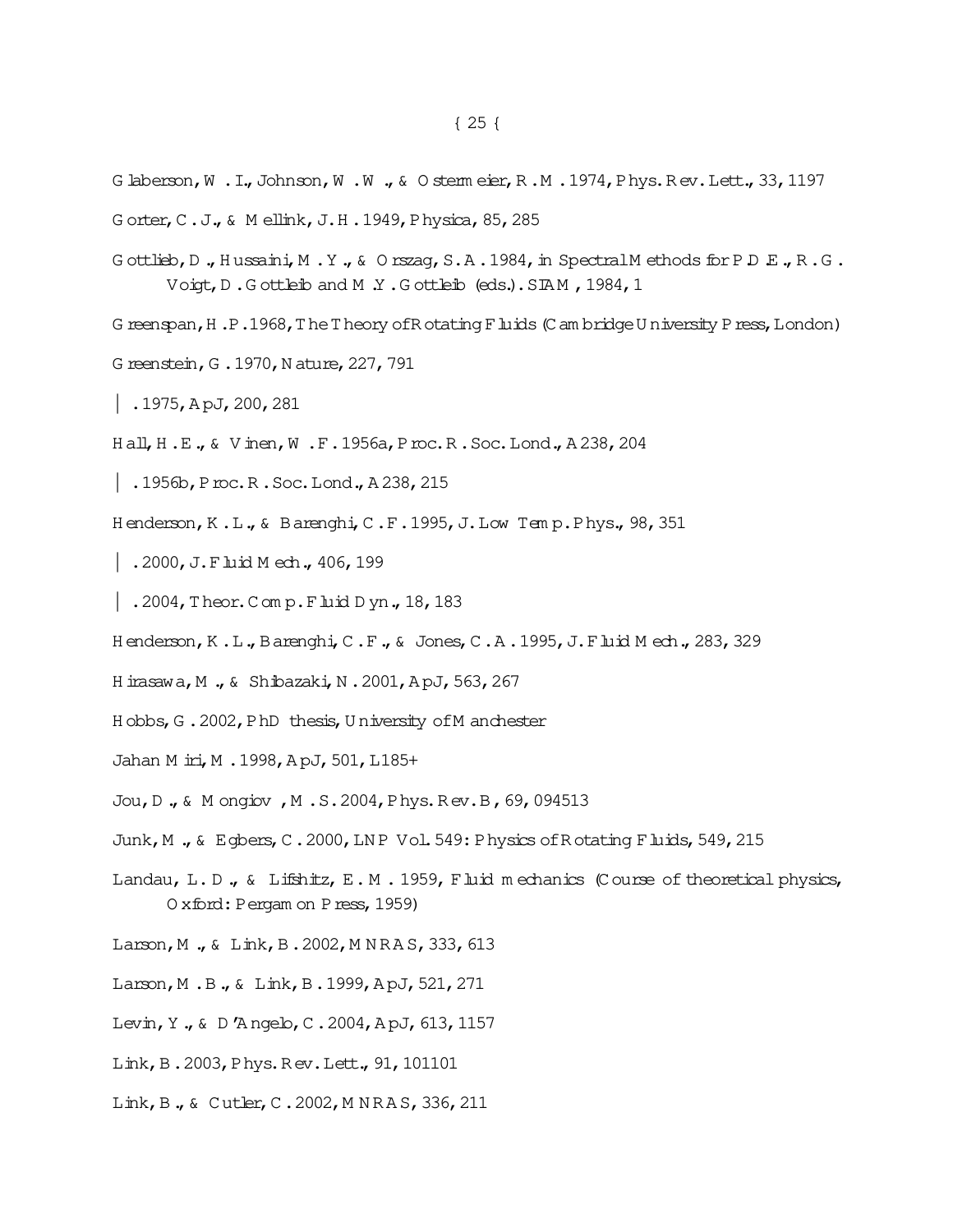- Link, B., Epstein, R.I., & Baym, G.1993, ApJ, 403, 285
- Link, B., Franco, L.M., & Epstein, R.I. 1998, ApJ, 508, 838
- Lorenzen, A., & Mullin, T. 1985, Phys. Rev. A, 31, 3463
- Lyne, A.G., & Graham Sm ith, F. 2006, Pulsar Astronomy (Cambridge University Press, C am bridge)
- Lyne, A.G., Shem ar, S.L., & Sm ith, F.G. 2000, MNRAS, 315, 534
- Marcus, P., & Tuckerman, L. 1987a, J. Fluid Mech., 185, 1
- | .1987b, J. F  $\mu$ id Mech., 185, 31
- M astrano, A., & M elatos, A.2005, M NRAS, 361, 927
- M  $\alpha$  ulbch, P.M., H am ilton, P.A., M  $\alpha$  onnell, D., & K ing, E.A.1990, N ature, 346, 822
- M cK enna, J., & Lyne, A.G. 1990, Nature, 343, 349
- M elatos, A., Peralta, C., & W yithe, J.S. 2006, In preparation
- M endell, G.1991, ApJ, 380, 515
- M ittal, R. 1999, Int. J. Numer. Meth. F luids, 30, 921
- M ongiovi, M.S., & Jou, D.2005, Phys. Rev. B, 72, 104515
- Niemetz, M., Kerscher, H., & Schoepe, W. 2002, J. Low Temp. Phys., 126, 287
- 0 rszag, S.A.1974, M on. W eather Rev., 102, 56
- O sher, S. 1984, in Spectral M ethods for Partial D i erential Equations, R. G. Voigt, D. Gottleib and M Y.Gottleib (eds.). SIAM, 1984, 209
- Page, D., Lattin er, J.M., Prakash, M., & Steiner, A.W. 2004, ApJS, 155, 623
- Parker, N.G., & Adams, C.S. 2005, Phys. Rev. Lett., 95, 145301
- Peralta, C., Melatos, A., Giacobello, M., & Ooi, A. 2005, ApJ, 635, 1224
- Prix, R., Comer, G.L., & Andersson, N.2004, MNRAS, 348, 625
- Reisenegger, A.1993, J.Low Temp. Phys., 92, 77
- Reisenegger, A., & Goldreich, P. 1992, ApJ, 395, 240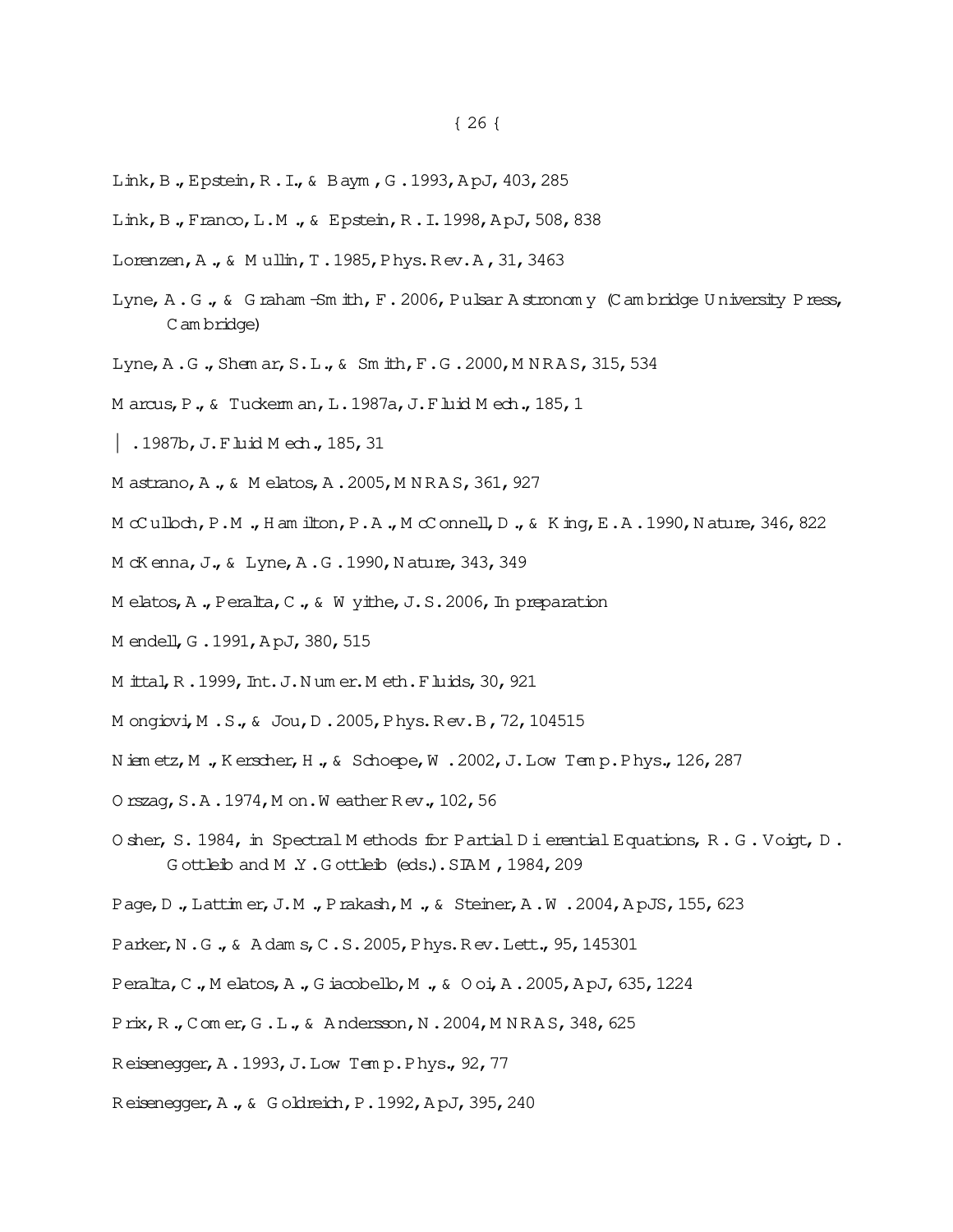- Rudem an, M.1976, ApJ, 203, 213
- $|$ .1991, ApJ, 382, 587
- R uderm an,M .,Zhu,T.,& Chen,K .1998,A pJ,492,267
- Sauls, J.A. 1989, in T in ing neutron stars. J. O glem an and E.P.J. van den H euvel, eds., (K luwer:D ordrecht,1989),4
- Sauls, J.A., Stein, D.L., & Serene, J.W. 1982, Phys. Rev. D, 25, 967
- Schoepe, W . 2004, Phys. Rev. Lett., 92, 095301
- Schwarz,K .1985,Phys.R ev.B,31,5782
- | .1988,Phys.R ev.B,38,2398
- Scott, D.M., Finger, M.H., & Wilson, C.A. 2003, MNRAS, 344, 412
- Sedrakian, A., & Cordes, J.M. 1998, ApJ, 502, 378
- $|$ . 1999, M N R A S, 307, 365
- Sedrakian, A.D., & Sedrakian, D.M. 1995, ApJ, 447, 305
- Sedrakian, D.M., Shakhabasyan, K.M., & A irapetyan, M.V. 1995, A strophysics, 38, 145
- Shabanova, T.V.2005, MNRAS, 356, 1435
- Shem ar, S.L., & Lyne, A.G. 1996, MNRAS, 282, 677
- Skrbek, L., N iem ela, J.J., & D onnelly, R.J. 2000, Phys. Rev. Lett., 85, 2973
- Sm ith, M . R ., D onnelly, R . J., G oldenfield, N ., & V inen, W . F . 1993, Phys. Rev. Lett., 71, 2583
- Sonin,E.B.1987,R ev.M od.Phys.,59,87
- Soward, A.M., & Jones, C.A. 1983, Q.J.M ech. Appl. M ath., 36, 19
- Stuart, J.T.1986, SIAM Rev., 28, 10
- Swanson, C.E., Barenghi, C.F., & D onnelly, R.J.1983, Phys. Rev. Lett., 50, 190
- Thom pson,C.,& D uncan,R .C.1993,A pJ,408,194
- Tilley, D.R., & Tilley, J.1986, Super uidity and Superconductivity (A dam Hilger, Bristol)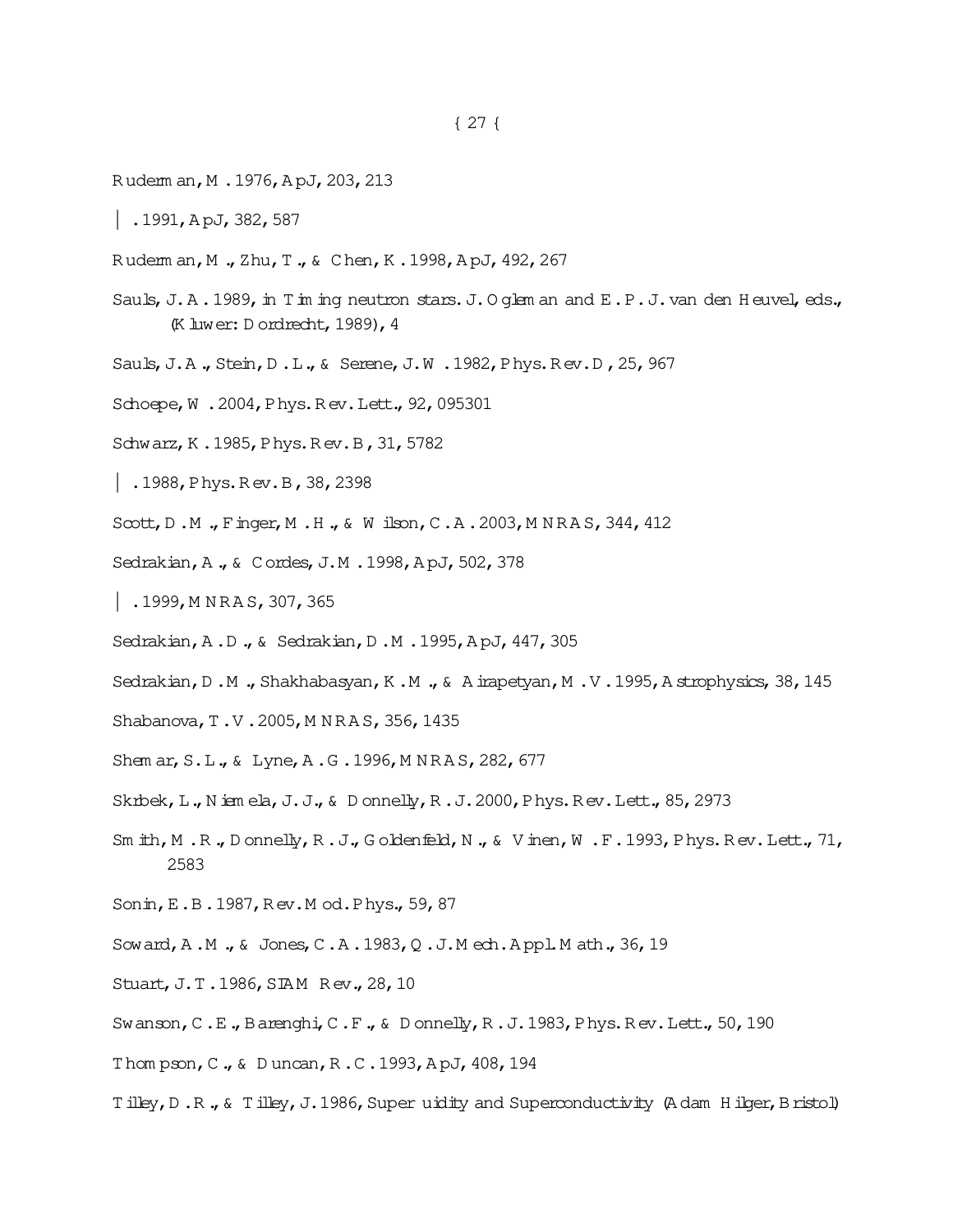- Tsakadze, D.S., & Tsakadze, S.D.1973, Zh.Eksp.Teor.Fiz., 64, 1816
- Tsakadze, J.S., & Tsakadze, S.J.1980, J.Low Temp. Phys., 39, 649
- T subota, M., A raki, T., & B arenghi, C.F. 2003, Phys. Rev. Lett., 90, 205301
- T subota, M., Barenghi, C.F., A raki, T., & M itani, A. 2004, Phys. Rev. B, 69, 134515
- Tsubota, M., & Kasamatsu, K.2005, J.Low Temp. Phys., 138, 471
- T suruta, S. 1974, in IAU Symp. 53: Physics of D ense M atter, 209{+
- T suruta, S. 1998, Phys. Rep., 292, 1
- Tuckerm an, L.S. 1983, PhD thesis, M assachusetts Institute of Technology
- Vanyo, J. P. 1993, Rotating uids in engineering and science (Butterworth-Heinem ann, Stoneham, 1993.)
- V inen, W.F.1957, Proc.R.Soc.London, 242, 493
- $\vert$  . 2003, Physica B, 329, 191
- Yakovlev, D.G., Leven sh, K.P., & Shibanov, Y.A.1999, Usp.Fiz.Nauk, 42, 737
- Yavorskaya, I.M., Astafeva, N.M., & Vvedenskaia, N.D. 1978, Akadem ija Nauk SSSR D oklady, 241, 52
- Yavorskaya, I.M., Belayev, Y.N., & Monakhov, A.A. 1975, Sov. Phys. Dokl., 20, 209
- | .1977, Sov. Phys. Dokl., 22, 717
- $|$ . 1986, Acta Astronaut., 13, 433
- Zhang, T., Celik, D., & Van Sciver, S.W.2004, J.Low Temp. Phys., 134, 985
- Zou, W . Z., W ang, N., W ang, H. X., M anchester, R. N., W u, X. J., & Zhang, J. 2004, MNRAS, 354, 811

This preprint was prepared with the AAS IATRX macros  $v52$ .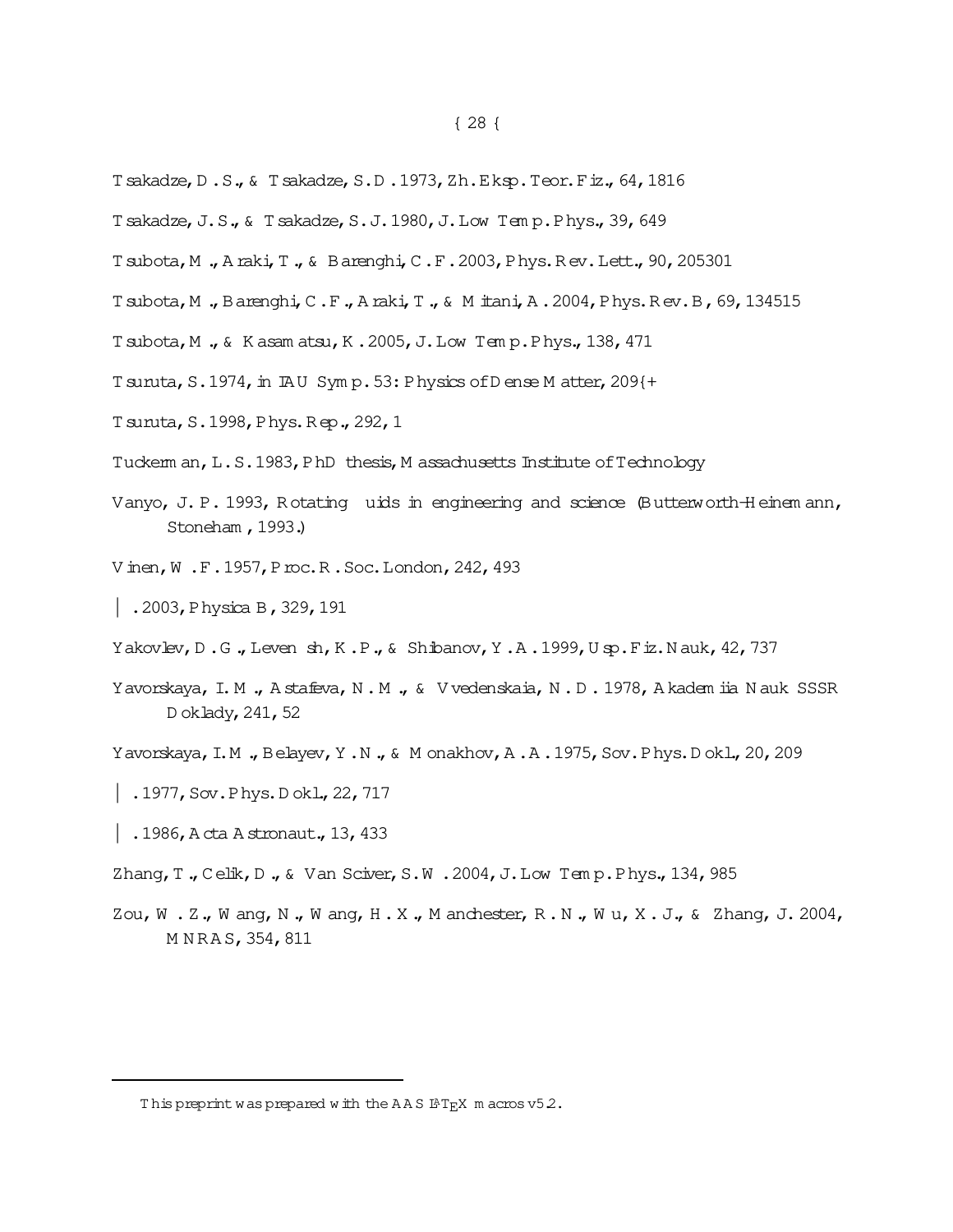Fig. 1. Stream lines in super uid spherical Couette ow with  $= 0.4$ , Re  $= 3$  10, and  $= 0.1$ . (a) Nommal uid with GM mutual friction. (b) Super uid with GM mutual friction. (c) N omm all uid w ith H V m utual friction. (d) Super uid w ith H V m utual friction. The stream lines are calculated by integrating the in-plane components of the velocity elds in the plane  $x = 0$  at  $t = 18$ .

Fig. 2. Norm alized counter ow velocity  $(v_{ns})_z = v_{DS}$  in super uid spherical Couette ow with =  $0.4$ , Re =  $3$   $10$ , and =  $0.1$  at t =  $46$ . (a) HV mutual friction. (b) GM m utual friction.

Fig. 3. Meridional stream lines of the norm al uid (left) and super uid (right) com ponents, for =  $0.5$ , after the outer sphere is accelerated instantaneously from  $z = 0.8$  at t < 20 to  $2 = 1$  att 20, and the m utual friction is changed simultaneously from GM to HV. The snapshots correspond to (a)  $t= 21$ , (b)  $t= 22$ , (c)  $t= 50$ , (d)  $t= 100$ , (e)  $t= 120$ , and (f) t = 140. Time is expressed in units of  $1^1$ .

Fig. 4. Meridional stream lines of the norm al uid (left) and super uid (right) com ponents as a function of time for  $= 0.5$ ,  $= 0.2$ , and GM mutual friction. There is no spin-up event at  $t= 20$ , unlike in Figure 3. The snapshots correspond to (a)  $t= 18$ , (b)  $t= 20$ , (c) t= 50, (d) t= 100, (e) t= 120, and (f) t= 140. Time is expressed in units of  $\frac{1}{1}$ .

Fig. 5. Fractional change in angular velocity of the outer sphere,  $\qquad = \qquad [ \quad _2(t)$  $2(20)$  =  $2(20)$ , as a function of time, before and after a spin-up event at t = 20 where the mutual friction is changed instantaneously from GM to HV and  $_2$  jumps according to  $_2$  = 0:9 ! 1 (solid curve),  $_2$  = 0:8 ! 1 (dashed curve), and  $_2$  = 0:7 ! 1 (dotted-dashed curve). Tim e is measured in units of  $1^1$ . Dim ensionless gap width: (a) = 02, (b) = 0:3, (c) =  $0:4$ , and (d) =  $0:5$ .

Fig. 6. Fractional change in the angular acceleration of the outer sphere,  $\epsilon = -1$  =  $[-2, 12)$  $-2(20)$  =  $-2(20)$ , as a function of time, before and after a spin-up event at t = 20 where the m utual friction is changed instantaneously from GM to HV and  $_2$  jum ps according to  $_2$  = 0:9 ! 1 (solid curve),  $_2$  = 0:8 ! 1 (dashed curve), and  $_2$  = 0:7 ! 1 (dotted-dashed curve). Tim e is measured in units of  $1^1$ . Dim ensionless gap width: (a) = 02, (b) = 0:3, (c) =  $0:4$ , and (d) =  $0:5$ .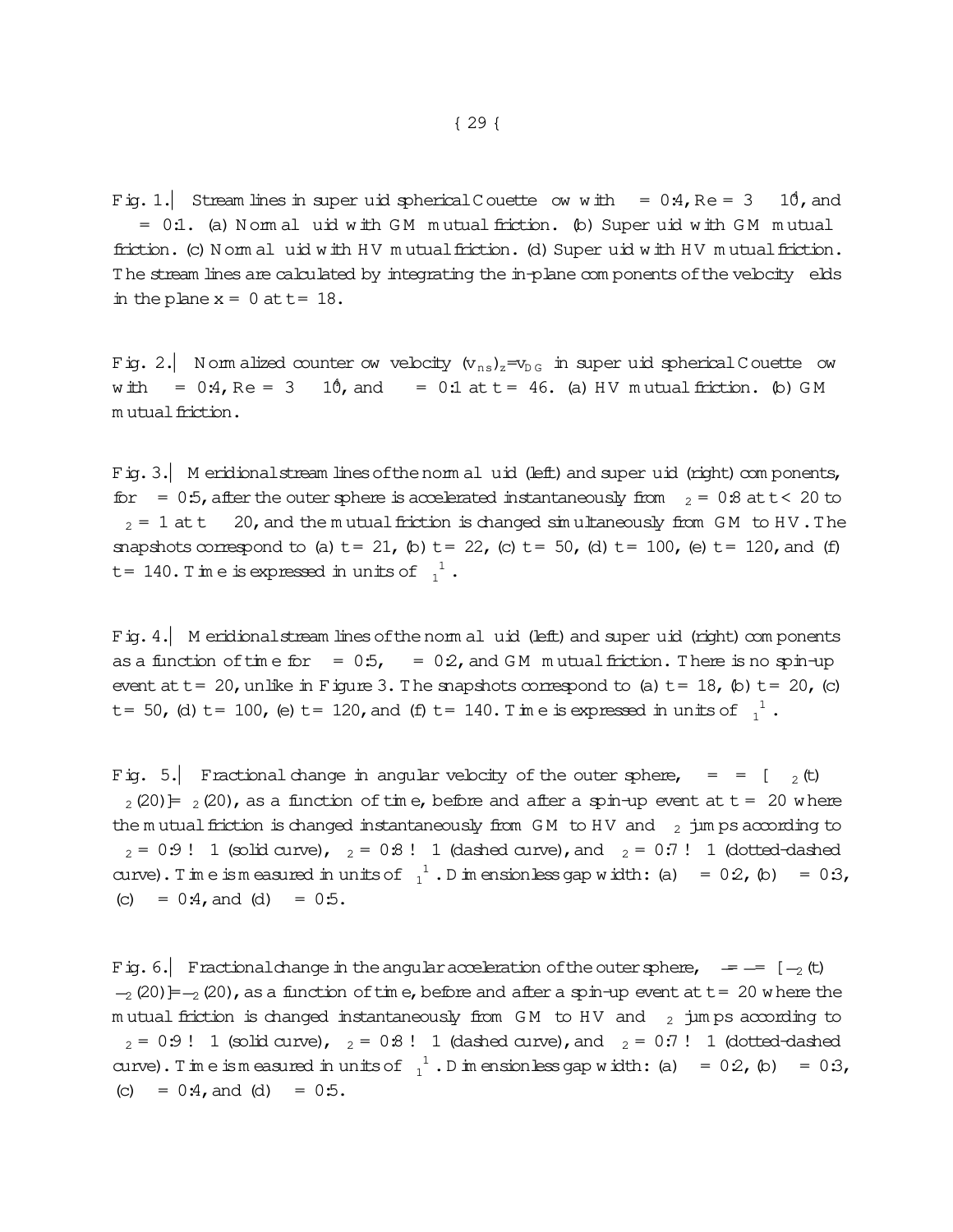Fig. 7. (a) Evolution of the z com ponent of the torque on the outer sphere (multiplied by  $10^4$ ) as a function of time for a super uid with GM mutual friction (solid curve) and a classicalN avier-Stokes uid (dashed curve), with =  $0.5$ , Re =  $3$  10, and =  $0.1$ . The torque is expressed in units of  $R_2^5 \frac{2}{1}$  and the time in units of  $\frac{1}{1}$ . (b) Fractional change in the angular acceleration  $\quad = - = \quad [-2, (t) \quad -2(20) = -2(20)$  following the spin-up event  $_2 = 0.9$ ! 1:0 at t = 20 with = 0:5 and Re = 3 10, in three cases: GM ! HV transition (dashed curve), super uid with GM mutual friction (solid curve), and classical N avier-Stokes 
uid (dashed-dotted curve).

Fig. 8. M eridional stream lines for super uid spherical Couette ow with =  $0.5$  and  $Re = 3$  10<sup>4</sup>, obtained by integrating the in-plane velocity components in the plane  $x = 0$ . (a) V iscous uid at t = 20, w ith  $_2$  = 0:9 and  $_1$  = 1:0, and (b) at t = 22, after a sudden spin up of the outer sphere  $_2 = 0.9$ ! 1:0. (c) V iscous norm alcom ponent at t = 20, with  $_2$  = 0:9,  $_{-1}$  = 1:0, and GM friction, and (d) at t = 22, after a sudden spin-up of the outer sphere  $_2 = 0.9$ ! 1:0, while simultaneously changing the friction from GM to HV. (e) Inviscid super uid com ponent at  $t = 20$ , with  $_2 = 0.9$ ,  $_1 = 1.0$ , and GM friction, and (f) att = 22, after a sudden spin up of the outer sphere  $z = 0.9$ ! 1:0, while sim ultaneously changing the friction force from GM to HV. Time is measured in units of  $\frac{1}{1}$ .

Fig.9.| Turbulent-lam inar vorticity transition during a glitch. Evolution ofthe torque on the outer sphere before and after the outer sphere is in pulsively accelerated from  $z = 0.9$ to  $_2$  = 1.0 at t = 20, for = 0.5. The angular velocity of the outer sphere is  $_2$  = 0.9 at 0 t < 20, and  $_2$  (t) = 1:0 + 0:001 (t 20) during the time interval 20 t 120. The ve m eridional slices are contour plots of  $j(v_n)_z = v_{D,G}$  jat (a) t = 20, (b) t = 22, (c) t = 50, (d) t = 70, and (e) t = 120. D ark regions indicate where the D G I is active, i.e.  $j(v_n)_z = v_{D \ G} j$  1:0, white regions indicate where the D G I is not active, i.e.  $j(v_n)_z=v_{D\ G} j < 1.0$ , and the m utual friction is of HV form.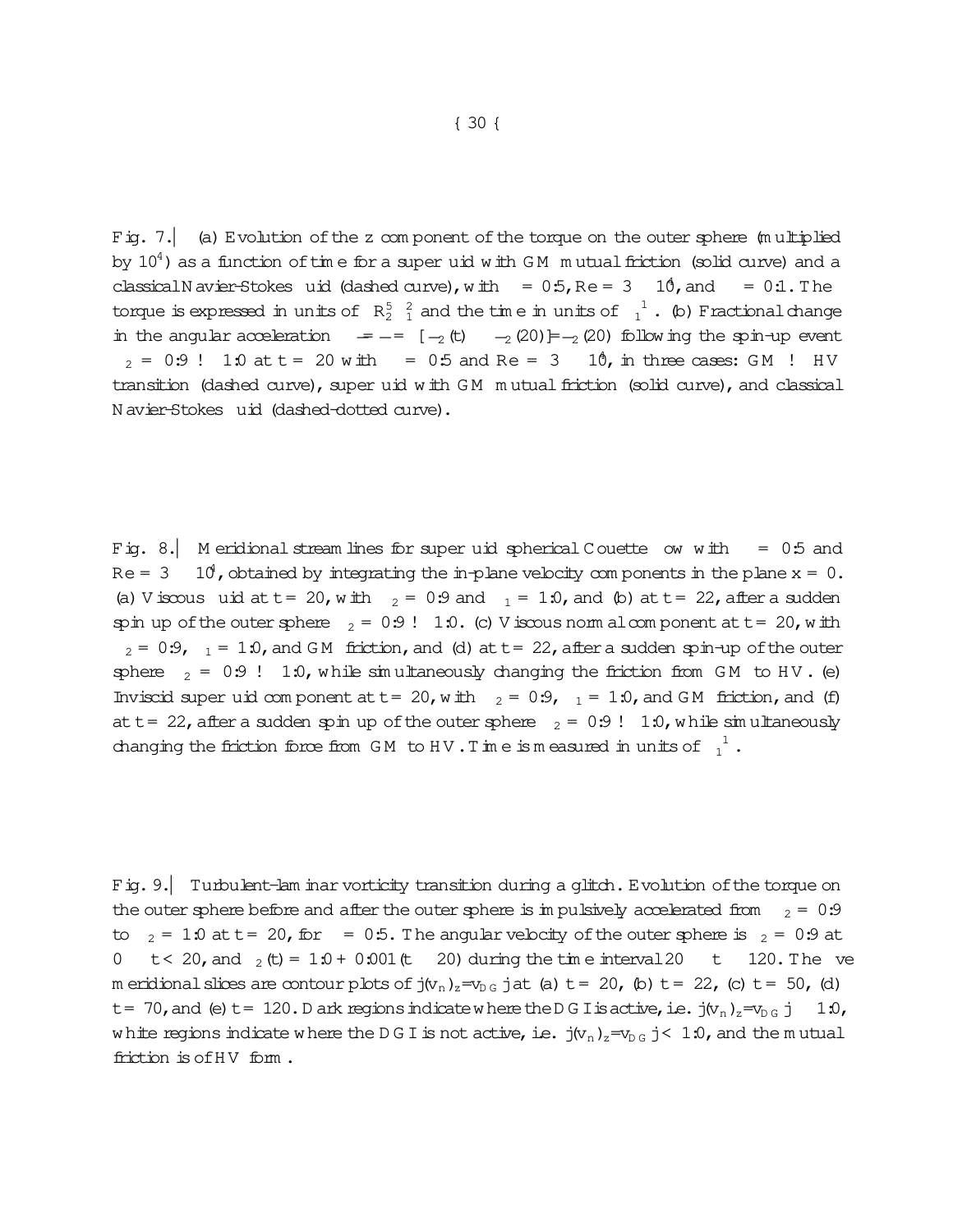This figure "f1a.jpg" is available in "jpg" format from: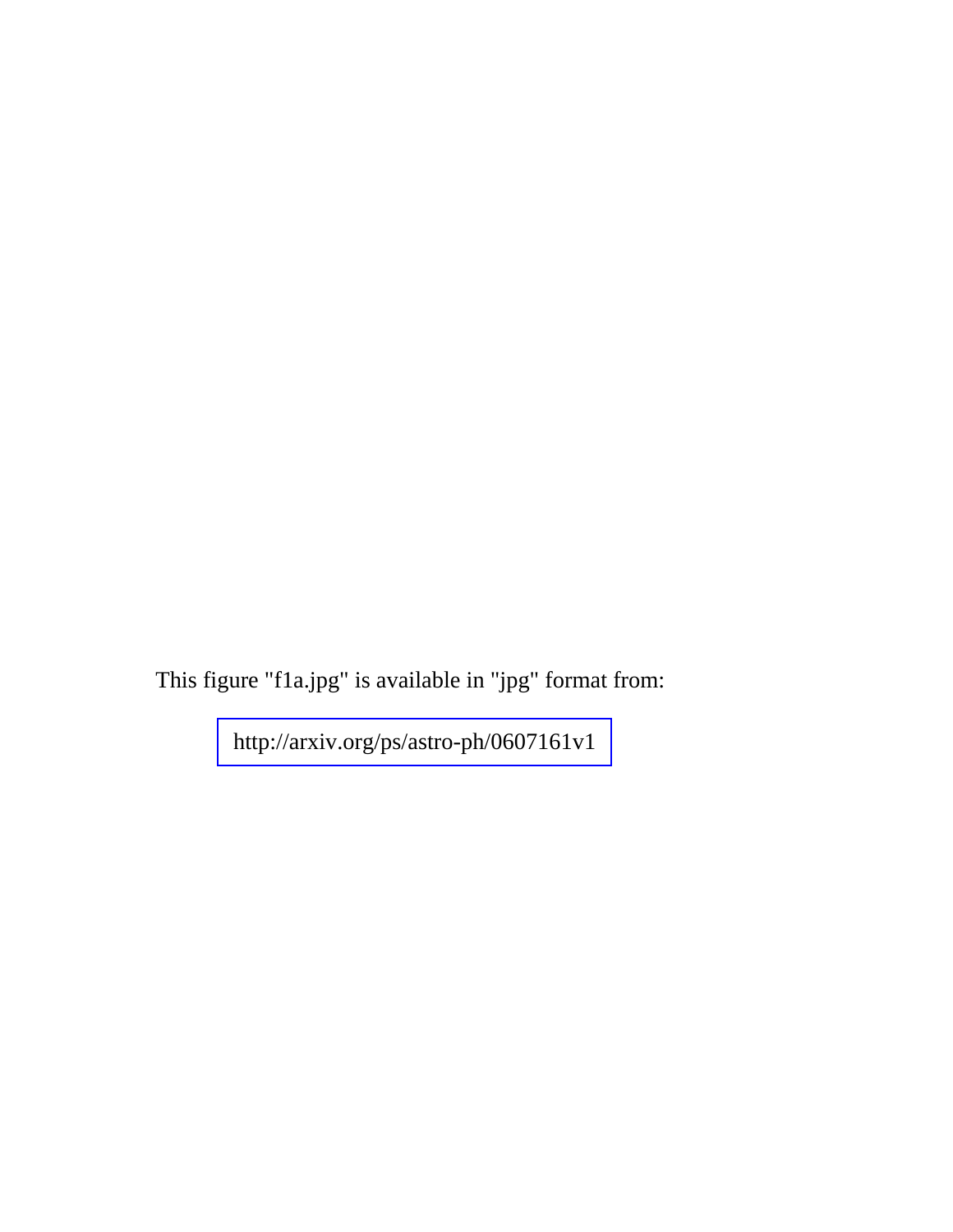This figure "f1b.jpg" is available in "jpg" format from: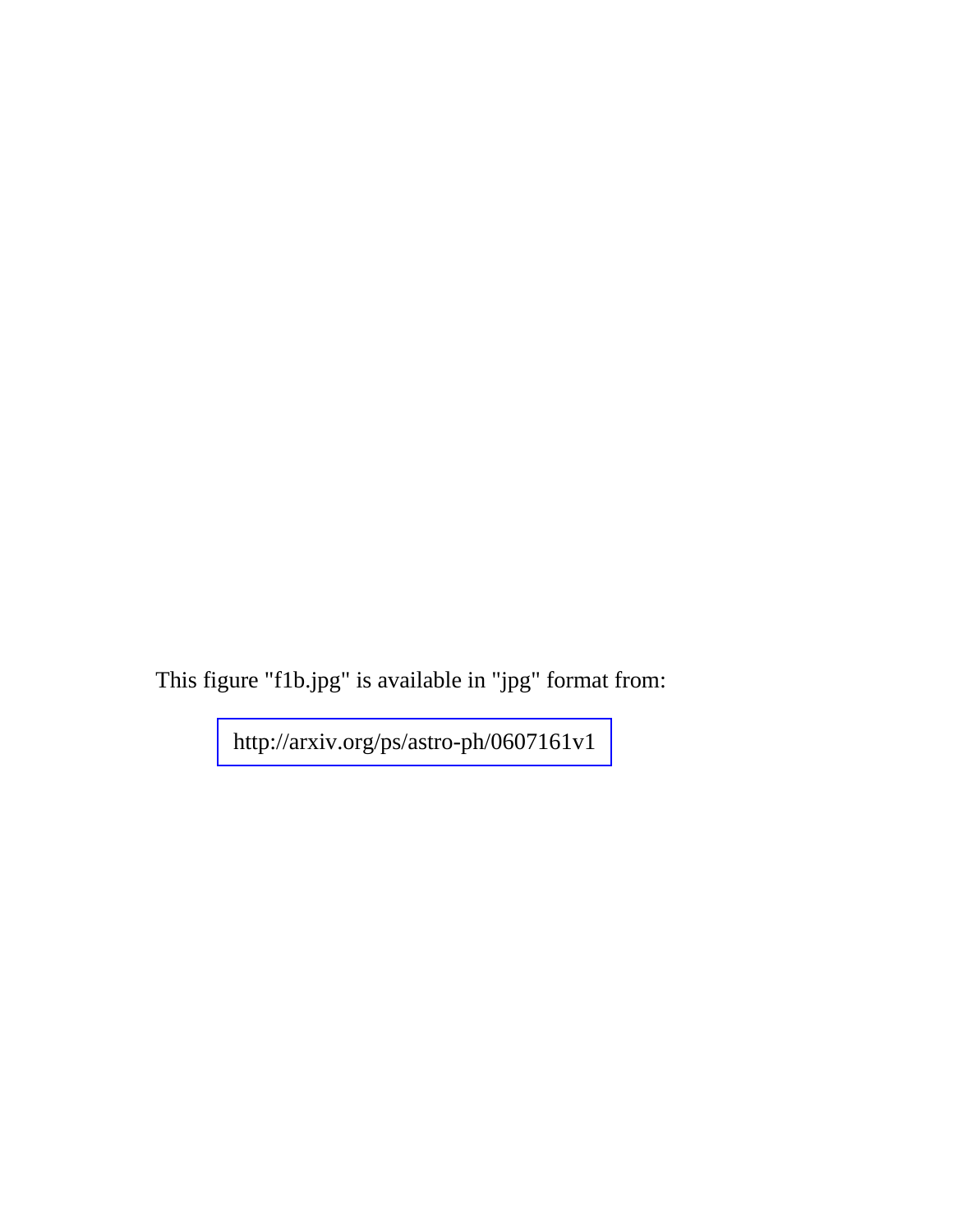This figure "f2.jpg" is available in "jpg" format from: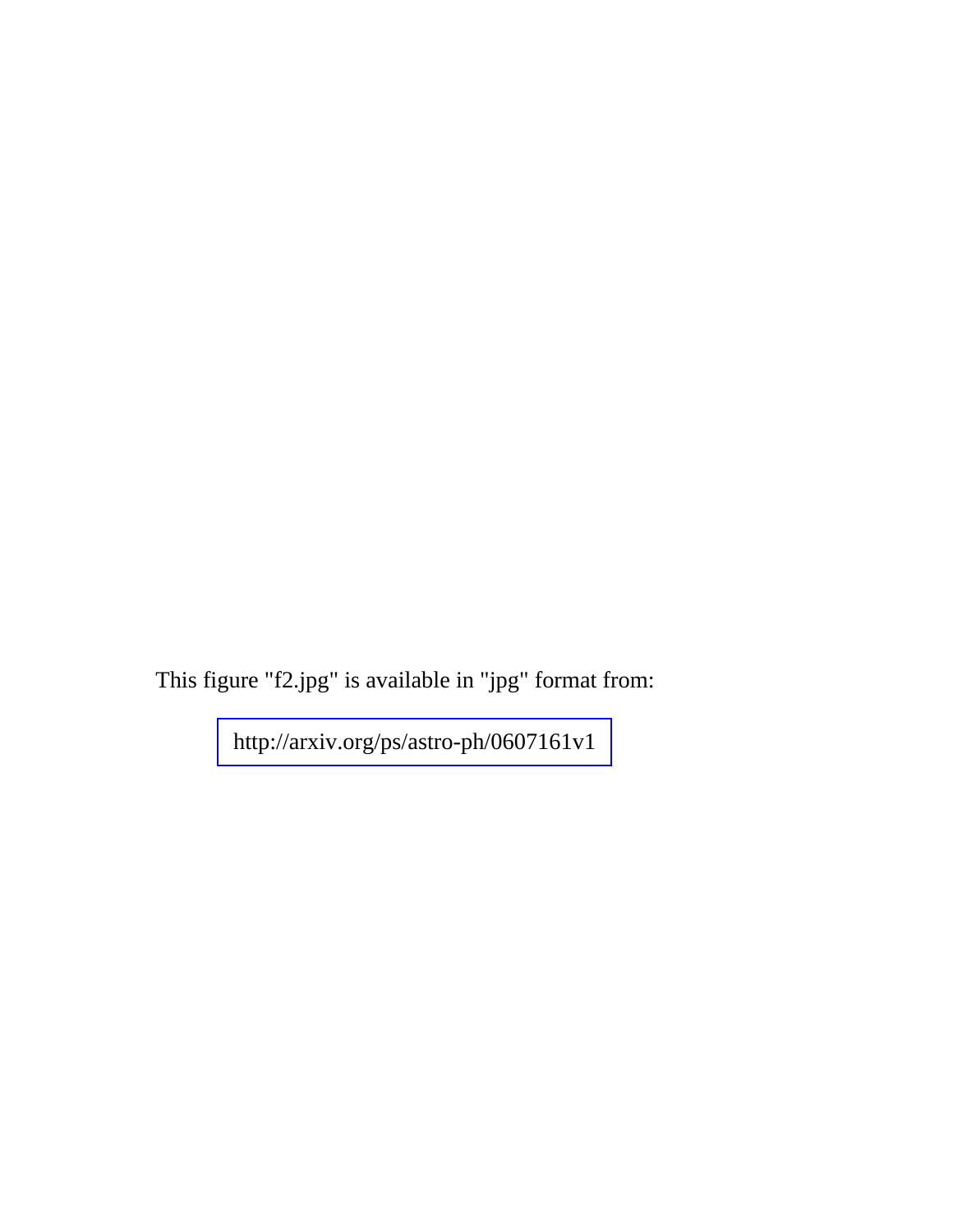This figure "f3.jpg" is available in "jpg" format from: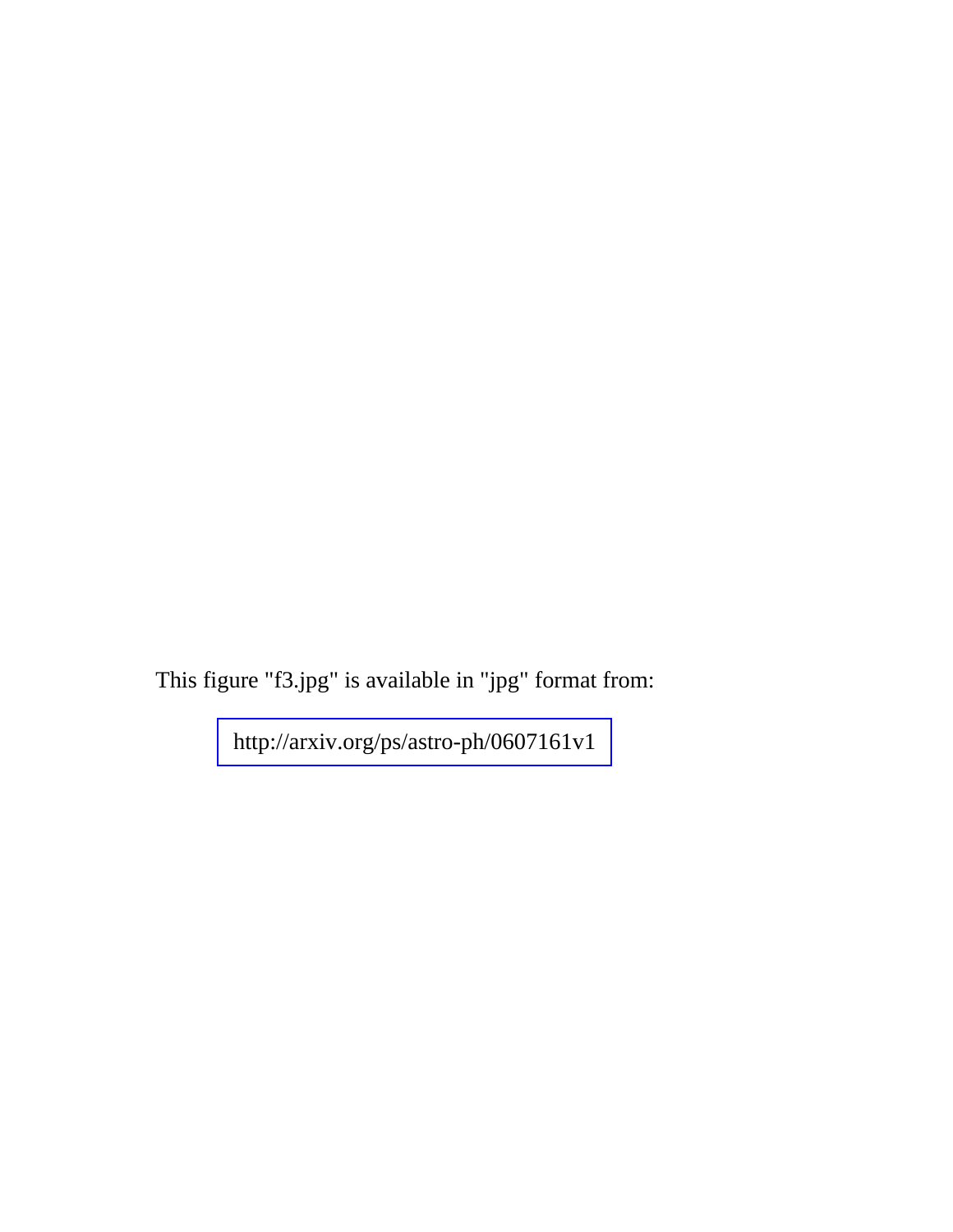This figure "f4.jpg" is available in "jpg" format from: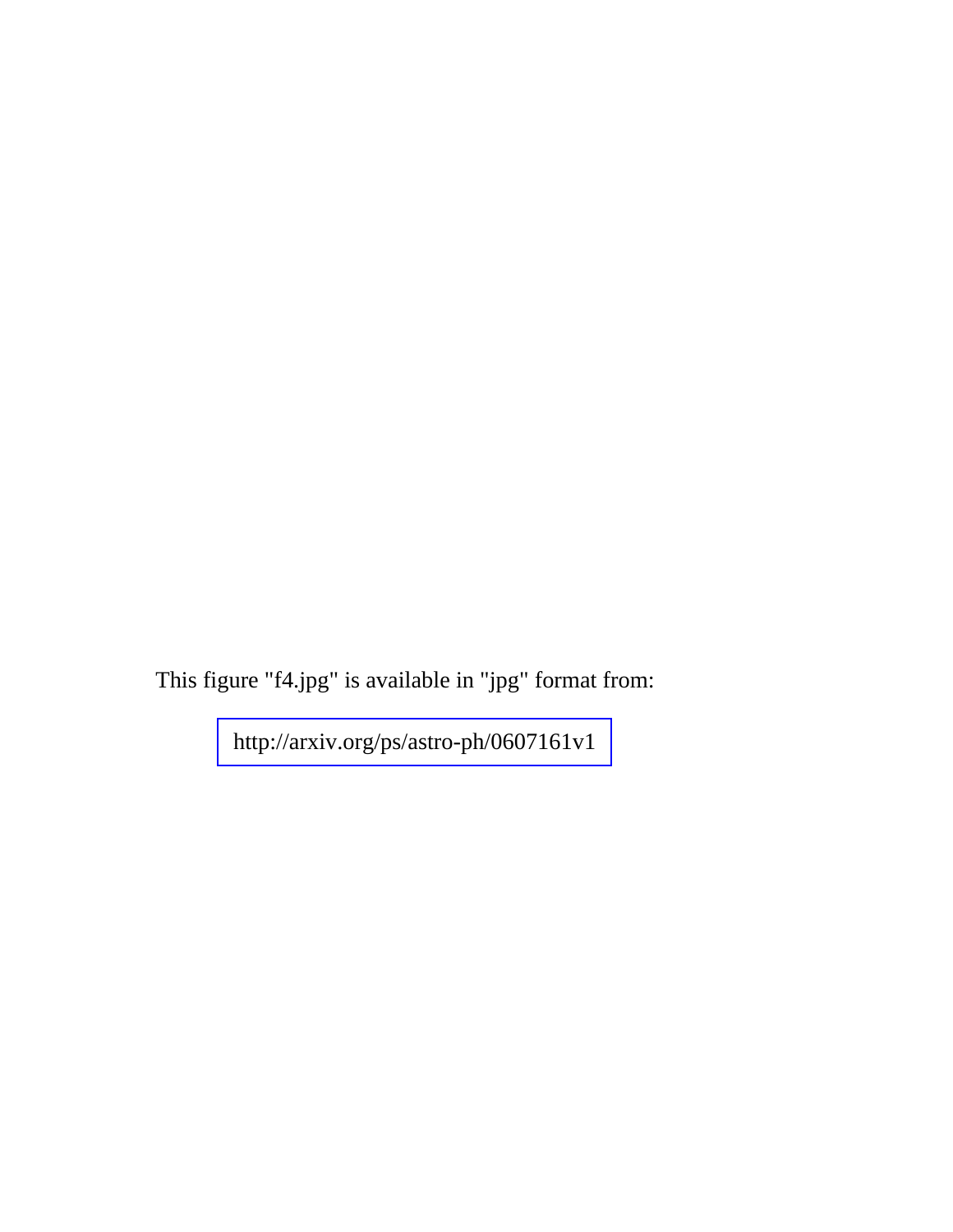This figure "f5.jpg" is available in "jpg" format from: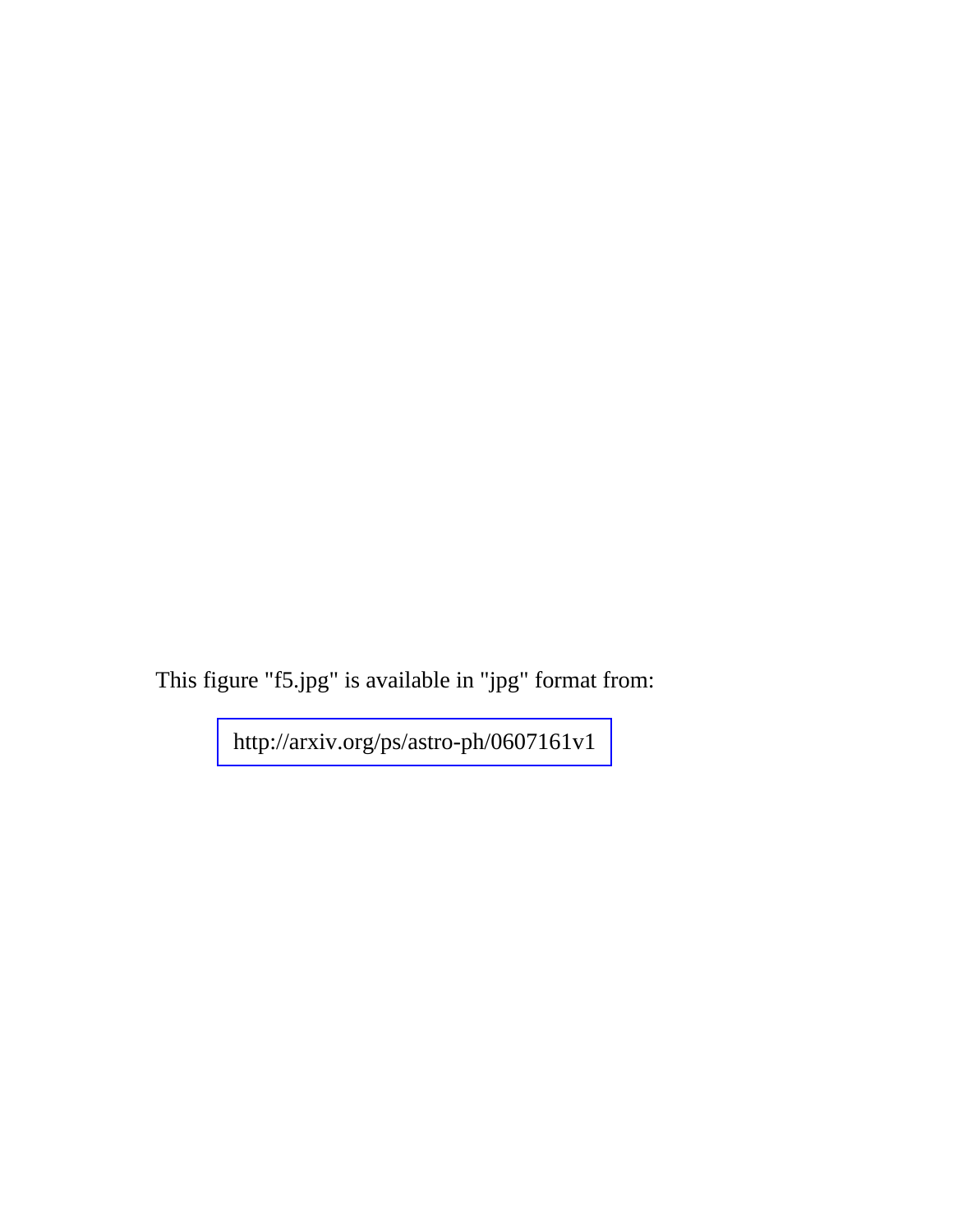This figure "f6.jpg" is available in "jpg" format from: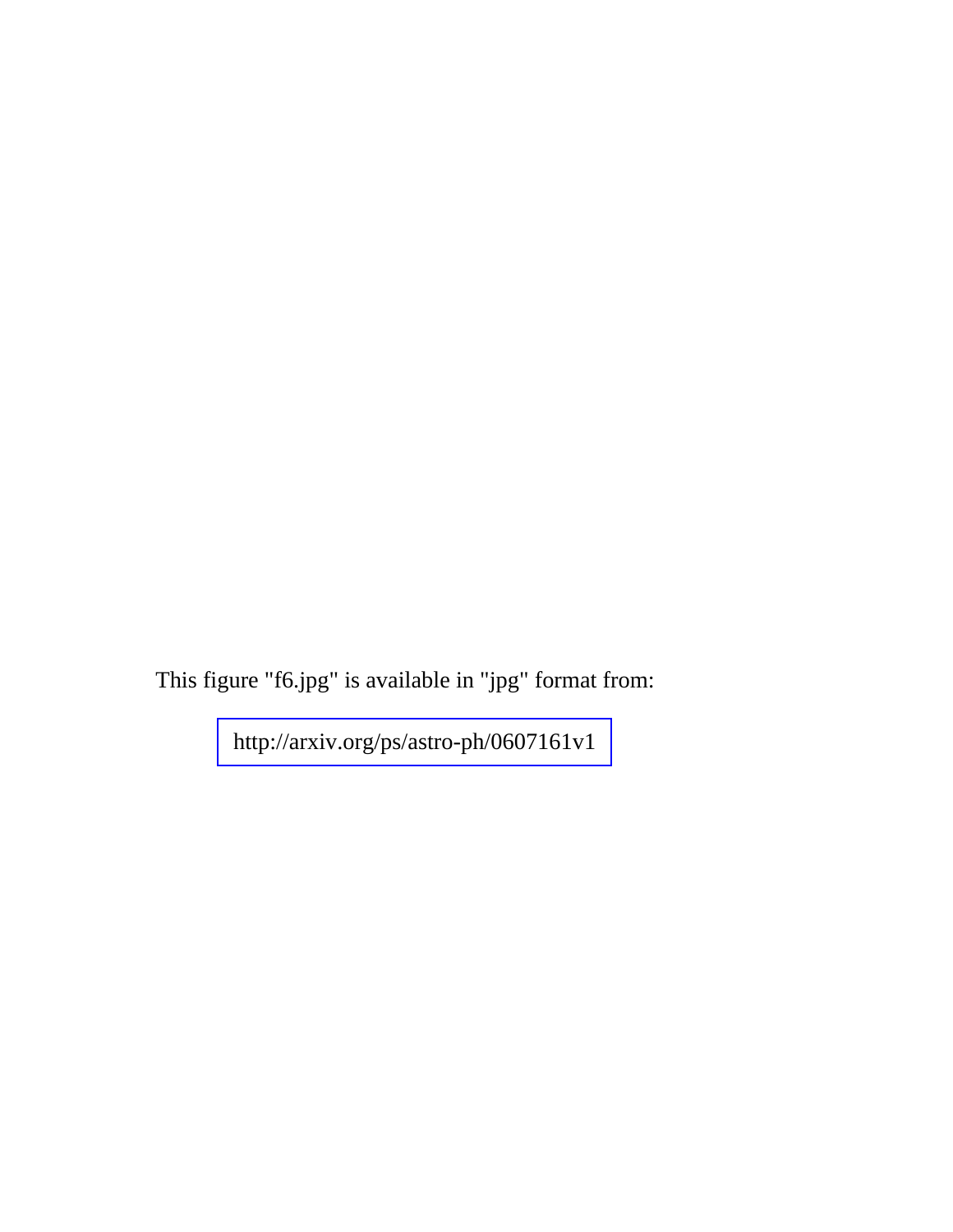This figure "f7.jpg" is available in "jpg" format from: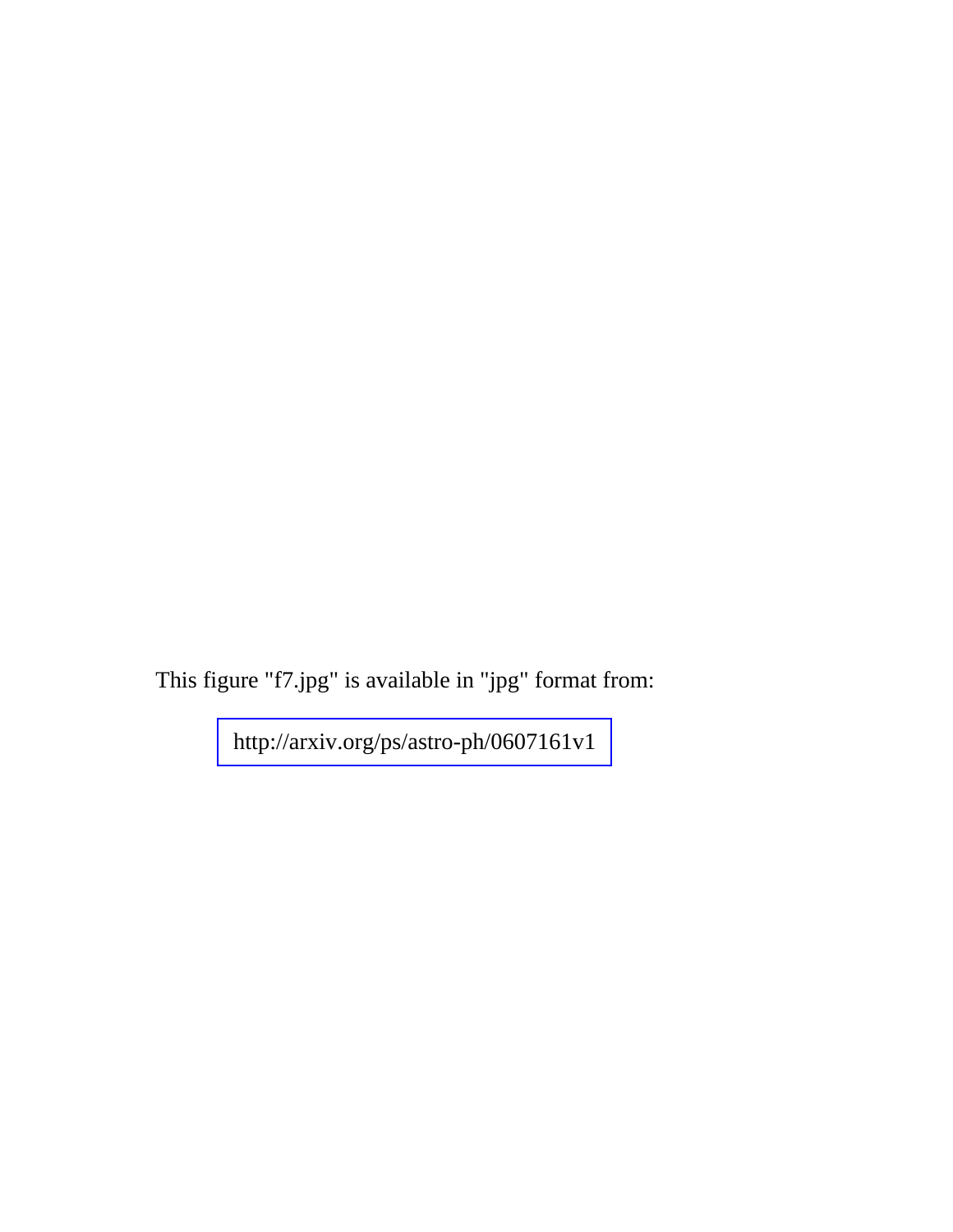This figure "f8.jpg" is available in "jpg" format from: